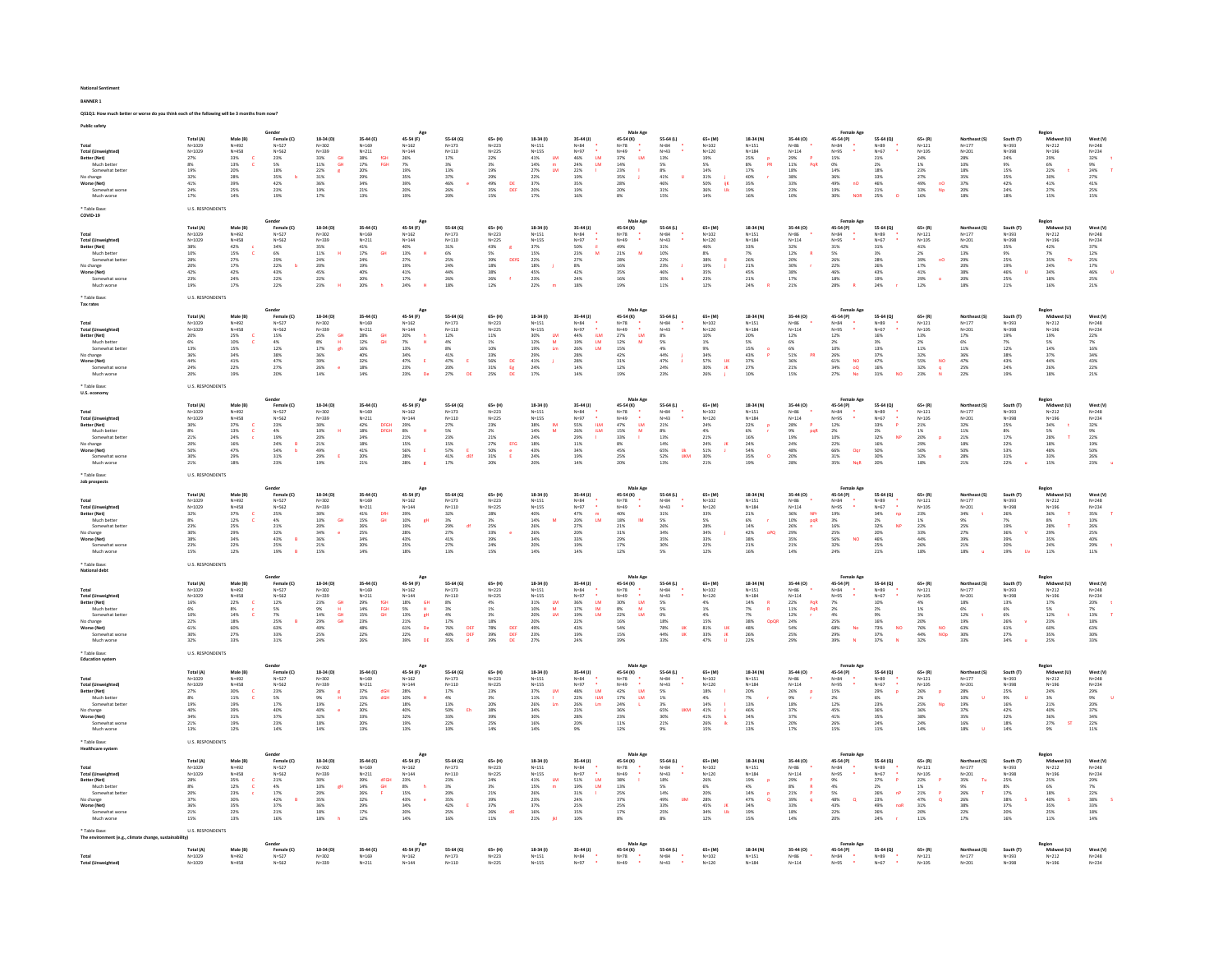| Better (Net)<br>Much better<br>Somewhat better<br>No change<br>Worse (Net)<br>Somewhat worse<br>Much worse                                               | 8%<br>16%<br>42%<br>33%<br>21%<br>13%                                                                                                           | 13%<br>20%<br>36%<br>31%<br>20%<br>11%                                                                                   | $17\%$<br>$\begin{array}{r} 4\% \\ 13\% \\ 47\% \\ 36\% \\ 22\% \end{array}$<br>14%                                                                                                                                       | $\begin{array}{r} 28\% \\ 10\% \\ 18\% \\ 29\% \\ 42\% \\ 25\% \\ 18\% \end{array}$<br>$\frac{GH}{H}$<br>$\begin{array}{c} \text{EPh} \\ \text{E} \\ \text{Eh} \end{array}$ | $\begin{array}{r} 40\% \\ 16\% \\ 24\% \\ 38\% \\ 23\% \\ 15\% \\ \hline \end{array}$<br>DFGH<br>fGH<br>GH                                                                                                                                                                                                                                                                                                   | $\begin{array}{r} 24\% \\ 8\% \\ 16\% \\ 47\% \\ 30\% \\ 18\% \end{array}$<br>h<br>12%                                                               | $\begin{array}{r}4\%\\4\%\\11\%\\53\%\\32\%\\20\% \end{array}$<br>12%                                                                                                                                                               | $\begin{array}{r} 3\% \\ 13\% \\ 51\% \\ 33\% \\ 23\% \end{array}$<br>$\frac{1}{\epsilon}$<br>11%                                                                                                                                                                                                                                                                                                                                 | $\frac{\text{LM}}{\text{IM}}$<br>$\begin{array}{l} 36\% \\ 14\% \\ 22\% \\ 19\% \\ 45\% \\ 24\% \\ 21\% \end{array}$<br><b>IKLM</b>           | $\begin{array}{r} 54\% \\ 27\% \\ 27\% \\ 24\% \\ 22\% \\ 14\% \\ \end{array}$<br>$\frac{\text{RIM}}{\text{RIM}}$<br>8%                         | $\begin{array}{r} 38\% \\ 16\% \\ 22\% \\ 41\% \\ 21\% \\ 16\% \\ \hline \end{array}$<br>$\frac{\text{LM}}{\text{IM}}$<br>5%        | $\begin{array}{r} 16\% \\ 2\% \\ 14\% \\ 58\% \\ 26\% \\ 20\% \\ \end{array}$                                                                    | $\begin{array}{r} 18\% \\ 4\% \\ 14\% \\ 53\% \\ 29\% \\ 22\% \end{array}$                                             | 21%<br>6%<br>15%<br>15%<br>39%<br>40%<br>25%<br>$\frac{\mathsf{p}}{\mathsf{p}}$<br>$\bullet$<br>15%                                                                            | 26%<br>6%<br>20%<br>52%<br>52%<br>23%<br>16%<br>$\frac{PR}{P}$                                                | 10%<br>0%<br>10%<br>52%<br>38%<br>19%<br>$\overset{\mathsf{n}}{\circ}$<br>19%                                                                                                                                           | $\begin{array}{r} 14\% \\ 6\% \\ 8\% \\ 48\% \\ 38\% \\ 21\% \\ \hline \end{array}$<br>$\mathbf{P}$<br>$\langle \rangle$ o | 2%<br>12%<br>50%<br>37%<br>24%<br>$\bullet$                                                                                                       | 6%<br>17%<br>41%<br>41%<br>36%<br>19%<br>17%                                                                                | 8%<br>15%<br>46%<br>31%<br>20%                                                                                    | 7%<br>20%<br>20%<br>46%<br>27%<br>20%                                                                                                                              | $\begin{array}{r} 26\% \\ 11\% \\ 15\% \\ 33\% \\ 41\% \\ 25\% \\ 16\% \end{array}$                                  |
|----------------------------------------------------------------------------------------------------------------------------------------------------------|-------------------------------------------------------------------------------------------------------------------------------------------------|--------------------------------------------------------------------------------------------------------------------------|---------------------------------------------------------------------------------------------------------------------------------------------------------------------------------------------------------------------------|-----------------------------------------------------------------------------------------------------------------------------------------------------------------------------|--------------------------------------------------------------------------------------------------------------------------------------------------------------------------------------------------------------------------------------------------------------------------------------------------------------------------------------------------------------------------------------------------------------|------------------------------------------------------------------------------------------------------------------------------------------------------|-------------------------------------------------------------------------------------------------------------------------------------------------------------------------------------------------------------------------------------|-----------------------------------------------------------------------------------------------------------------------------------------------------------------------------------------------------------------------------------------------------------------------------------------------------------------------------------------------------------------------------------------------------------------------------------|-----------------------------------------------------------------------------------------------------------------------------------------------|-------------------------------------------------------------------------------------------------------------------------------------------------|-------------------------------------------------------------------------------------------------------------------------------------|--------------------------------------------------------------------------------------------------------------------------------------------------|------------------------------------------------------------------------------------------------------------------------|--------------------------------------------------------------------------------------------------------------------------------------------------------------------------------|---------------------------------------------------------------------------------------------------------------|-------------------------------------------------------------------------------------------------------------------------------------------------------------------------------------------------------------------------|----------------------------------------------------------------------------------------------------------------------------|---------------------------------------------------------------------------------------------------------------------------------------------------|-----------------------------------------------------------------------------------------------------------------------------|-------------------------------------------------------------------------------------------------------------------|--------------------------------------------------------------------------------------------------------------------------------------------------------------------|----------------------------------------------------------------------------------------------------------------------|
| Table Base:<br>Equality (e.g., social, civil rights, economic)                                                                                           | <b>U.S. RESPONDENTS</b>                                                                                                                         |                                                                                                                          |                                                                                                                                                                                                                           |                                                                                                                                                                             |                                                                                                                                                                                                                                                                                                                                                                                                              |                                                                                                                                                      |                                                                                                                                                                                                                                     |                                                                                                                                                                                                                                                                                                                                                                                                                                   |                                                                                                                                               |                                                                                                                                                 |                                                                                                                                     |                                                                                                                                                  |                                                                                                                        |                                                                                                                                                                                |                                                                                                               |                                                                                                                                                                                                                         |                                                                                                                            |                                                                                                                                                   |                                                                                                                             |                                                                                                                   |                                                                                                                                                                    |                                                                                                                      |
| <b>Total (Unweighted)</b><br>Better (Net)<br>Much better<br>Somewhat better<br>No change<br>Worse (Net)<br>Somewhat worse<br>Much worse                  | Total (A)<br>N=1029<br>N=1029<br>28%<br>8%<br>20%<br>$\begin{array}{c} 41\% \\ 31\% \end{array}$<br>$\begin{array}{l} 18\% \\ 13\% \end{array}$ | Male (B)<br>$N = 492$<br>$N = 458$<br>33%<br>10%<br>22%<br>40%<br>28%<br>17%<br>10%                                      | Gender<br>enuer<br>Female (C)<br>N=562<br>N=562<br>24%<br>6%<br>6%<br>17%<br>42%<br>34%<br>34%<br>18%<br>16%<br>$\blacksquare$                                                                                            | 18-34 (D)<br>$N = 302$<br>$N = 339$<br>30%<br>9%<br>21%<br>38%<br>32%<br>$\begin{array}{l} 17\% \\ 15\% \end{array}$                                                        | 35-44 (E)<br>$N=169$<br>$N=211$<br>$\begin{array}{r} 38\% \\ 13\% \\ 24\% \\ 37\% \\ 26\% \\ 13\% \\ 13\% \\ \end{array}$<br>$\frac{GH}{gh}$                                                                                                                                                                                                                                                                 | Age<br>45-54 (F)<br>45-54 (P<br>N=162<br>N=144<br>29%<br>7%<br>22%<br>40%<br>31%<br>$\begin{array}{l} 18\% \\ 13\% \end{array}$                      | 55-64 (G)<br>$N = 173$<br>$N = 110$<br>$\begin{array}{l} 19\% \\ 6\% \\ 14\% \end{array}$<br>$\frac{47\%}{34\%}$<br>20%                                                                                                             | $65 + (H)$<br>$N = 223$<br>$N = 225$<br>$\begin{array}{l} 24\% \\ 7\% \\ 17\% \\ 45\% \\ 30\% \\ 20\% \\ 11\% \end{array}$                                                                                                                                                                                                                                                                                                        | 18-34 (1)<br>$N = 151$<br>$N = 155$<br>$\begin{array}{l} 38\% \\ 38\% \\ 11\% \\ 27\% \\ 36\% \\ 26\% \\ 14\% \\ 12\% \end{array}$<br>$\,$ Lm | 35-44 (J)<br>N=84<br>N=97<br>41%<br>41%<br>22%<br>39%<br>20%<br>10%<br>10%<br>$\frac{\text{LM}}{\text{IM}}$                                     | Male Age<br>Male Ag<br>45-54 (K)<br>$N=78$<br>$k=29$<br>43%<br>43%<br>41%<br>31%<br>31%<br>26%<br>17%<br>9%<br>$\mathop{\text{Im}}$ | 55-64 (L)<br>$\begin{array}{r} N = 84 \\ N = 43 \\ 15\% \\ 5\% \\ 10\% \\ 51\% \\ 35\% \\ 26\% \\ \end{array}$                                   | $65 + (M)$<br>$N=102$<br>$N=120$<br>$\begin{array}{r} 24\% \\ 7\% \\ 17\% \\ 43\% \\ 32\% \\ 21\% \\ 11\% \end{array}$ | 18-34 (N)<br>$N=151$<br>$N=184$<br>22%<br>6%<br>16%<br>39%<br>39%<br>$21\%$                                                                                                    | 35-44 (O)<br>N=86<br>N=114<br>35%<br>35%<br>27%<br>34%<br>31%<br>31%<br>15%<br>15%<br>NP                      | <b>Female Age</b><br>$45-54 (P)$<br>$N=84$<br>$N=95$<br>$16\%$<br>$3\%$<br>$13\%$<br>48%<br>36%<br>20%<br>16%                                                                                                           | 55-64 (Q)<br>$N=89$<br>$N=67$<br>23%<br>7%<br>17%<br>$\begin{array}{r} 43\% \\ 34\% \\ 14\% \\ 20\% \end{array}$           | $65 + (R)$<br>$N=121$<br>$N=105$<br>25%<br>25%<br>7%<br>17%<br>47%<br>29%<br>18%                                                                  | Northeast (S)<br>N=177<br>N=201<br>$\begin{array}{r} 31\% \\ 8\% \\ 23\% \\ 37\% \\ 32\% \end{array}$<br>13%                | South (T)<br>N=393<br>N=398<br>$\begin{array}{r} 26\% \\ 8\% \\ 18\% \\ 41\% \\ 33\% \\ 18\% \\ 16\% \end{array}$ | Region<br>Midwest (U)<br>N=212<br>N=196<br>25%<br>5%<br>20%<br>44%<br>44%<br>31%<br>21%<br>10%                                                                     | West (V)<br>$N=248$<br>$N=234$<br>$\begin{array}{r} 32\% \\ 12\% \\ 20\% \\ 42\% \\ 27\% \\ 19\% \\ 7\% \end{array}$ |
| * Table Base:<br><b>BANNER 2</b>                                                                                                                         | <b>U.S. RESPONDENTS</b>                                                                                                                         |                                                                                                                          |                                                                                                                                                                                                                           |                                                                                                                                                                             |                                                                                                                                                                                                                                                                                                                                                                                                              |                                                                                                                                                      |                                                                                                                                                                                                                                     |                                                                                                                                                                                                                                                                                                                                                                                                                                   |                                                                                                                                               |                                                                                                                                                 |                                                                                                                                     |                                                                                                                                                  |                                                                                                                        |                                                                                                                                                                                |                                                                                                               |                                                                                                                                                                                                                         |                                                                                                                            |                                                                                                                                                   |                                                                                                                             |                                                                                                                   |                                                                                                                                                                    |                                                                                                                      |
| Q\$1Q1: How much better or worse do you think each of the following will be 3 months from now?                                                           |                                                                                                                                                 |                                                                                                                          |                                                                                                                                                                                                                           |                                                                                                                                                                             |                                                                                                                                                                                                                                                                                                                                                                                                              |                                                                                                                                                      |                                                                                                                                                                                                                                     |                                                                                                                                                                                                                                                                                                                                                                                                                                   |                                                                                                                                               |                                                                                                                                                 |                                                                                                                                     |                                                                                                                                                  |                                                                                                                        |                                                                                                                                                                                |                                                                                                               |                                                                                                                                                                                                                         |                                                                                                                            |                                                                                                                                                   |                                                                                                                             |                                                                                                                   |                                                                                                                                                                    |                                                                                                                      |
| <b>Public safety</b>                                                                                                                                     |                                                                                                                                                 |                                                                                                                          |                                                                                                                                                                                                                           |                                                                                                                                                                             |                                                                                                                                                                                                                                                                                                                                                                                                              |                                                                                                                                                      |                                                                                                                                                                                                                                     |                                                                                                                                                                                                                                                                                                                                                                                                                                   |                                                                                                                                               |                                                                                                                                                 |                                                                                                                                     |                                                                                                                                                  |                                                                                                                        |                                                                                                                                                                                |                                                                                                               |                                                                                                                                                                                                                         |                                                                                                                            |                                                                                                                                                   |                                                                                                                             |                                                                                                                   |                                                                                                                                                                    |                                                                                                                      |
| Total<br>Total (Unweighted)<br>Better (Net)<br>Much better<br>Somewhat bett<br>No change<br>Worse (Net)<br>Somewhat worse<br>Much worse<br>* Table Base: | Total (A)<br>N=1029<br>N=1029<br>27%<br>27%<br>32%<br>41%<br>41%<br>$\begin{array}{l} 24\% \\ 17\% \end{array}$<br><b>U.S. RESPONDENTS</b>      | $N = 284$<br>$N=364$<br>25%<br>7%<br>$18\%$<br>32%<br>$42\%$<br>23%<br>19%                                               | Less than \$50K (B) \$50K - \$74.9K (C) \$75K - \$99.9K (D)<br>$N = 159$<br>N=159<br>N=209<br>21%<br>5%<br>17%<br>36%<br>43%<br>25%<br>$^{\circ}$                                                                         | 5/56 = 3<br>N=130<br>N=133<br>21%<br>5%<br>16%<br>42%<br>37%<br>21%<br>16%                                                                                                  | \$100K+ (E)<br>51<br>N=402<br>N=267<br>33%<br>33%<br>13%<br>20%<br>40%<br>40%<br>26%<br>bCD<br>BCD<br>15%                                                                                                                                                                                                                                                                                                    | HS or Less (F)<br>H5 ur ue<br>N=336<br>N=298<br>28%<br>20%<br>35%<br>37%<br>20%<br>20%                                                               | Education<br>Some College (G)<br>N=333<br>N=321<br>19%<br>4%<br>15%<br>115%<br>116<br>31%<br>50%<br>50%<br>28%<br>21%<br>$\frac{m}{t}$                                                                                              | College Grad+ (H)<br>N=213<br>N=249<br>22%<br>10%<br>S<br>22%<br>31%<br>26%<br>22%                                                                                                                                                                                                                                                                                                                                                | Yes (I)<br>ves <sub>tu</sub><br>N=580<br>N=568<br>29%<br>11%<br>17%<br>31%<br>40%<br>18%                                                      | Employed<br>No. (J)<br>N=449<br>N=461<br>26%<br>S%<br>33%<br>41%<br>26%<br>IS%<br>IS%                                                           | Yes(K)<br>$N=370$<br>$N=421$<br>$35%$<br>$15%$<br>$19%$<br>28%<br>37%<br>20%<br>18%                                                 | Children in HH<br>No (L)<br>$N=659$<br>$N=608$<br>$24%$<br>$5%$<br>$19%$<br>34%<br>42%<br>26%<br>16%                                             | Yes (M)<br>res (M)<br>N=346<br>N=400<br>34%<br>16%<br>18%<br>28%<br>28%<br>21%                                         | of Child Under 18<br>No (N)<br>No (m)<br>N=683<br>N=629<br>24%<br>5%<br>5%<br>42%<br>42%<br>42%<br>16%                                                                         | Homeov<br>N=745<br>29%<br>20%<br>20%<br>30%<br>41%<br>25%                                                     | Ownership<br>Renter (P)<br>N=265<br>N=285<br>22%<br>6%<br>40%<br>40%<br>22%<br>19%                                                                                                                                      | Married (Q)<br>Married<br>N=487<br>29%<br>29%<br>11%<br>18%<br>42%<br>24%<br>18%                                           | Marital Status<br>Not marrie<br>N=542<br>N=482<br>26%<br>26%<br>6%<br>24%<br>40%<br>24%<br>16%<br>24%<br>16%                                      | White (S)<br>Write ()<br>N=637<br>N=713<br>24%<br>34%<br>16%<br>34%<br>42%<br>26%                                           | Race/E<br>AA (T)<br>N=122<br>N=108<br>34%<br>26%<br>26%<br>30%<br>18%<br>12%                                      | Hispanic (U)<br>N=173<br>N=111<br>33%<br>14%<br>14%<br>24%<br>24%<br>20%<br>23%                                                                                    |                                                                                                                      |
| COVID-19                                                                                                                                                 |                                                                                                                                                 |                                                                                                                          |                                                                                                                                                                                                                           | usehold Income                                                                                                                                                              |                                                                                                                                                                                                                                                                                                                                                                                                              |                                                                                                                                                      | Education                                                                                                                                                                                                                           |                                                                                                                                                                                                                                                                                                                                                                                                                                   |                                                                                                                                               |                                                                                                                                                 |                                                                                                                                     | Children in HH                                                                                                                                   |                                                                                                                        | Parent of Child Under 18                                                                                                                                                       |                                                                                                               | <b>Home Ownership</b>                                                                                                                                                                                                   |                                                                                                                            | <b>Marital Status</b>                                                                                                                             |                                                                                                                             | Race/Ethnicity                                                                                                    |                                                                                                                                                                    |                                                                                                                      |
| Total<br>Total (Unweighted)<br>Better (Net)<br>west)<br>Much better<br>Somewhat bette<br>No change<br>Worse (Net)<br>Somewhat worse<br>Much worse        | Total (A)<br>N=1029<br>$N=1029$<br>$N=1029$<br>$38\%$<br>$10\%$<br>$28\%$<br>$20\%$<br>$42\%$<br>$23\%$<br>19%                                  | $N = 364$<br>$\frac{31\%}{8\%}$<br>$\frac{23\%}{21\%}$<br>$\mathbf{E}^{\mathbf{r}}$<br>48%<br>23%<br>24%<br>$\mathbf{r}$ | Less than \$50K (B) \$50K - \$74.9K (C) \$75K - \$99.9K (D) \$100K+ (E)<br>N=284 N=159 N=159 N=130 N=402<br>$N = 209$<br>N-203<br>32%<br>5%<br>27%<br>21%<br>47%<br>25%<br>$\mathbf{e}$<br>22%                            | $N=133$<br>$40\%$<br>$7\%$<br>$33\%$<br>$20\%$<br>$40\%$<br>$21\%$<br>$\overline{b}$<br>19%                                                                                 | $N = 267$<br>$\begin{array}{r}\n 845 \times 10^{14} \\  45 \times 10^{14} \\  30 \times 10^{14} \\  30 \times 10^{14} \\  37 \times 10^{14} \\  22 \times 10^{14} \\  37 \times 10^{14} \\  37 \times 10^{14} \\  37 \times 10^{14} \\  37 \times 10^{14} \\  37 \times 10^{14} \\  37 \times 10^{14} \\  37 \times 10^{14} \\  37 \times 10^{14} \\  37 \times 10^{14} \\  37 \times 10^{14} \\  37$<br>16% | HS or Less (F)<br>N=336<br>N=330<br>N=298<br>34%<br>11%<br>23%<br>20%<br>46%<br>23%<br>$\overline{\phantom{a}}$<br>$\cdot$ H $\cdot$<br>$\mathbf{H}$ | Some College (G)<br>N=333<br>$N = 321$<br>N=323<br>32%<br>6%<br>6%<br>26%<br>24%<br>24%<br>23%<br>$\mathbf{H}$                                                                                                                      | $\begin{array}{cc} \textbf{College Grad+(H)} & \textbf{Yes (I)} \\ \mathsf{N}{=}213 & \mathsf{N}{=}580 \\ \mathsf{N}{=}249 & \mathsf{N}{=}568 \\ \mathsf{A}3\% & \mathsf{fc} & 39\% \\ \mathsf{A}3\% & \mathsf{fc} & 24\% \\ \mathsf{A}2\% & \mathsf{fc} & 25\% \\ \mathsf{A}2\% & \mathsf{A} & 43\% \\ \mathsf{A}4\% & \mathsf{A} & 34\% \\ \end{array}$<br>$N=249$<br>$43%$<br>$11%$<br>$32%$<br>$23%$<br>$23%$<br>$23%$<br>11% | $21\%$<br>23%<br>$\sim$                                                                                                                       | Employed<br>No (J)<br>N=449<br>N=461<br>37%<br>S%<br>23%<br>40%<br>25%<br>25%<br>25%<br>15%                                                     | Yes (K)<br>N=370<br>N=421<br>39%<br>14%<br>24%<br>24%<br>16%<br>45%<br>$21\%$<br>25%<br>10.                                         | $No (L)$<br>$N=659$<br>$N = 608$<br>$n = 600$<br>38%<br>8%<br>8%<br>30%<br>22%<br>40%<br>24%<br>16%                                              | Yes (M)<br>N=346<br>N=400<br>37%<br>14%<br>22%<br>17%<br>47%<br>22%<br>22%<br>$\mathbf{n}$<br>$\sim$<br>25%            | $N = (N)$<br>$N = 683$<br>$N=629$<br>$N=629$<br>$8\%$<br>$8\%$<br>$31\%$<br>$22\%$<br>$40\%$<br>$23\%$<br>M<br>17%                                                             | er (O)<br>Homeov<br>N=745<br>N=727<br>39%<br>30%<br>30%<br>20%<br>41%<br>23%<br>17%<br>$\mathbf{p}$           | Protocom<br>Renter (P)<br>N=265<br>N=285<br>33%<br>11%<br>22%<br>20%<br>47%<br>$\frac{21\%}{26\%}$<br>$\alpha$                                                                                                          | Married (Q)<br>N=487<br>N=547<br>$12\%$<br>$44\%$<br>$12\%$<br>$33\%$<br>$20\%$<br>$36\%$<br>$21\%$<br>15%                 | Not married $(R)$<br>N=542<br>N=542<br>N=482<br>32%<br>9%<br>23%<br>24%<br>24%<br>24%<br>$\alpha$<br>$\alpha$                                     | White (S)<br>$_{\rm N=637}$<br>$N = 713$<br>$N = 7.13$<br>40%<br>9%<br>32%<br>32%<br>22%<br>38%<br>16%                      | AA (T)<br>N=122<br>N=108<br>37%<br>9%<br>28%<br>28%<br>20%<br>42%<br>18%<br>$\sim$<br>24%                         | Hispanic (U)<br>N=173<br>N=111<br>33%<br>19%<br>19%<br>14%<br>10%<br>57%<br>St<br>26%                                                                              |                                                                                                                      |
| Table Base:<br>Tax rates                                                                                                                                 | <b>U.S. RESPONDENTS</b>                                                                                                                         |                                                                                                                          |                                                                                                                                                                                                                           |                                                                                                                                                                             |                                                                                                                                                                                                                                                                                                                                                                                                              |                                                                                                                                                      |                                                                                                                                                                                                                                     |                                                                                                                                                                                                                                                                                                                                                                                                                                   |                                                                                                                                               |                                                                                                                                                 |                                                                                                                                     |                                                                                                                                                  |                                                                                                                        |                                                                                                                                                                                |                                                                                                               |                                                                                                                                                                                                                         |                                                                                                                            |                                                                                                                                                   |                                                                                                                             |                                                                                                                   |                                                                                                                                                                    |                                                                                                                      |
| Total<br>Total (Unweighted)<br>Better (Net)<br>Much better<br>Somewhat bette<br>No change<br>Worse (Net)<br>Somewhat worse<br>Much worse                 | Total (A)<br>$N=1029$<br>$N=1029$<br>20%<br>6%<br>13%<br>36%<br>44%<br>24%<br>20%                                                               | 20%<br>6%<br>15%<br>35%<br>45%<br>27%                                                                                    | Less than \$50K (B) \$50K - \$74.9K (C) \$100K + (E)<br>N=284 N=159 N=159 N=130 N=402<br>N=364 N=209 N=233 N=267<br>$\begin{array}{r} 14\% \\ 4\% \\ 10\% \\ 39\% \\ 47\% \\ 27\% \end{array}$                            | 15%<br>15%<br>4%<br>11%<br>36%<br>49%<br>21%                                                                                                                                | $\begin{array}{r} 23\% \\ 23\% \\ 9\% \\ 34\% \\ 42\% \\ 23\% \end{array}$                                                                                                                                                                                                                                                                                                                                   | HS or Less (F)<br>$N = 336$<br>$N = 298$<br>$\begin{array}{l} 17\% \\ 6\% \\ 11\% \\ 39\% \\ 44\% \end{array}$<br>25%                                | Education                                                                                                                                                                                                                           | Education (Scaling Grad+ (M) Ves (I)<br>19-233 (N-212) 19-249 (N-568)<br>19-321 (N-249 (N-568)<br>19-321 (N-249 (N-568)<br>19-56 (N-689 (N-689 (N-568)<br>19-56 (N-689 (N-689 (N-689 (N-689 (N-689 (N-689 (N-689 (N-689 (N-689 (N-689 (N                                                                                                                                                                                          |                                                                                                                                               | Employed<br>No (J)<br>N=449<br>N=461<br>17%<br>4%<br>4%<br>29%<br>26%<br>26%<br>26%                                                             | Yes(K)<br>ves (K)<br>N=370<br>N=421<br>28%<br>12%<br>16%<br>32%<br>40%<br>20%                                                       | Children in HH<br>No(L)<br>$N=659$<br>$N=608$<br>$\begin{array}{r} 15\% \\ 3\% \\ 11\% \\ 39\% \\ 46\% \\ 26\% \\ 20\% \end{array}$              | Yes (M)<br>765 (m)<br>N=346<br>N=400<br>27%<br>12%<br>12%<br>32%<br>41%<br>$\begin{array}{l} 21\% \\ 20\% \end{array}$ | Parent of Child Under 18<br>Mo (N)<br>N=683<br>N=629<br>N=629<br>16%<br>46%<br>39%<br>46%                                                                                      |                                                                                                               |                                                                                                                                                                                                                         | Married (Q)<br>N=487<br>N=547<br>20%<br>S36<br>S36<br>11%<br>33%<br>47%<br>24%                                             | <b>Marital Status</b><br>car status<br>Mot married (R)<br>N=542<br>19%<br>5%<br>5%<br>41%<br>41%<br>41%<br>24%                                    | White (S)<br>N=637<br>$N = 713$<br>$\begin{array}{r} 17\% \\ 17\% \\ 6\% \\ 11\% \\ 36\% \\ 26\% \\ 22\% \end{array}$       | AA (T)<br>N=122<br>N=108<br>$\begin{array}{r} 29\% \\ 8\% \\ 21\% \\ 49\% \\ 22\% \\ 12\% \\ 10\% \end{array}$    | <b>Hispanic (U)</b><br>N=173<br>N=111<br>31%<br>31%<br>10%<br>21%<br>30%<br>39%<br>$\tau$<br>$\pm$                                                                 |                                                                                                                      |
| * Table Base:<br>U.S. economy                                                                                                                            | <b>U.S. RESPONDENTS</b>                                                                                                                         |                                                                                                                          |                                                                                                                                                                                                                           |                                                                                                                                                                             |                                                                                                                                                                                                                                                                                                                                                                                                              |                                                                                                                                                      |                                                                                                                                                                                                                                     |                                                                                                                                                                                                                                                                                                                                                                                                                                   |                                                                                                                                               |                                                                                                                                                 |                                                                                                                                     |                                                                                                                                                  |                                                                                                                        |                                                                                                                                                                                |                                                                                                               |                                                                                                                                                                                                                         |                                                                                                                            |                                                                                                                                                   |                                                                                                                             |                                                                                                                   |                                                                                                                                                                    |                                                                                                                      |
| Total<br>Total (Unweighted)<br>Better (Net)<br>Much better<br>Somewhat bett<br>No change<br>Worse (Net)<br>Somewhat worse<br>Much worse                  | Total (A)<br>N=1029<br>N=1029<br>30%<br>8%<br>21%<br>20%<br>50%<br>30%<br>21%                                                                   | $N = 364$<br>27%<br>$7\%$<br>$20\%$<br>19%<br>54%<br>30%<br>24%                                                          | Less than \$50K (B) \$50K - \$74.9K (C)<br>N=284 N=159<br>$N = 209$<br>25%<br>$\begin{array}{l} 4\% \\ 22\% \end{array}$<br>20%<br>55%<br>33%<br>22%                                                                      | $575K - 599.9K (D)$ $5100K + (E)$<br>N=130 N=402<br>$N=133$<br>$23%$<br>$\frac{3\%}{20\%}$<br>25%<br>$52\%$ 31%<br>20%                                                      | $N = 267$<br>N=2b/<br>35%<br>14%<br>22%<br>18%<br>47%<br>29%<br>bCD<br>BCD<br>17%                                                                                                                                                                                                                                                                                                                            | HS or Less (F)<br>N=336<br>N=33b<br>N=298<br>32%<br>32%<br>25%<br>25%<br>46%<br>46%<br>$\mathbf G$<br>23%                                            | Education<br>Some College (G)<br>N=333<br>N=333<br>N=321<br>22%<br>6%<br>6%<br>16%<br>22%<br>56%<br>33%<br>$\frac{\mathfrak{h}}{\mathfrak{p}}$<br>24%                                                                               | College Grad+ (H) Yes (I)<br>N=213 N=580<br>N=249 N=580<br>30% R 30%<br>30% R 30%<br>11% 11% 11%<br>16% f 50%<br>56% f 50%<br>19%                                                                                                                                                                                                                                                                                                 | 24%                                                                                                                                           | Employed<br>No (J)<br>N=449<br>$N=461$<br>$N=461$<br>$30\%$<br>$5\%$<br>$25\%$<br>$20\%$<br>$50\%$<br>$34\%$<br>$\sim$<br>16%                   | Yes (K)<br>N=370<br>N=421<br>N=421<br>35%<br>13%<br>22%<br>15%<br>50%<br>26%<br>24%                                                 | Children in HH<br>No $(L)$<br>$N = 659$<br>$N = 608$<br>N=608<br>27%<br>6%<br>21%<br>22%<br>51%<br>32%<br>19%                                    | Yes (M)<br>N=346<br>N=340<br>N=400<br>33%<br>14%<br>19%<br>16%<br>51%<br>26%<br>$\sim$<br>25%<br>$\blacksquare$        | Parent of Child Under 18<br>hild Unde<br>No (N)<br>N=683<br>N=629<br>28%<br>28%<br>22%<br>22%<br>50%<br>32%<br>19%                                                             | ner (O)<br>Homeov<br>N=745<br>N=727<br>31%<br>10%<br>22%<br>20%<br>49%<br>29%<br>$\frac{P}{P}$<br>20%         | Home Ownershi<br>: Ownership<br>Renter (P)<br>N=285<br>24%<br>20%<br>57%<br>20%<br>20%<br>34%<br>34%<br>$\bullet$<br>22%                                                                                                | Married (Q)<br>N=487<br>N=547<br>N=54)<br>33%<br>12%<br>21%<br>21%<br>51%<br>51%<br>21%                                    | Marital Status<br>an status<br>Not marrie<br>N=542<br>N=542<br>N=482<br>27%<br>5%<br>50%<br>23%<br>30%                                            | White (S)<br>N=637<br>$N = 713$<br>N=71:<br>27%<br>8%<br>8%<br>19%<br>21%<br>53%<br>19%                                     | Race/Fthe<br>Race <sub>)</sub><br>AA (T)<br>N=122<br>N=108<br>42%<br>8%<br>39%<br>39%<br>39%<br>22%<br>17%        | Hispanic (U)<br>$N=173$<br>N=1/3<br>N=111<br>31%<br>15%<br>16%<br>16%<br>50%<br>50%<br>26%                                                                         |                                                                                                                      |
| * Table Base:<br>Job prospects                                                                                                                           | <b>U.S. RESPONDENTS</b>                                                                                                                         |                                                                                                                          |                                                                                                                                                                                                                           |                                                                                                                                                                             |                                                                                                                                                                                                                                                                                                                                                                                                              |                                                                                                                                                      |                                                                                                                                                                                                                                     |                                                                                                                                                                                                                                                                                                                                                                                                                                   |                                                                                                                                               |                                                                                                                                                 |                                                                                                                                     |                                                                                                                                                  |                                                                                                                        |                                                                                                                                                                                |                                                                                                               |                                                                                                                                                                                                                         |                                                                                                                            |                                                                                                                                                   |                                                                                                                             |                                                                                                                   |                                                                                                                                                                    |                                                                                                                      |
| <b>Total (Unweighted)</b><br>Better (Net)<br>Much better<br>Somewhat better<br>No change<br>Worse (Net)<br>Somewhat worse<br>Much worse                  | Total (A)<br>$N=1029$<br>$N = 1029$<br>32%<br>8%<br>23%<br>30%<br>30%<br>23%<br>15%                                                             | $N = 364$<br>$\frac{27\%}{4\%}$<br>23%<br>$30%$<br>$42%$<br>25%<br>17%                                                   | Less than \$50K (B) \$50K - \$74.9K (C) \$75K - \$99.9K (D) \$100K+ (E)<br>N=284 N=159 N=159 N=130 N=402<br>$N = 209$<br>30%<br>6%<br>6%<br>24%<br>28%<br>43%<br>$26\%$ 17%                                               | $N = 133$<br>N-133<br>29%<br>7%<br>22%<br>37%<br>34%<br>21%<br>13%                                                                                                          | 3100NT<br>N=402<br>N=267<br>36%<br>13%<br>23%<br>29%<br>35%<br>21%<br>14%                                                                                                                                                                                                                                                                                                                                    | HS or Less (F)<br>N=336<br>N=298<br>32%<br>32%<br>24%<br>32%<br>36%<br>20%<br>20%                                                                    | Education<br>Education College Grad+ (M) Ves (I)<br>Education College Grad+ (M) Ves (I)<br>N=331 N=249 N=568<br>26% 31% 34% 22%<br>26% 27% 22% 22%<br>21% 22% 32% 22%<br>40% Fh 37% 23% 28%<br>28%<br>28%<br>46%<br>27%<br>19%<br>h | 24%<br>12%                                                                                                                                                                                                                                                                                                                                                                                                                        | 28%<br>38%<br>23%<br>15%                                                                                                                      | $\begin{array}{r} \text{Employee} \\ \text{No (J)} \\ \text{N=449} \\ \text{N=461} \end{array}$<br>29%<br>3%<br>25%<br>33%<br>38%<br>23%<br>15% | Yes (K)<br>N=370<br>N=421<br>35%<br>35%<br>15%<br>20%<br>28%<br>$\pm$<br>38%<br>$\begin{array}{l} 21\% \\ 17\% \end{array}$         | Children in HH<br>$No (L)$<br>$N=659$<br>$N = 608$<br>$30\%$<br>$5\%$<br>$25\%$<br>$31\%$<br>$\begin{array}{c} 39\% \\ 24\% \\ 14\% \end{array}$ | Yes (M)<br>N=346<br>N=400<br>37%<br>37%<br>15%<br>22%<br>25%<br>38%<br>22%<br>17%                                      | Parent of Child Under 18<br>No (N)<br>N=683<br>N=629<br>N=629<br>29%<br>S%<br>38%<br>24%<br>38%<br>24%<br>24%                                                                  | N=745<br>N=745<br>N=727<br>$\begin{array}{r} 33\% \\ 9\% \\ 24\% \\ 30\% \\ 37\% \\ 22\% \\ 15\% \end{array}$ | Home Ownership<br>$\frac{1}{N}$<br>$\frac{1}{N}$<br>$\frac{1}{N}$<br>$\frac{1}{N}$<br>$\frac{1}{N}$<br>$\frac{1}{N}$<br>$\frac{1}{N}$<br>$\frac{1}{N}$<br>$27%$<br>6%<br>22%<br>$31\%$<br>$42\%$<br>$\frac{25\%}{16\%}$ | Married (Q)<br>N=487<br>N=547<br>N-34<br>35%<br>10%<br>24%<br>27%<br>38%<br>22%<br>16%                                     | <b>Marital Status</b><br>Not married $(R)$<br>N=542<br>$N = 482$<br>29%<br>7%<br>23%<br>33%<br>38%<br>$\begin{array}{l} 24\% \\ 14\% \end{array}$ | White (S)<br>N=637<br>N=713<br>$\begin{array}{l} 31\% \\ 8\% \\ 24\% \\ 29\% \\ 40\% \\ 25\% \\ 15\% \end{array}$<br>$\tau$ | Race/Ethr<br>AA (T)<br>N=122<br>N=108<br>41%<br>41%<br>34%<br>33%<br>26%<br>18%<br>18%                            | Hispanic (U)<br>N=173<br>N=111<br>$\begin{array}{l} 25\% \\ 14\% \\ 11\% \end{array}$<br>$34\%$<br>$41\%$<br>$\langle \tau \rangle$<br>21%<br>20%<br>$\mathcal{A}$ |                                                                                                                      |
| * Table Base:<br>National debt                                                                                                                           | <b>U.S. RESPONDENTS</b>                                                                                                                         |                                                                                                                          |                                                                                                                                                                                                                           |                                                                                                                                                                             |                                                                                                                                                                                                                                                                                                                                                                                                              |                                                                                                                                                      |                                                                                                                                                                                                                                     |                                                                                                                                                                                                                                                                                                                                                                                                                                   |                                                                                                                                               |                                                                                                                                                 |                                                                                                                                     |                                                                                                                                                  |                                                                                                                        |                                                                                                                                                                                |                                                                                                               |                                                                                                                                                                                                                         |                                                                                                                            |                                                                                                                                                   |                                                                                                                             |                                                                                                                   |                                                                                                                                                                    |                                                                                                                      |
| Total<br><b>Total (Unweighted)</b><br>Better (Net)<br>Much better<br>Somewhat bette<br>No change<br>Worse (Net)<br>Somewhat worse<br>Much worse          | Total (A)<br>$N=1029$<br>$N=1029$<br>16%<br>$6\%$<br>10%<br>22%<br>61%<br>30%<br>32%                                                            | $N = 284$<br>$N = 364$<br>13%<br>$\frac{5\%}{8\%}$<br>26%<br>62%<br>$\mathbf{d}$<br>31%<br>31%                           | Less than \$50K (B) \$50K - \$74.9K (C) \$75K - \$99.9K (D) \$100K+ (E)<br>$N = 159$<br>$\begin{array}{l} N{=}159\\ N{=}209\\ 11\%\\ 3\%\\ 8\%\\ 20\%\\ 68\%\\ 35\%\\ 35\%\\ 35\%\\ \end{array}$<br>$\mathbb{R}^n$<br>34% | 5756 = 3<br>N=130<br>N=133<br>12%<br>2%<br>9%<br>16%<br>72%<br>29%<br>${\bf b} {\bf E}$<br>BE                                                                               | 8100K+1<br>N=402<br>N=267<br>22%<br>10%<br>12%<br>23%<br>29%<br>29%<br>BCD<br>BCD                                                                                                                                                                                                                                                                                                                            | HS or Less (F)<br>HS or Le<br>N=336<br>N=298<br>16%<br>16%<br>56%<br>28%<br>26%<br>26%<br>gH                                                         | Education<br>Some College (G)<br>N=333<br>$N=321$<br>$\begin{array}{r} 11\% \\ 4\% \\ 8\% \\ 21\% \\ 68\% \\ 33\% \end{array}$<br>$\sim$ F $_{\odot}$<br>35%                                                                        | College Grad+ (H)<br>N=213<br>N=249<br>18%<br>9%<br>9%<br>S7%<br>G7%<br>G7%<br>20%                                                                                                                                                                                                                                                                                                                                                | Yes (I)<br>N=580<br>N=568<br>21%<br>9%<br>9%<br>12%<br>21%<br>59%<br>26%<br>32%                                                               | Employed<br>No (J)<br>N=449<br>N=461<br>N=461<br>11%<br>3%<br>8%<br>24%<br>65%<br>34%<br>34%                                                    | Yes $(K)$<br>res (K)<br>N=370<br>N=421<br>26%<br>12%<br>14%<br>20%<br>53%<br>23%<br>31%                                             | $\begin{array}{c} \text{Children in HH} \\ \text{No (L)} \end{array}$<br>$N = 659$<br>$N = 608$<br>11%<br>3%<br>8%<br>8%<br>23%<br>66%<br>33%    | Yes (M)<br>res (m)<br>N=346<br>N=400<br>26%<br>12%<br>14%<br>21%<br>21%<br>22%                                         | Parent of Child Under 18<br>)<br>No (N)<br>N=683<br>N 11%<br>N 11%<br>N 23%<br>23%<br>23%<br>66%<br>23%<br>23%<br>23%<br>23%<br>$\begin{array}{c}\nM \\ M\n\end{array}$<br>32% |                                                                                                               | Home Ownershi                                                                                                                                                                                                           | Married (Q)<br>N=487<br>N=547<br>18%<br>9%<br>9%<br>66%<br>66%<br>R<br>29%<br>29%<br>29%<br>R<br>$\mathbf{R}^{\top}$       | <b>Marital Status</b><br>tal Status<br>Not married (R)<br>N=542<br>N=482<br>15%<br>4%<br>11%<br>27%<br>28%<br>30%<br>28%                          | White (S)<br>White ()<br>N=637<br>N=713<br>12%<br>5%<br>5%<br>2%<br>66%<br>32%<br>34%<br>$T\alpha$                          | Race/Ethn<br>AA (T)<br>N=122<br>N=108<br>18%<br>6%<br>6%<br>33%<br>49%<br>28%<br>28%                              | Hispanic (U)<br>N=173<br>N=111<br>29%<br>S<br>S<br>13%<br>S<br>6%<br>16%<br>23%<br>23%<br>23%<br>33%<br>$\mathbf{t}$                                               |                                                                                                                      |
| * Table Rase:<br><b>Education system</b>                                                                                                                 | <b>U.S. RESPONDENTS</b>                                                                                                                         |                                                                                                                          |                                                                                                                                                                                                                           |                                                                                                                                                                             |                                                                                                                                                                                                                                                                                                                                                                                                              |                                                                                                                                                      |                                                                                                                                                                                                                                     |                                                                                                                                                                                                                                                                                                                                                                                                                                   |                                                                                                                                               |                                                                                                                                                 |                                                                                                                                     |                                                                                                                                                  |                                                                                                                        |                                                                                                                                                                                |                                                                                                               |                                                                                                                                                                                                                         |                                                                                                                            |                                                                                                                                                   |                                                                                                                             |                                                                                                                   |                                                                                                                                                                    |                                                                                                                      |
| Total<br><b>Total (Unweighted)</b><br>Better (Net)<br>Much better<br>Somewhat bette<br>No change<br>Worse (Net)<br>Somewhat worse                        | Total (A)<br>$N=1029$<br>N=1029<br>27%<br>8%<br>8%<br>19%<br>40%<br>34%<br>21%                                                                  | $N = 364$<br>23%<br>5%<br>$\frac{18\%}{40\%}$<br>$\frac{37\%}{21\%}$                                                     | Less than \$50K (B) \$50K - \$74.9K (C) \$75K - \$99.9K (D)<br>N=284 N=159 N=130<br>$N = 209$<br>$25\%$<br>6%<br>20%<br>42%<br>33%<br>22%                                                                                 | Household Income<br>$N = 133$<br>$24\%$<br>$4\%$<br>$4\%$<br>$20\%$<br>$37\%$<br>39%<br>24%                                                                                 | \$100K+(E)<br>N=402<br>$N = 267$<br>N-407<br>31%<br>13%<br>18%<br>30%<br>30%<br>19%<br><b>BCD</b>                                                                                                                                                                                                                                                                                                            | HS or Less (F)<br>N=336<br>$N = 298$<br>$27\%$<br>$21\%$<br>$41\%$<br>$33\%$<br>$19\%$                                                               | Education<br>Some College (G)<br>N=333<br>$N = 321$<br>20%<br>20%<br>5%<br>15%<br>41%<br>39%<br>23%                                                                                                                                 | College Grad+ (H)<br>N=213<br>$N = 249$<br>v=243<br>29%<br>10%<br>18%<br>40%<br>31%<br>21%                                                                                                                                                                                                                                                                                                                                        | Yes (I)<br>N=580<br>N=568<br>28%<br>28%<br>11%<br>17%<br>39%<br>33%                                                                           | Employed<br>No (J)<br>$N=449$<br>$N = 461$<br>25%<br>4%<br>21%<br>41%<br>$\frac{34\%}{22\%}$                                                    | Yes (K)<br>N=370<br>N=421<br>32%<br>14%<br>18%<br>18%<br>31%<br>37%<br>22%                                                          | Children in HH<br>No (L)<br>N=659<br>$N = 608$<br>N-008<br>23%<br>5%<br>5%<br>44%<br>42%<br>32%<br>20%                                           | Yes (M)<br>N=346<br>N=400<br>31%<br>31%<br>14%<br>17%<br>32%<br>37%                                                    | Parent of Child Under 18<br>hild Unde<br>No (N)<br>N=683<br>N=629<br>24%<br>S%<br>20%<br>44%<br>32%<br>20%<br>$\mathbf{M}$                                                     | Homeov<br>N=745<br>N=727<br>ner (O)<br>N-727<br>28%<br>9%<br>19%<br>40%<br>33%<br>20%<br>$\mathbf{p}$         | <b>Home Ownership</b><br>Renter (P)<br>N=265<br>$N = 285$<br>N-28:<br>22%<br>5%<br>5%<br>17%<br>40%<br>38%<br>25%                                                                                                       | Married (Q)<br>$_{\rm N=487}$<br>$N = 547$<br>29%<br>29%<br>11%<br>18%<br>37%<br>$\frac{34\%}{21\%}$                       | <b>Marital Status</b><br>Not married (R)<br>N=542<br>$N = 482$<br>24%<br>5%<br>5%<br>19%<br>42%                                                   | White (S)<br>$_{\rm N=637}$<br>$N = 713$<br>$24\%$<br>$7\%$<br>$17\%$<br>$42\%$                                             | Race/Ethnicity<br>Race)<br>AA (T)<br>N=122<br>N=108<br>34%<br>S%<br>25%<br>25%<br>25%<br>15%                      | Hispanic (U)<br>N=173<br>N=111<br>29%<br>11%<br>18%<br>18%                                                                                                         |                                                                                                                      |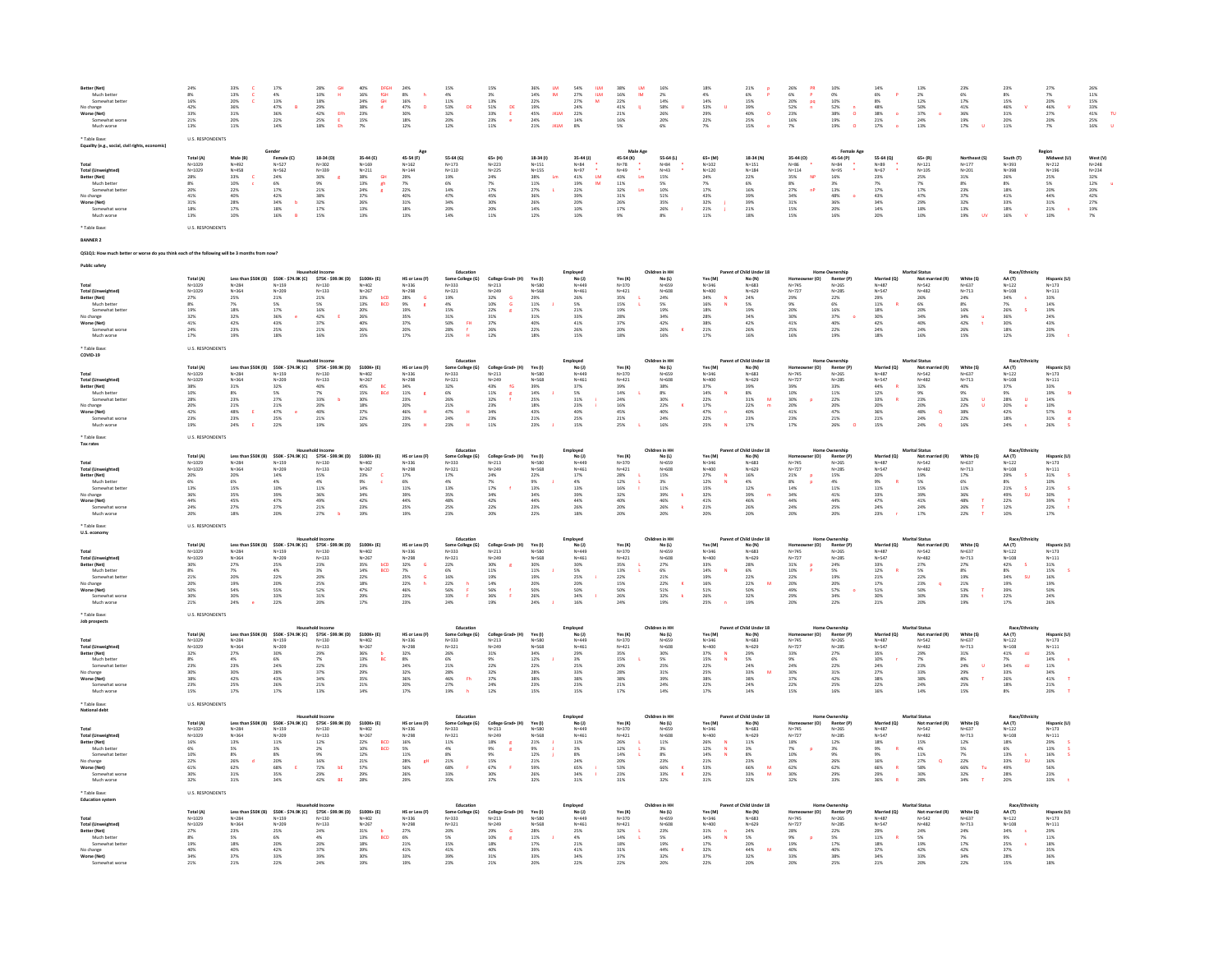| Much worse                                                                                    | 13%                                                                                                        | 16% ce 11%                                                                              |                                                                                                              | 16%                                                                      | 11%                                                                 | 14%                                                            | 16% h                                                                | 10%                                     | 13%                                                                         | 12%                                                 | 15%                                                                         | 12%                                                 | 15%                                                                         | 12%                                                 | 13%                                                             | 13%                                                                | 13%                                                            | 13%                                                  | 12%                                                                        | 13%                                                      | 18%                                            |
|-----------------------------------------------------------------------------------------------|------------------------------------------------------------------------------------------------------------|-----------------------------------------------------------------------------------------|--------------------------------------------------------------------------------------------------------------|--------------------------------------------------------------------------|---------------------------------------------------------------------|----------------------------------------------------------------|----------------------------------------------------------------------|-----------------------------------------|-----------------------------------------------------------------------------|-----------------------------------------------------|-----------------------------------------------------------------------------|-----------------------------------------------------|-----------------------------------------------------------------------------|-----------------------------------------------------|-----------------------------------------------------------------|--------------------------------------------------------------------|----------------------------------------------------------------|------------------------------------------------------|----------------------------------------------------------------------------|----------------------------------------------------------|------------------------------------------------|
| * Table Base:<br><b>Healthcare system</b>                                                     | U.S. RESPONDENTS                                                                                           |                                                                                         |                                                                                                              |                                                                          |                                                                     |                                                                |                                                                      |                                         |                                                                             |                                                     |                                                                             |                                                     |                                                                             |                                                     |                                                                 |                                                                    |                                                                |                                                      |                                                                            |                                                          |                                                |
|                                                                                               |                                                                                                            |                                                                                         |                                                                                                              |                                                                          |                                                                     |                                                                | Education                                                            |                                         |                                                                             | Employed<br>No (J)                                  |                                                                             | Children in HH                                      |                                                                             | Parent of Child Under 18                            |                                                                 |                                                                    |                                                                | <b>Marital Status</b>                                |                                                                            | Race/Eth                                                 |                                                |
|                                                                                               | Total (A)                                                                                                  |                                                                                         | Less than \$50K (B) \$50K - \$74.9K (C) \$75K - \$99.9K (D) \$100K+ (E)                                      |                                                                          |                                                                     | HS or Less (F)                                                 | Some College (G)                                                     | College Grad+ (H) Yes (I)               |                                                                             |                                                     | Yes (K)                                                                     | No(L)                                               | Yes (M)                                                                     | No (N)                                              | ner (O)                                                         | Renter (P)                                                         | Married (Q)                                                    | Not married (R)<br>$N=542$                           | White (S)                                                                  | AA (T)<br>N=122<br>N=108                                 | Hispanic (U)                                   |
| Total<br>Total (Unweighted)                                                                   | $N=1029$<br>$N=1029$                                                                                       | $N = 284$<br>$N = 364$                                                                  | $N = 159$<br>$N = 209$                                                                                       | $N=130$<br>$N=133$                                                       | $N=402$<br>$N=267$                                                  | $N = 336$<br>$N = 298$                                         | N=333<br>N=333<br>N=321                                              | $N = 213$<br>$N = 249$                  | N=580<br>N=580<br>N=568                                                     | N=449<br>N=449<br>N=461                             |                                                                             | $N = 659$<br>$N = 608$                              | $N = 346$<br>$N = 400$                                                      | $N=683$<br>$N=629$                                  | N=745<br>N=745                                                  | N=265<br>N=285                                                     | N=487<br>N=547                                                 | $N = 482$                                            | $N=637$<br>$N=713$                                                         |                                                          | $N=173$<br>$N=111$                             |
| Better (Net)<br>Much better                                                                   |                                                                                                            |                                                                                         | $\begin{array}{l} 24\% \\ 4\% \end{array}$                                                                   | $\frac{22\%}{3\%}$                                                       | BCd<br>$\begin{array}{l} 33\% \\ 12\% \end{array}$<br>bCD           |                                                                |                                                                      | $32\%$ 10%<br>$\mathbf{G}$              | $\begin{array}{l} 29\% \\ 11\% \end{array}$                                 | $\frac{27\%}{4\%}$                                  |                                                                             | 24%<br>5%                                           | $\frac{34\%}{12\%}$                                                         | 25%<br>5%                                           |                                                                 | 24%<br>5%                                                          | $\begin{array}{l} 31\% \\ 10\% \end{array}$                    | 25%<br>6%                                            | $\frac{24\%}{7\%}$                                                         |                                                          |                                                |
| Somewhat better                                                                               |                                                                                                            | $\begin{array}{r} 24\% \\ 7\% \\ 17\% \end{array}$                                      | 19%                                                                                                          | 19%                                                                      |                                                                     |                                                                | $\frac{20\%}{5\%}$<br>15%                                            |                                         |                                                                             | 23%                                                 |                                                                             |                                                     |                                                                             | 19%                                                 | 28%<br>8%<br>20%<br>36%                                         | 19%                                                                |                                                                |                                                      |                                                                            | <b>Su</b>                                                | 29%<br>29%<br>11%<br>19%<br>25%                |
| No change                                                                                     |                                                                                                            | $40\%$                                                                                  | 36%                                                                                                          | 40%                                                                      |                                                                     | 28%<br>7%<br>21%<br>39%<br>34%                                 | 37%<br>$\mathbf{r}$                                                  |                                         | 18%<br>36%<br>35%                                                           | $37\%$                                              |                                                                             | $^{19\%}_{41\%}$                                    | $\begin{array}{r} 22\% \\ 29\% \\ 37\% \end{array}$                         | $41\%$<br>$\overline{M}$                            |                                                                 | 40%                                                                | 21%<br>33%                                                     | $\frac{19\%}{40\%}$<br>$\,$ $\,$                     | TU.                                                                        |                                                          |                                                |
| Worse (Net)<br>Somewhat worse                                                                 | 28%<br>8%<br>8%<br>20%<br>37%<br>36%<br>21%                                                                | 36%<br>$19\%$                                                                           | 40%<br>28%<br>BE                                                                                             | 38%<br>23%                                                               | $\begin{array}{r} 22\% \\ 33\% \\ 34\% \\ 19\% \\ 15\% \end{array}$ | 18%                                                            | 43%<br>25%                                                           | 22%<br>31%<br>37%<br>25%                | $19\%$                                                                      | 36%<br>$23\%$                                       | N=370<br>N=421<br>34%<br>34%<br>23%<br>29%<br>37%<br>37%                    | 35%<br>$22\%$                                       | 20%                                                                         | 35%<br>$21\%$                                       | 36%<br>$21\%$                                                   | 36%<br>19%<br>17%                                                  | 36%<br>$22\%$                                                  | 35%<br>$20\%$                                        | $\begin{array}{r} 18\% \\ 42\% \\ 34\% \\ 22\% \end{array}$                | $42\%$<br>$10\%$<br>$32\%$<br>$29\%$<br>$29\%$<br>$20\%$ | ST<br>$\frac{46\%}{21\%}$                      |
| Much worse                                                                                    | 15%                                                                                                        | 17%                                                                                     | 12%                                                                                                          | 15%                                                                      |                                                                     | 15%                                                            | $\mathbf{h}$<br>19%                                                  | 12%                                     | 16%                                                                         | 13%                                                 | $\mathbf{r}$<br>18%                                                         | 13%                                                 | 17%                                                                         | 14%                                                 | 14%                                                             |                                                                    | 14%                                                            | 15%                                                  | 12%                                                                        | 9%                                                       | S<br>25%                                       |
| * Table Base:                                                                                 | U.S. RESPONDENTS                                                                                           |                                                                                         |                                                                                                              |                                                                          |                                                                     |                                                                |                                                                      |                                         |                                                                             |                                                     |                                                                             |                                                     |                                                                             |                                                     |                                                                 |                                                                    |                                                                |                                                      |                                                                            |                                                          |                                                |
| The environment (e.g., climate change, sustainability)                                        |                                                                                                            |                                                                                         |                                                                                                              |                                                                          |                                                                     |                                                                |                                                                      |                                         |                                                                             |                                                     |                                                                             |                                                     |                                                                             |                                                     |                                                                 |                                                                    |                                                                |                                                      |                                                                            |                                                          |                                                |
|                                                                                               | Total (A)                                                                                                  |                                                                                         | Less than \$50K (B) \$50K - \$74.9K (C) \$75K - \$99.9K (D) \$100K+ (E)                                      | hold Income                                                              |                                                                     |                                                                | Education<br>Some College (G)                                        |                                         |                                                                             | Employed<br>No (J)<br>$N=449$                       |                                                                             | Children in HH                                      |                                                                             | Parent of Child Under 18                            | er (O)<br>Home                                                  | Home Ownership                                                     |                                                                | <b>Marital Status</b>                                | White (S)                                                                  | Race/Ethnicity                                           | Hispanic (U)                                   |
| $_{\rm Total}$                                                                                | $N = 1029$                                                                                                 | $N = 284$                                                                               | $N = 159$                                                                                                    | $N = 130$                                                                | $N = 402$                                                           | HS or Less (F)<br>$_{\rm N=336}$                               | $N = 333$                                                            | College Grad+ (H)<br>N=213              | Yes (I)<br>N=580                                                            |                                                     | Yes (K)<br>$N=370$                                                          | No (L)<br>N=659                                     | Yes (M)<br>N=346                                                            | No (N)<br>N=683                                     | $N=745$                                                         | Renter (P)<br>N=265                                                | Married (Q)<br>N=487                                           | Not married (R)<br>$_{\mathrm{N=542}}$               | $N = 637$                                                                  | AA (T)<br>N=122                                          | $N = 173$                                      |
| <b>Total (Unweighted)</b><br>Better (Net)                                                     | $N = 1029$                                                                                                 | $N = 364$                                                                               | $N = 209$                                                                                                    | $N = 133$                                                                | $N = 267$                                                           | $N = 298$<br>$\mathsf{G}$                                      | $N = 321$                                                            | $N = 249$                               | $N = 568$                                                                   | $N = 461$                                           | $N = 421$                                                                   | $N = 608$                                           | $N = 400$                                                                   | $N = 629$                                           | $N = 727$                                                       | $N = 285$                                                          | $N = 547$                                                      | $N = 482$                                            | $N = 713$                                                                  | $N = 108$                                                | $N = 111$<br>$\sim$                            |
| Much better                                                                                   |                                                                                                            | $\frac{20\%}{5\%}$                                                                      |                                                                                                              |                                                                          | BC<br>BC                                                            |                                                                |                                                                      |                                         | J.                                                                          | $\frac{19\%}{4\%}$                                  |                                                                             |                                                     | $\frac{N}{N}$                                                               |                                                     | <b>P</b>                                                        | $\frac{21\%}{5\%}$                                                 | $\mathbf R$                                                    |                                                      |                                                                            | $\begin{array}{l} 25\% \\ 11\% \end{array}$              | $\frac{31\%}{10\%}$                            |
| Somewhat better<br>No change                                                                  | $\begin{array}{r} \n 24\% \\ \n 24\% \\ \n 8\% \\ \n 16\% \\ \n 42\% \\ \n 33\% \\ \n 21\% \n \end{array}$ | $\begin{array}{l} 14\% \\ 44\% \end{array}$<br>$\mathbf{e}$                             | N-203<br>18%<br>5%<br>14%<br>48%<br>33%<br>21%<br>$\mathbf{E}$                                               | $n = 133$<br>22%<br>6%<br>6%<br>16%<br>49%<br>29%<br>21%<br>$\mathsf{E}$ | 30%<br>12%<br>18%<br>36%                                            | N-25%<br>28%<br>8%<br>20%<br>35%<br>37%<br>21%<br>$\mathsf{G}$ | N-32:<br>17%<br>5%<br>5%<br>12%<br>48%<br>36%<br>21%<br>$\mathbf{r}$ | 25%<br>8%<br>16%<br>47%<br>$\mathbf{r}$ | $\begin{array}{l} 29\% \\ 11\% \\ 17\% \\ 37\% \\ 34\% \\ 19\% \end{array}$ | $\begin{array}{l} 15\% \\ 48\% \end{array}$         | $\begin{array}{r} 32\% \\ 13\% \\ 19\% \\ 34\% \\ 34\% \\ 20\% \end{array}$ | 20%<br>5%<br>5%<br>14%<br>47%<br>$\bar{\mathbf{x}}$ | $\begin{array}{r} 32\% \\ 14\% \\ 18\% \\ 34\% \\ 20\% \\ 14\% \end{array}$ | $21\%$<br>$5\%$<br>$15\%$<br>$46\%$<br>$\mathbf{M}$ | 25%<br>9%<br>16%<br>16%                                         | $\frac{16\%}{42\%}$                                                | 27%<br>27%<br>11%<br>16%<br>46%<br>28%<br>17%<br>$\mathcal{A}$ | N=482<br>22%<br>6%<br>6%<br>17%<br>39%<br>39%<br>24% | $22\%$<br>$7\%$<br>$15\%$<br>$49\%$<br>$29\%$<br>$20\%$<br><b>u</b>        | 14%<br>49%<br>26%<br>19%<br>$\mathbf{u}$                 | $\frac{21\%}{23\%}$                            |
| Worse (Net)                                                                                   |                                                                                                            |                                                                                         |                                                                                                              |                                                                          | $\frac{34\%}{21\%}$                                                 | $^{\rm h}$                                                     |                                                                      | 28%<br>23%                              |                                                                             | 33%<br>23%                                          |                                                                             | $\frac{33\%}{21\%}$                                 |                                                                             | $\frac{33\%}{21\%}$                                 | $\frac{32\%}{21\%}$                                             |                                                                    |                                                                | $\overset{\mathbf{Q}}{\mathbf{Q}}$                   |                                                                            |                                                          | ST<br>46%<br>22%                               |
| Somewhat worse<br>Much worse                                                                  | $13\%$                                                                                                     | 36%<br>20%<br>16%<br><b>d</b>                                                           | 13%                                                                                                          | $9\%$                                                                    | 12%                                                                 | $\overline{H}$<br>16%                                          | $\mathbf{H}$<br>15%                                                  | 6%                                      | 15%<br>×.                                                                   | 10%                                                 | $13\%$                                                                      | 12%                                                 |                                                                             | 12%                                                 | $11\%$                                                          | 37%<br>20%<br>17%<br>$\circ$                                       | 10%                                                            | 15%                                                  | $9\%$                                                                      | $7\%$                                                    | ST<br>24%                                      |
|                                                                                               |                                                                                                            |                                                                                         |                                                                                                              |                                                                          |                                                                     |                                                                |                                                                      |                                         |                                                                             |                                                     |                                                                             |                                                     |                                                                             |                                                     |                                                                 |                                                                    |                                                                |                                                      |                                                                            |                                                          |                                                |
| * Table Base:<br>Equality (e.g., social, civil rights, economic)                              | <b>U.S. RESPONDENTS</b>                                                                                    |                                                                                         |                                                                                                              |                                                                          |                                                                     |                                                                |                                                                      |                                         |                                                                             |                                                     |                                                                             |                                                     |                                                                             |                                                     |                                                                 |                                                                    |                                                                |                                                      |                                                                            |                                                          |                                                |
|                                                                                               |                                                                                                            |                                                                                         |                                                                                                              | lousehold Income                                                         |                                                                     |                                                                | Education                                                            |                                         |                                                                             |                                                     |                                                                             | Children in HH                                      |                                                                             | Parent of Child Under 18                            |                                                                 | Home Ownership                                                     |                                                                | <b>Marital Status</b>                                |                                                                            | Race/Ethnicity                                           |                                                |
| Total                                                                                         | Total (A)<br>$N=1029$                                                                                      |                                                                                         | Less than \$50K (B) \$50K - \$74.9K (C)<br>N=284 N=159                                                       | $$75K - $99.9K (D)$ $$100K + (E)$<br>N=130 N=402                         |                                                                     | HS or Less (F)<br>$N=336$                                      | Some College (G)<br>N=333                                            | College Grad+ (H)<br>N=213              | Yes (I)<br>N=580                                                            | Employed<br>No (J)<br>$N=449$                       | Yes (K)<br>N=370                                                            | $No (L)$<br>$N=659$                                 | Yes (M)<br>N=346                                                            | $No(N)$<br>$N=683$                                  | r(0)<br>Home<br>$N=745$                                         | Renter (P)<br>$N=265$                                              | Married (Q)<br>N=487                                           | Not married $(R)$<br>N=542                           | White (S)<br>$_{\rm N=637}$                                                | $AA(T)$<br>N=122                                         | Hispanic (U)<br>$N=173$                        |
| <b>Total (Unweighted)</b>                                                                     | $N = 1029$                                                                                                 | $N = 364$                                                                               | $N = 209$                                                                                                    | $N = 133$                                                                | $N = 267$                                                           | $N = 298$                                                      | $N = 321$                                                            | $N = 249$                               | $N = 568$                                                                   | $N = 461$                                           |                                                                             | $N = 608$                                           | $N = 400$                                                                   | $N = 629$                                           | $N = 727$                                                       | $N = 285$                                                          |                                                                | $N = 482$                                            | $N = 713$                                                                  | $N = 108$                                                | $N = 111$                                      |
| Better (Net)<br>Much better                                                                   |                                                                                                            | 23%                                                                                     |                                                                                                              |                                                                          | Bod<br>BCD                                                          |                                                                |                                                                      | $\mathbf{R}$                            |                                                                             | 27%                                                 |                                                                             |                                                     | $\overline{\phantom{a}}$                                                    |                                                     |                                                                 | 25%                                                                |                                                                |                                                      |                                                                            | $32\%$                                                   |                                                |
| Somewhat better                                                                               |                                                                                                            | $\frac{4\%}{19\%}$                                                                      | 25%<br>6%<br>19%                                                                                             | n=133<br>24%<br>5%<br>18%                                                |                                                                     | 28%<br>7%<br>21%                                               | 22%<br>5%<br>17%                                                     | 30%<br>10%<br>20%                       |                                                                             | 5%<br>23%                                           |                                                                             | 26%<br>6%<br>19%                                    |                                                                             | 27%<br>27%<br>20%                                   | 28%<br>9%<br>9%<br>20%                                          |                                                                    |                                                                | 27%<br>7%<br>20%                                     | $\begin{array}{l} 25\% \\ 9\% \\ 16\% \\ 46\% \\ 29\% \\ 19\% \end{array}$ | 7%<br>25%<br>$\sim$                                      |                                                |
|                                                                                               |                                                                                                            |                                                                                         |                                                                                                              |                                                                          |                                                                     |                                                                |                                                                      |                                         |                                                                             |                                                     |                                                                             | $\mathbf{x}$                                        |                                                                             | $\blacksquare$                                      |                                                                 |                                                                    |                                                                |                                                      | . e                                                                        |                                                          |                                                |
| No change<br>Worse (Net)<br>Somewhat worse                                                    | 28%<br>8%<br>8%<br>20%<br>41%<br>41%<br>31%                                                                | 44%<br>33%<br>15%                                                                       | $\begin{array}{r} 42\% \\ 33\% \\ 21\% \end{array}$                                                          | 44%<br>32%<br>14%                                                        | N=2b<br>35%<br>14%<br>20%<br>38%<br>28%<br>28%                      | 40%<br>32%<br>17%                                              | $\begin{array}{c} 44\% \\ 34\% \\ 18\% \end{array}$                  | 40%<br>30%<br>19%                       | 29%<br>29%<br>11%<br>18%<br>41%<br>30%<br>17%                               | $\begin{array}{r} 41\% \\ 32\% \\ 18\% \end{array}$ | N=421<br>N=421<br>32%<br>12%<br>12%<br>34%<br>34%<br>33%                    | 45%<br>30%<br>17%                                   | 30%<br>30%<br>11%<br>19%<br>36%<br>34%<br>18%                               | 43%<br>29%<br>17%                                   | $\begin{array}{r} 41\% \\ 31\% \\ 19\% \end{array}$<br><b>P</b> | $\begin{array}{r} 6\% \\ 20\% \\ 43\% \\ 31\% \\ 14\% \end{array}$ | N=467<br>N=547<br>29%<br>10%<br>19%<br>40%<br>31%<br>19%       | $\begin{array}{r} 42\% \\ 31\% \\ 17\% \end{array}$  |                                                                            | 37%<br>30%<br>13%                                        | N=11<br>33%<br>11%<br>22%<br>24%<br>34%<br>33% |
| Much worse                                                                                    | $13\%$                                                                                                     | $\mathbf{E}$<br>17%                                                                     | 12%                                                                                                          | E<br>18%                                                                 | 9%                                                                  | 15%                                                            | 16%                                                                  | 12%                                     | 13%                                                                         | 14%                                                 | 15%                                                                         | 12%                                                 | 15%                                                                         | 12%                                                 | 12%                                                             | 18%<br>$\bullet$                                                   | 12%                                                            | 14%                                                  | 10%                                                                        | 17%<br>$\sim$ s $^{-}$                                   | $\rightarrow$<br>18%                           |
| * Table Base:                                                                                 | <b>ILS RESPONDENTS</b>                                                                                     |                                                                                         |                                                                                                              |                                                                          |                                                                     |                                                                |                                                                      |                                         |                                                                             |                                                     |                                                                             |                                                     |                                                                             |                                                     |                                                                 |                                                                    |                                                                |                                                      |                                                                            |                                                          |                                                |
| <b>BANNER 3</b>                                                                               |                                                                                                            |                                                                                         |                                                                                                              |                                                                          |                                                                     |                                                                |                                                                      |                                         |                                                                             |                                                     |                                                                             |                                                     |                                                                             |                                                     |                                                                 |                                                                    |                                                                |                                                      |                                                                            |                                                          |                                                |
|                                                                                               |                                                                                                            |                                                                                         |                                                                                                              |                                                                          |                                                                     |                                                                |                                                                      |                                         |                                                                             |                                                     |                                                                             |                                                     |                                                                             |                                                     |                                                                 |                                                                    |                                                                |                                                      |                                                                            |                                                          |                                                |
| QS1Q1: How much better or worse do you think each of the following will be 3 months from now? |                                                                                                            |                                                                                         |                                                                                                              |                                                                          |                                                                     |                                                                |                                                                      |                                         |                                                                             |                                                     |                                                                             |                                                     |                                                                             |                                                     |                                                                 |                                                                    |                                                                |                                                      |                                                                            |                                                          |                                                |
| <b>Public safety</b>                                                                          |                                                                                                            |                                                                                         |                                                                                                              |                                                                          |                                                                     |                                                                |                                                                      |                                         |                                                                             |                                                     |                                                                             |                                                     |                                                                             |                                                     |                                                                 |                                                                    |                                                                |                                                      |                                                                            |                                                          |                                                |
|                                                                                               | Total (A)                                                                                                  |                                                                                         | <b>Vaccine Availability Status</b><br>Vaccine is available; Vaccine not available; plan to be vaccinated (C) |                                                                          |                                                                     |                                                                |                                                                      |                                         |                                                                             |                                                     |                                                                             |                                                     |                                                                             |                                                     |                                                                 |                                                                    |                                                                |                                                      |                                                                            |                                                          |                                                |
| Total                                                                                         | $N = 1029$                                                                                                 | $N=79$ $N=83$<br>÷                                                                      | $N = 612$                                                                                                    |                                                                          |                                                                     |                                                                |                                                                      |                                         |                                                                             |                                                     |                                                                             |                                                     |                                                                             |                                                     |                                                                 |                                                                    |                                                                |                                                      |                                                                            |                                                          |                                                |
| <b>Total (Unweighted)</b><br>Better (Net)                                                     | $N = 1029$                                                                                                 | 19%                                                                                     | $N = 612$<br>28%                                                                                             |                                                                          |                                                                     |                                                                |                                                                      |                                         |                                                                             |                                                     |                                                                             |                                                     |                                                                             |                                                     |                                                                 |                                                                    |                                                                |                                                      |                                                                            |                                                          |                                                |
| Much better                                                                                   |                                                                                                            | $\frac{7\%}{12\%}$                                                                      | $\frac{7\%}{21\%}$                                                                                           |                                                                          |                                                                     |                                                                |                                                                      |                                         |                                                                             |                                                     |                                                                             |                                                     |                                                                             |                                                     |                                                                 |                                                                    |                                                                |                                                      |                                                                            |                                                          |                                                |
| Somewhat better                                                                               |                                                                                                            | $^{\circ}$ C $^{\circ}$                                                                 |                                                                                                              |                                                                          |                                                                     |                                                                |                                                                      |                                         |                                                                             |                                                     |                                                                             |                                                     |                                                                             |                                                     |                                                                 |                                                                    |                                                                |                                                      |                                                                            |                                                          |                                                |
| No change<br>Worse (Net)                                                                      |                                                                                                            | 49%<br>32%                                                                              | $\frac{30\%}{41\%}$                                                                                          |                                                                          |                                                                     |                                                                |                                                                      |                                         |                                                                             |                                                     |                                                                             |                                                     |                                                                             |                                                     |                                                                 |                                                                    |                                                                |                                                      |                                                                            |                                                          |                                                |
| Somewhat worse<br>Much worse                                                                  | 27%<br>8%<br>19%<br>19%<br>32%<br>41%<br>24%<br>17%                                                        | $\begin{array}{l} 16\% \\ 16\% \end{array}$                                             | $\frac{27\%}{14\%}$<br>$\mathbf{b}$                                                                          |                                                                          |                                                                     |                                                                |                                                                      |                                         |                                                                             |                                                     |                                                                             |                                                     |                                                                             |                                                     |                                                                 |                                                                    |                                                                |                                                      |                                                                            |                                                          |                                                |
|                                                                                               |                                                                                                            |                                                                                         |                                                                                                              |                                                                          |                                                                     |                                                                |                                                                      |                                         |                                                                             |                                                     |                                                                             |                                                     |                                                                             |                                                     |                                                                 |                                                                    |                                                                |                                                      |                                                                            |                                                          |                                                |
| * Table Base<br>COVID-19                                                                      | U.S. RESPONDENTS                                                                                           |                                                                                         |                                                                                                              |                                                                          |                                                                     |                                                                |                                                                      |                                         |                                                                             |                                                     |                                                                             |                                                     |                                                                             |                                                     |                                                                 |                                                                    |                                                                |                                                      |                                                                            |                                                          |                                                |
|                                                                                               |                                                                                                            |                                                                                         | <b>Vaccine Availability Status</b>                                                                           |                                                                          |                                                                     |                                                                |                                                                      |                                         |                                                                             |                                                     |                                                                             |                                                     |                                                                             |                                                     |                                                                 |                                                                    |                                                                |                                                      |                                                                            |                                                          |                                                |
| Total                                                                                         | Total (A)                                                                                                  |                                                                                         | Vaccine is available; Vaccine not available; plan to be vaccinated (C)                                       |                                                                          |                                                                     |                                                                |                                                                      |                                         |                                                                             |                                                     |                                                                             |                                                     |                                                                             |                                                     |                                                                 |                                                                    |                                                                |                                                      |                                                                            |                                                          |                                                |
| <b>Total (Unweighted)</b>                                                                     | $N=1029$<br>$N=1029$                                                                                       | $N = 79$<br>$N = 83$                                                                    | $N=612$<br>$N=612$                                                                                           |                                                                          |                                                                     |                                                                |                                                                      |                                         |                                                                             |                                                     |                                                                             |                                                     |                                                                             |                                                     |                                                                 |                                                                    |                                                                |                                                      |                                                                            |                                                          |                                                |
| Better (Net)<br>Much better                                                                   |                                                                                                            | 30%<br>12%                                                                              | $\frac{40\%}{9\%}$<br>31%                                                                                    |                                                                          |                                                                     |                                                                |                                                                      |                                         |                                                                             |                                                     |                                                                             |                                                     |                                                                             |                                                     |                                                                 |                                                                    |                                                                |                                                      |                                                                            |                                                          |                                                |
|                                                                                               | $\begin{array}{r} 38\% \\ 10\% \\ 28\% \\ 20\% \\ 42\% \end{array}$                                        |                                                                                         | $-6$                                                                                                         |                                                                          |                                                                     |                                                                |                                                                      |                                         |                                                                             |                                                     |                                                                             |                                                     |                                                                             |                                                     |                                                                 |                                                                    |                                                                |                                                      |                                                                            |                                                          |                                                |
| Somewhat better<br>No change<br>Worse (Net)                                                   |                                                                                                            | 18%<br>33%<br>37%<br>$\mathbf{c}$                                                       | $\frac{19\%}{41\%}$                                                                                          |                                                                          |                                                                     |                                                                |                                                                      |                                         |                                                                             |                                                     |                                                                             |                                                     |                                                                             |                                                     |                                                                 |                                                                    |                                                                |                                                      |                                                                            |                                                          |                                                |
| Somewhat worse<br>Much worse                                                                  | 23%<br>19%                                                                                                 | $12\%$                                                                                  | $\frac{25\%}{16\%}$<br>$\blacksquare$<br>B                                                                   |                                                                          |                                                                     |                                                                |                                                                      |                                         |                                                                             |                                                     |                                                                             |                                                     |                                                                             |                                                     |                                                                 |                                                                    |                                                                |                                                      |                                                                            |                                                          |                                                |
|                                                                                               |                                                                                                            | 25%                                                                                     |                                                                                                              |                                                                          |                                                                     |                                                                |                                                                      |                                         |                                                                             |                                                     |                                                                             |                                                     |                                                                             |                                                     |                                                                 |                                                                    |                                                                |                                                      |                                                                            |                                                          |                                                |
| * Table Base:                                                                                 | U.S. RESPONDENTS                                                                                           |                                                                                         |                                                                                                              |                                                                          |                                                                     |                                                                |                                                                      |                                         |                                                                             |                                                     |                                                                             |                                                     |                                                                             |                                                     |                                                                 |                                                                    |                                                                |                                                      |                                                                            |                                                          |                                                |
| Tax rates                                                                                     |                                                                                                            |                                                                                         | <b>Vaccine Availability Status</b>                                                                           |                                                                          |                                                                     |                                                                |                                                                      |                                         |                                                                             |                                                     |                                                                             |                                                     |                                                                             |                                                     |                                                                 |                                                                    |                                                                |                                                      |                                                                            |                                                          |                                                |
|                                                                                               | Total (A)                                                                                                  |                                                                                         | Vaccine is available; Vaccine not available; plan to be vaccinated (C)                                       |                                                                          |                                                                     |                                                                |                                                                      |                                         |                                                                             |                                                     |                                                                             |                                                     |                                                                             |                                                     |                                                                 |                                                                    |                                                                |                                                      |                                                                            |                                                          |                                                |
| Total<br><b>Total (Unweighted)</b>                                                            | $N=1029$<br>$N=1029$                                                                                       | $N = 79$<br>$N = 83$                                                                    | $N=612$<br>$N=612$                                                                                           |                                                                          |                                                                     |                                                                |                                                                      |                                         |                                                                             |                                                     |                                                                             |                                                     |                                                                             |                                                     |                                                                 |                                                                    |                                                                |                                                      |                                                                            |                                                          |                                                |
| Better (Net)<br>Much better                                                                   | $\frac{20\%}{6\%}$                                                                                         | $13\%$                                                                                  | $\frac{19\%}{5\%}$                                                                                           |                                                                          |                                                                     |                                                                |                                                                      |                                         |                                                                             |                                                     |                                                                             |                                                     |                                                                             |                                                     |                                                                 |                                                                    |                                                                |                                                      |                                                                            |                                                          |                                                |
| Somewhat better                                                                               |                                                                                                            | $8\%$                                                                                   |                                                                                                              |                                                                          |                                                                     |                                                                |                                                                      |                                         |                                                                             |                                                     |                                                                             |                                                     |                                                                             |                                                     |                                                                 |                                                                    |                                                                |                                                      |                                                                            |                                                          |                                                |
| No change                                                                                     |                                                                                                            | 5%<br>46%                                                                               | $\frac{14\%}{37\%}$                                                                                          |                                                                          |                                                                     |                                                                |                                                                      |                                         |                                                                             |                                                     |                                                                             |                                                     |                                                                             |                                                     |                                                                 |                                                                    |                                                                |                                                      |                                                                            |                                                          |                                                |
| Worse (Net)<br>Somewhat worse                                                                 | 13%<br>36%<br>44%<br>24%                                                                                   | $\begin{array}{l} 41\% \\ 28\% \end{array}$                                             | $\frac{44\%}{25\%}$                                                                                          |                                                                          |                                                                     |                                                                |                                                                      |                                         |                                                                             |                                                     |                                                                             |                                                     |                                                                             |                                                     |                                                                 |                                                                    |                                                                |                                                      |                                                                            |                                                          |                                                |
| Much worse                                                                                    | 20%                                                                                                        | 13%                                                                                     | 19%                                                                                                          |                                                                          |                                                                     |                                                                |                                                                      |                                         |                                                                             |                                                     |                                                                             |                                                     |                                                                             |                                                     |                                                                 |                                                                    |                                                                |                                                      |                                                                            |                                                          |                                                |
| * Table Base:                                                                                 | U.S. RESPONDENTS                                                                                           |                                                                                         |                                                                                                              |                                                                          |                                                                     |                                                                |                                                                      |                                         |                                                                             |                                                     |                                                                             |                                                     |                                                                             |                                                     |                                                                 |                                                                    |                                                                |                                                      |                                                                            |                                                          |                                                |
| U.S. economy                                                                                  |                                                                                                            |                                                                                         | <b>Vaccine Availability Status</b>                                                                           |                                                                          |                                                                     |                                                                |                                                                      |                                         |                                                                             |                                                     |                                                                             |                                                     |                                                                             |                                                     |                                                                 |                                                                    |                                                                |                                                      |                                                                            |                                                          |                                                |
|                                                                                               |                                                                                                            |                                                                                         | Vaccine is available: Vaccine not available: plan to be vaccinated (C)                                       |                                                                          |                                                                     |                                                                |                                                                      |                                         |                                                                             |                                                     |                                                                             |                                                     |                                                                             |                                                     |                                                                 |                                                                    |                                                                |                                                      |                                                                            |                                                          |                                                |
| Total                                                                                         | Total (A)<br>$N=1029$                                                                                      | $N = 79$                                                                                | $N = 612$                                                                                                    |                                                                          |                                                                     |                                                                |                                                                      |                                         |                                                                             |                                                     |                                                                             |                                                     |                                                                             |                                                     |                                                                 |                                                                    |                                                                |                                                      |                                                                            |                                                          |                                                |
| <b>Total (Unweighted)</b><br>Better (Net)                                                     | N=1029<br>30%<br>8%                                                                                        | $N=83$                                                                                  | $N = 612$                                                                                                    |                                                                          |                                                                     |                                                                |                                                                      |                                         |                                                                             |                                                     |                                                                             |                                                     |                                                                             |                                                     |                                                                 |                                                                    |                                                                |                                                      |                                                                            |                                                          |                                                |
| Much better                                                                                   |                                                                                                            | $\frac{26\%}{7\%}$                                                                      | $\frac{31\%}{7\%}$                                                                                           |                                                                          |                                                                     |                                                                |                                                                      |                                         |                                                                             |                                                     |                                                                             |                                                     |                                                                             |                                                     |                                                                 |                                                                    |                                                                |                                                      |                                                                            |                                                          |                                                |
| Somewhat better<br>No change                                                                  |                                                                                                            |                                                                                         |                                                                                                              |                                                                          |                                                                     |                                                                |                                                                      |                                         |                                                                             |                                                     |                                                                             |                                                     |                                                                             |                                                     |                                                                 |                                                                    |                                                                |                                                      |                                                                            |                                                          |                                                |
| Worse (Net)                                                                                   | 21%<br>20%<br>50%<br>50%                                                                                   | $\begin{array}{r} \text{19\%} \\ \text{26\%} \\ \text{47\%} \\ \text{22\%} \end{array}$ | 24%<br>19%<br>50%<br>32%                                                                                     |                                                                          |                                                                     |                                                                |                                                                      |                                         |                                                                             |                                                     |                                                                             |                                                     |                                                                             |                                                     |                                                                 |                                                                    |                                                                |                                                      |                                                                            |                                                          |                                                |
| Somewhat worse<br>Much worse                                                                  | 21%                                                                                                        | 25%                                                                                     | 18%                                                                                                          |                                                                          |                                                                     |                                                                |                                                                      |                                         |                                                                             |                                                     |                                                                             |                                                     |                                                                             |                                                     |                                                                 |                                                                    |                                                                |                                                      |                                                                            |                                                          |                                                |
|                                                                                               |                                                                                                            |                                                                                         |                                                                                                              |                                                                          |                                                                     |                                                                |                                                                      |                                         |                                                                             |                                                     |                                                                             |                                                     |                                                                             |                                                     |                                                                 |                                                                    |                                                                |                                                      |                                                                            |                                                          |                                                |
|                                                                                               |                                                                                                            |                                                                                         |                                                                                                              |                                                                          |                                                                     |                                                                |                                                                      |                                         |                                                                             |                                                     |                                                                             |                                                     |                                                                             |                                                     |                                                                 |                                                                    |                                                                |                                                      |                                                                            |                                                          |                                                |
| * Table Base:                                                                                 | U.S. RESPONDENTS                                                                                           |                                                                                         |                                                                                                              |                                                                          |                                                                     |                                                                |                                                                      |                                         |                                                                             |                                                     |                                                                             |                                                     |                                                                             |                                                     |                                                                 |                                                                    |                                                                |                                                      |                                                                            |                                                          |                                                |
| Job prospects                                                                                 |                                                                                                            |                                                                                         | <b>Vaccine Availability Status</b>                                                                           |                                                                          |                                                                     |                                                                |                                                                      |                                         |                                                                             |                                                     |                                                                             |                                                     |                                                                             |                                                     |                                                                 |                                                                    |                                                                |                                                      |                                                                            |                                                          |                                                |
|                                                                                               |                                                                                                            |                                                                                         |                                                                                                              |                                                                          |                                                                     |                                                                |                                                                      |                                         |                                                                             |                                                     |                                                                             |                                                     |                                                                             |                                                     |                                                                 |                                                                    |                                                                |                                                      |                                                                            |                                                          |                                                |
| $_{\rm Total}$                                                                                | Total (A)<br>N=1029                                                                                        | ÷<br>$N=83$                                                                             | Vaccine is available; Vaccine not available; plan to be vaccinated (C) $N=79$ * $N=612$<br>$N = 612$         |                                                                          |                                                                     |                                                                |                                                                      |                                         |                                                                             |                                                     |                                                                             |                                                     |                                                                             |                                                     |                                                                 |                                                                    |                                                                |                                                      |                                                                            |                                                          |                                                |
| Total (Unweighted)<br>Better (Net)<br>Much better                                             | $N=1029$<br>32%                                                                                            | $24\%$                                                                                  | 34%                                                                                                          |                                                                          |                                                                     |                                                                |                                                                      |                                         |                                                                             |                                                     |                                                                             |                                                     |                                                                             |                                                     |                                                                 |                                                                    |                                                                |                                                      |                                                                            |                                                          |                                                |
| Somewhat better                                                                               |                                                                                                            | $\frac{7\%}{16\%}$                                                                      | $\frac{7\%}{27\%}$                                                                                           |                                                                          |                                                                     |                                                                |                                                                      |                                         |                                                                             |                                                     |                                                                             |                                                     |                                                                             |                                                     |                                                                 |                                                                    |                                                                |                                                      |                                                                            |                                                          |                                                |
|                                                                                               |                                                                                                            |                                                                                         |                                                                                                              |                                                                          |                                                                     |                                                                |                                                                      |                                         |                                                                             |                                                     |                                                                             |                                                     |                                                                             |                                                     |                                                                 |                                                                    |                                                                |                                                      |                                                                            |                                                          |                                                |
| No change<br>Worse (Net)<br>Somewhat worse                                                    | 8%<br>8%<br>23%<br>30%<br>38%<br>23%                                                                       | 39%<br>37%<br>19%                                                                       | 30%<br>37%<br>24%                                                                                            |                                                                          |                                                                     |                                                                |                                                                      |                                         |                                                                             |                                                     |                                                                             |                                                     |                                                                             |                                                     |                                                                 |                                                                    |                                                                |                                                      |                                                                            |                                                          |                                                |
| Much worse                                                                                    | $15\%$                                                                                                     | 18%                                                                                     | 13%                                                                                                          |                                                                          |                                                                     |                                                                |                                                                      |                                         |                                                                             |                                                     |                                                                             |                                                     |                                                                             |                                                     |                                                                 |                                                                    |                                                                |                                                      |                                                                            |                                                          |                                                |
| * Table Base:                                                                                 | <b>U.S. RESPONDENTS</b>                                                                                    |                                                                                         |                                                                                                              |                                                                          |                                                                     |                                                                |                                                                      |                                         |                                                                             |                                                     |                                                                             |                                                     |                                                                             |                                                     |                                                                 |                                                                    |                                                                |                                                      |                                                                            |                                                          |                                                |
| <b>National debt</b>                                                                          | Total (A)                                                                                                  |                                                                                         | Varcine Availability Status                                                                                  | ble: plan to be vaccinat                                                 |                                                                     |                                                                |                                                                      |                                         |                                                                             |                                                     |                                                                             |                                                     |                                                                             |                                                     |                                                                 |                                                                    |                                                                |                                                      |                                                                            |                                                          |                                                |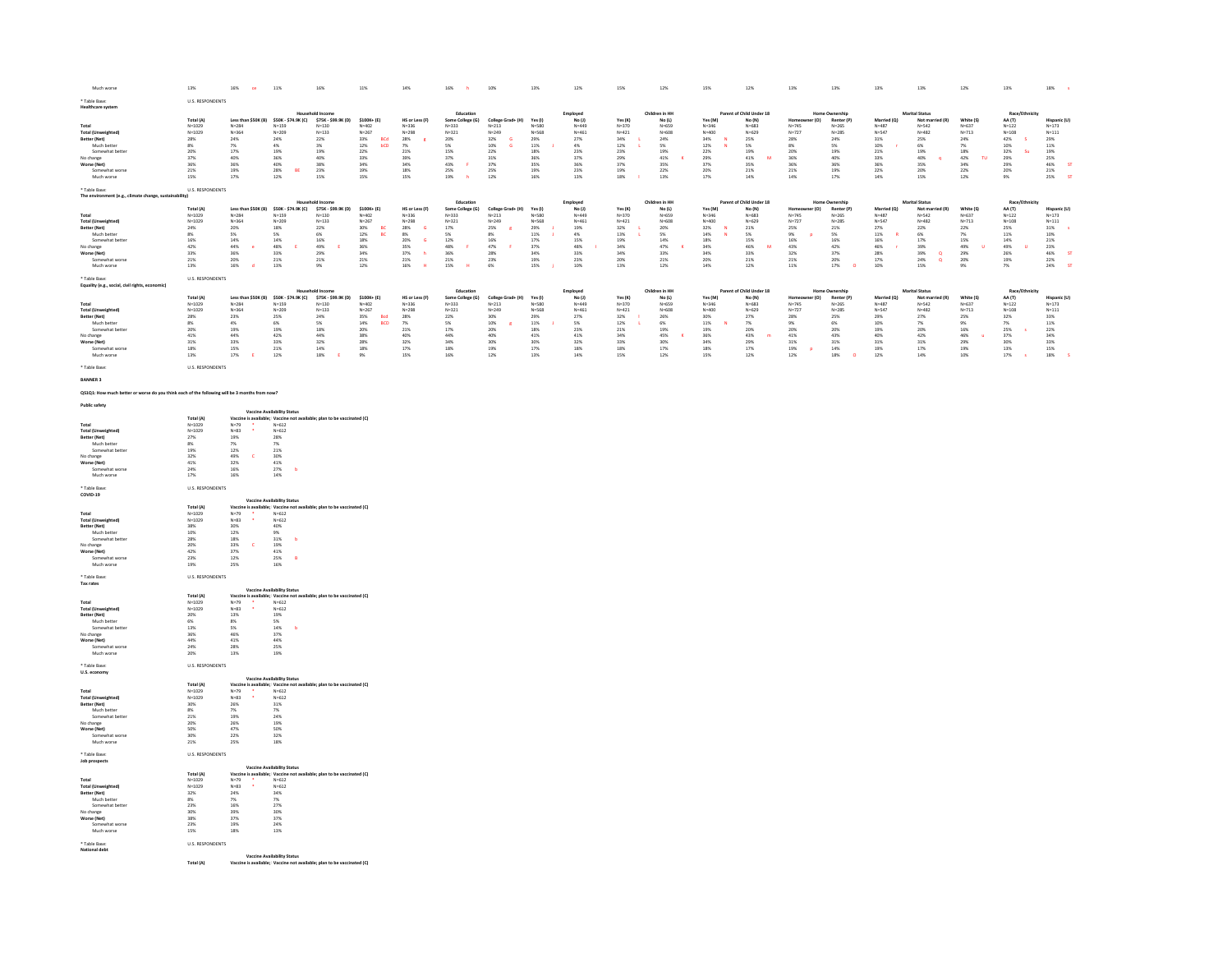| Total                                                                                                                                                                                                                         | $N = 1029$               | $N = 79$              |           |                                                                                     |
|-------------------------------------------------------------------------------------------------------------------------------------------------------------------------------------------------------------------------------|--------------------------|-----------------------|-----------|-------------------------------------------------------------------------------------|
|                                                                                                                                                                                                                               |                          |                       | ×         | $N = 612$                                                                           |
| <b>Total (Unweighted)</b>                                                                                                                                                                                                     | $N = 1029$               | $N = 83$              | ×         | $N = 612$                                                                           |
| Better (Net)                                                                                                                                                                                                                  | 16%                      | <b>Q</b> <sub>K</sub> |           | 14%                                                                                 |
| Much hattar                                                                                                                                                                                                                   | <b>CNC</b>               | 7%                    |           | 4%                                                                                  |
| Somewhat better                                                                                                                                                                                                               | 10%                      | 1%                    |           | 9%<br>Ь                                                                             |
| No change                                                                                                                                                                                                                     | 22%                      | 43%                   | ċ         | 22%                                                                                 |
| Worse (Net)                                                                                                                                                                                                                   | 61%                      | A DIV.                |           | 64%<br>Ŕ                                                                            |
| Somewhat worse                                                                                                                                                                                                                | 30%                      | 27%                   |           | 34%                                                                                 |
| Much worse                                                                                                                                                                                                                    | 32%                      | 21%                   |           | 31%                                                                                 |
|                                                                                                                                                                                                                               |                          |                       |           |                                                                                     |
| * Table Base:                                                                                                                                                                                                                 | <b>U.S. RESPONDENTS</b>  |                       |           |                                                                                     |
| <b>Education system</b>                                                                                                                                                                                                       |                          |                       |           |                                                                                     |
|                                                                                                                                                                                                                               |                          |                       |           | <b>Vaccine Availability Status</b>                                                  |
|                                                                                                                                                                                                                               | Total (A)                |                       |           | Vaccine is available; Vaccine not available; plan to be vaccinated (C)              |
|                                                                                                                                                                                                                               |                          | $N = 79$              | $\bullet$ | $N = 612$                                                                           |
| Total<br><b>Total (Unweighted)</b>                                                                                                                                                                                            | $N = 1029$<br>$N = 1029$ | $N = 83$              | ×         | $N = 612$                                                                           |
|                                                                                                                                                                                                                               | 27%                      | 19%                   |           | 27%                                                                                 |
| Better (Net)                                                                                                                                                                                                                  |                          |                       |           |                                                                                     |
| Much better                                                                                                                                                                                                                   | 8%                       | $8\%$                 |           | 6%                                                                                  |
| Somewhat better                                                                                                                                                                                                               | 19%                      | 11%                   |           | 21%                                                                                 |
| No change                                                                                                                                                                                                                     | 40%                      | 20M                   |           | 42%                                                                                 |
| Worse (Net)                                                                                                                                                                                                                   | 34%                      | 42%                   | ×         | 30%                                                                                 |
| Somewhat worse                                                                                                                                                                                                                | 21%                      | 31%                   | ċ         | 19%                                                                                 |
| Much worse                                                                                                                                                                                                                    | 13%                      | 12%                   |           | 11%                                                                                 |
|                                                                                                                                                                                                                               |                          |                       |           |                                                                                     |
| * Table Base:                                                                                                                                                                                                                 | <b>U.S. RESPONDENTS</b>  |                       |           |                                                                                     |
| <b>Healthcare system</b>                                                                                                                                                                                                      |                          |                       |           |                                                                                     |
|                                                                                                                                                                                                                               |                          |                       |           | <b>Vaccine Availability Status</b>                                                  |
|                                                                                                                                                                                                                               | Total (A)                |                       |           | Vaccine is available: Vaccine not available: plan to be vaccinated (C)              |
| Total                                                                                                                                                                                                                         | $N = 1029$               | $N = 79$              |           | $N = 612$                                                                           |
| <b>Total (Unweighted)</b>                                                                                                                                                                                                     | $N = 1029$               | $N = 83$              | ä         | $N = 612$                                                                           |
|                                                                                                                                                                                                                               |                          | 19%                   |           | 28%                                                                                 |
| Better (Net)                                                                                                                                                                                                                  | 28%                      |                       |           |                                                                                     |
| Much better                                                                                                                                                                                                                   | on:                      | CHC.                  |           | $7\%$<br>21%                                                                        |
| Somewhat better                                                                                                                                                                                                               | 20%                      | 13%                   |           |                                                                                     |
| No change                                                                                                                                                                                                                     | 37%                      | 44%                   |           | 36%                                                                                 |
|                                                                                                                                                                                                                               |                          |                       |           |                                                                                     |
|                                                                                                                                                                                                                               | 36%                      | 37%                   |           | 36%                                                                                 |
| Worse (Net)<br>Somewhat worse                                                                                                                                                                                                 | 21%                      | 24%                   |           | 2200                                                                                |
| Much worse                                                                                                                                                                                                                    | 15%                      | 13%                   |           | 13%                                                                                 |
|                                                                                                                                                                                                                               |                          |                       |           |                                                                                     |
|                                                                                                                                                                                                                               | <b>U.S. RESPONDENTS</b>  |                       |           |                                                                                     |
|                                                                                                                                                                                                                               |                          |                       |           |                                                                                     |
|                                                                                                                                                                                                                               |                          |                       |           | <b>Vaccine Availability Status</b>                                                  |
|                                                                                                                                                                                                                               | Total (A)                |                       |           | Vaccine is available; Vaccine not available; plan to be vaccinated (C)              |
|                                                                                                                                                                                                                               | $N = 1029$               | $N = 70$              | $\bullet$ | $N = 612$                                                                           |
|                                                                                                                                                                                                                               | $N = 1029$               | $N = 82$              | ٠         | $N = 612$                                                                           |
|                                                                                                                                                                                                                               | 24%                      | 25%                   |           | 24%                                                                                 |
| Much better                                                                                                                                                                                                                   | 8%                       | 7%                    |           | 7%                                                                                  |
| Somewhat better                                                                                                                                                                                                               | 16%                      | 17%                   |           | 17%                                                                                 |
|                                                                                                                                                                                                                               |                          | A <sub>7</sub> M      |           | <b>ASSO</b>                                                                         |
|                                                                                                                                                                                                                               | 42%<br>33%               | 20M                   |           | 2196                                                                                |
|                                                                                                                                                                                                                               |                          |                       |           |                                                                                     |
| Somewhat worse                                                                                                                                                                                                                | 21%                      | 11%                   |           | 20%                                                                                 |
| Much worse                                                                                                                                                                                                                    | 13%                      | 17%                   |           | 12%                                                                                 |
|                                                                                                                                                                                                                               |                          |                       |           |                                                                                     |
|                                                                                                                                                                                                                               | <b>U.S. RESPONDENTS</b>  |                       |           |                                                                                     |
| * Table Base:<br>The environment (e.g., climate change, sustainability)<br>Total<br><b>Total (Unweighted)</b><br>Better (Net)<br>No change<br>Worse (Net)<br>* Table Base:<br>Equality (e.g., social, civil rights, economic) |                          |                       |           |                                                                                     |
|                                                                                                                                                                                                                               |                          |                       |           | <b>Vaccine Availability Status</b>                                                  |
|                                                                                                                                                                                                                               | Total (A)                |                       |           |                                                                                     |
|                                                                                                                                                                                                                               | $N = 1029$               | $N = 79$              |           | $N = 612$                                                                           |
|                                                                                                                                                                                                                               | $N = 1029$               | $N = 83$              | ×         | Vaccine is available: Vaccine not available: plan to be vaccinated (C)<br>$N = 612$ |
|                                                                                                                                                                                                                               | 28%                      | 26%                   |           | 29%                                                                                 |
| Much better                                                                                                                                                                                                                   | 8%                       | 12%                   |           | 8%                                                                                  |
| Somewhat better                                                                                                                                                                                                               | 20%                      | 1.6%                  |           | 22%                                                                                 |
|                                                                                                                                                                                                                               | 41%                      | 39%                   |           | 42%                                                                                 |
|                                                                                                                                                                                                                               | 31%                      | 35%                   |           | 29%                                                                                 |
| Total<br><b>Total (Unweighted)</b><br>Better (Net)<br>No change<br>Worse (Net)<br>Somewhat worse                                                                                                                              | 18%                      | 15%                   |           | 18%                                                                                 |
| Much worse                                                                                                                                                                                                                    | 13%                      | 20%                   | ċ         | 11%                                                                                 |
|                                                                                                                                                                                                                               |                          |                       |           |                                                                                     |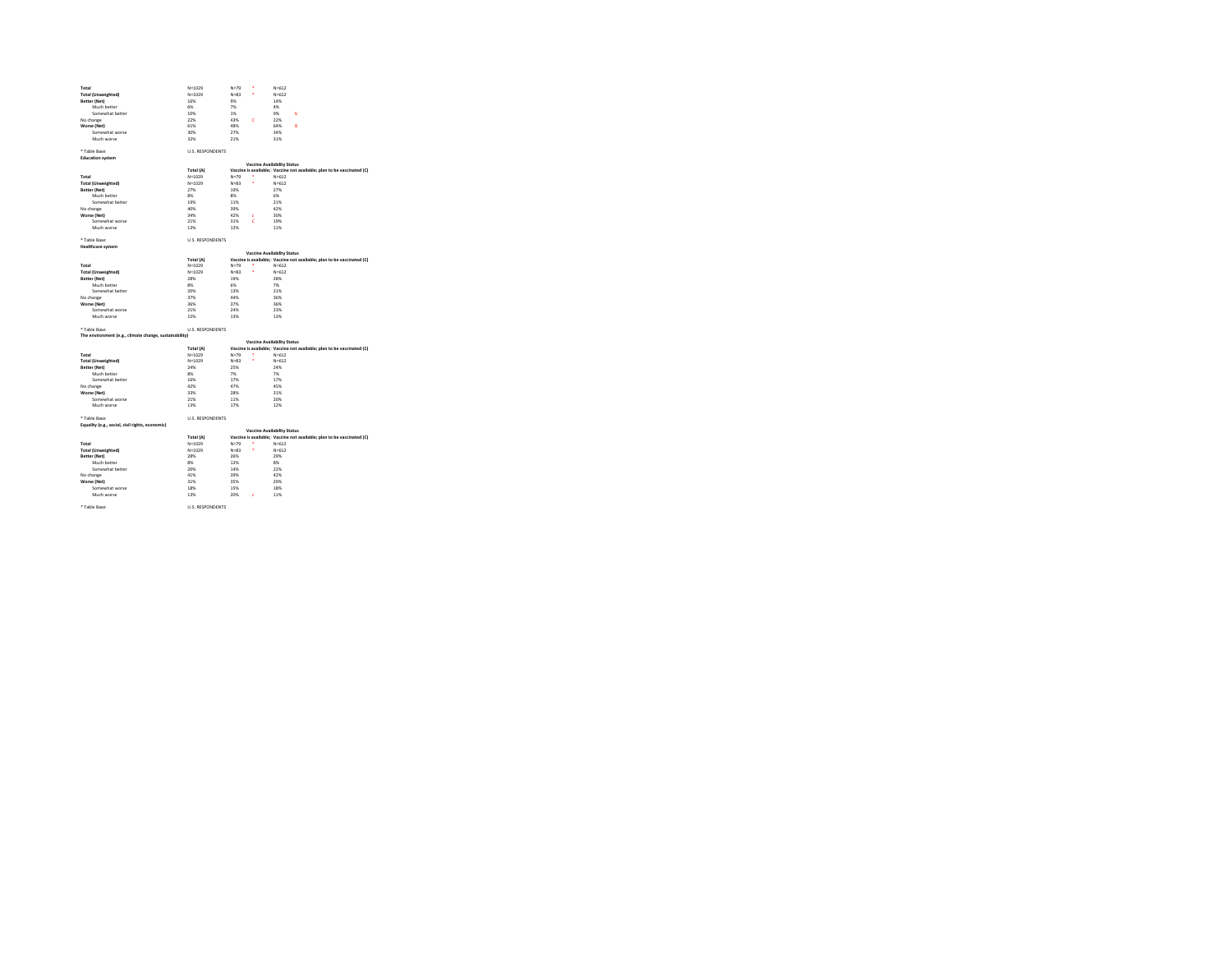| Public safety                                                                                                                                                    |                                                                                                                                               |                                                                                               |                                                                                                                                            |                                                                                      |                                                                                                             |                                                                                                                  |                                                                                                              |                                                                                   |                                                                                                                    |                                                                                                    |                                                                                                         |                                                                                                                                |                                                                                                                                             |                                                                                          |                                                                                                          |                                                                                                                                 |                                                                                                                                                         |                                                                                             |                                                                                                                             |                                                                                      |                                                                                                                                                                                 |                                                                                                 |
|------------------------------------------------------------------------------------------------------------------------------------------------------------------|-----------------------------------------------------------------------------------------------------------------------------------------------|-----------------------------------------------------------------------------------------------|--------------------------------------------------------------------------------------------------------------------------------------------|--------------------------------------------------------------------------------------|-------------------------------------------------------------------------------------------------------------|------------------------------------------------------------------------------------------------------------------|--------------------------------------------------------------------------------------------------------------|-----------------------------------------------------------------------------------|--------------------------------------------------------------------------------------------------------------------|----------------------------------------------------------------------------------------------------|---------------------------------------------------------------------------------------------------------|--------------------------------------------------------------------------------------------------------------------------------|---------------------------------------------------------------------------------------------------------------------------------------------|------------------------------------------------------------------------------------------|----------------------------------------------------------------------------------------------------------|---------------------------------------------------------------------------------------------------------------------------------|---------------------------------------------------------------------------------------------------------------------------------------------------------|---------------------------------------------------------------------------------------------|-----------------------------------------------------------------------------------------------------------------------------|--------------------------------------------------------------------------------------|---------------------------------------------------------------------------------------------------------------------------------------------------------------------------------|-------------------------------------------------------------------------------------------------|
| <b>Total (Unweighted)</b><br>Better (Net)<br>Much bette<br>Somewhat bette<br>No change<br>Worse (Net)<br>Somewha<br>Much worse                                   | Total (A)<br>1,029<br>1.029<br>283<br>$^{\rm 87}$<br>196<br>$\frac{328}{418}$<br>$\bf 247$<br>171                                             | Male (B)<br>492<br>458<br>160<br>$62\,$<br>98<br>139<br>193<br>$123\,$<br>70                  | Female (C)<br>527<br>562<br>120<br>25<br>95<br>$\frac{186}{221}$<br>$123\,$<br>98                                                          | 18-34 (D)<br>302<br>339<br>101<br>34<br>66<br>$\frac{93}{108}$<br>58<br>50           | 35-44 (E)<br>$\frac{169}{211}$<br>$\overline{64}$<br>29<br>34<br>$\frac{49}{57}$<br>36<br>22                | 45-54 (F)<br>$\frac{162}{144}$<br>42<br>$12\,$<br>30<br>58<br>63<br>$_{32}$<br>31                                | 55-64 (G)<br>$\frac{173}{110}$<br>29<br>23<br>79<br>44<br>35                                                 | $65 + (H)$<br>223<br>225<br>48<br>6<br>42<br>65<br>110<br>$_{\rm 77}$<br>33       | 18-34 (f)<br>$151$<br>$155$<br>$62$<br>$_{22}$<br>41<br>30                                                         | 35-44 (J)<br>$\frac{84}{97}$<br>39<br>$\overline{20}$<br>19<br>29<br>16<br>13 <sup>°</sup>         | 45-54 (K)<br>$78$<br>$49$<br>29<br>$11\,$<br>$18\,$<br>22<br>15                                         | 55-64 (L)<br>$\begin{array}{c} 84 \\ 43 \\ 10 \end{array}$<br>35<br>38<br>26<br>12                                             | $65+ (M)$<br>$102\,$<br>120<br>19<br>14<br>$\begin{array}{c} 32 \\ 51 \end{array}$<br>37<br>14                                              | 18-34 (N)<br>$\bf 151$<br>184<br>38<br>13<br>25<br>60<br>52<br>29<br>24                  | 35-44 (0)<br>86<br>114<br>25<br>16<br>28<br>20                                                           | 45-54 (P)<br>$\overline{12}$<br>$12\,$<br>$\begin{array}{c} 30 \\ 41 \end{array}$<br>$16\,$<br>25                               | 55-64 (Q)<br>$\begin{array}{c} 89 \\ 67 \end{array}$<br>19<br>16<br>$\begin{array}{c} 30 \\ 41 \end{array}$<br>$^{\rm 18}$<br>22                        | $65 + (R)$<br>$121\,$<br>105<br>29<br>28<br>59<br>40<br>19                                  | Northeast (S)<br>$\frac{177}{201}$<br>18<br>31<br>66<br>31                                                                  | South (T)<br>393<br>398<br>93<br>34<br>59<br>136<br>164<br>94<br>70                  | Region<br>Midwest (U)<br>212<br>196<br>60<br>$13\,$<br>48<br>$\begin{array}{c} 64 \\ 88 \end{array}$<br>${\sf 57}$<br>31                                                        | West (V)<br>248<br>234<br>22<br>80<br>22<br>58<br>67<br>100<br>62<br>38                         |
| * Table Base<br>COVID-19                                                                                                                                         | <b>U.S. RESPONDENTS</b>                                                                                                                       |                                                                                               |                                                                                                                                            |                                                                                      |                                                                                                             |                                                                                                                  |                                                                                                              |                                                                                   |                                                                                                                    |                                                                                                    |                                                                                                         |                                                                                                                                |                                                                                                                                             |                                                                                          |                                                                                                          |                                                                                                                                 |                                                                                                                                                         |                                                                                             |                                                                                                                             |                                                                                      |                                                                                                                                                                                 |                                                                                                 |
| Total<br><b>Total (Unweighted)</b><br>Better (Net)<br>Much better<br>Somewhat b<br>No change<br>Worse (Net)<br>Somewhat worse<br>Much worse<br><b>Table Base</b> | Total (A)<br>$\begin{array}{c} 1,029 \\ 1,029 \end{array}$<br>$\frac{390}{104}$<br>286<br>206<br>433<br>233<br>200<br><b>U.S. RESPONDENTS</b> | Male (B)<br>492<br>458<br>$\bf 204$<br>74<br>$131$<br>83<br>205<br>119<br>86                  | Gender<br>ender<br>Female (C)<br>527<br>562<br>181<br>31<br>150<br>118<br>$_{\rm 228}$<br>114<br>114                                       | 18-34 (D)<br>302<br>339<br>106<br>34<br>$\overline{72}$<br>59<br>136<br>66<br>70     | 35-44 (E)<br>169<br>$^{211}$<br>69<br>29<br>40<br>33<br>68<br>24<br>33                                      | Ago<br>45-54 (F)<br>$\frac{162}{144}$<br>21<br>$_{\rm 44}$<br>31<br>66<br>28<br>39                               | 55-64 (G)<br>$\begin{array}{c} 173 \\ 110 \end{array}$<br>54<br>11<br>43<br>42<br>77<br>46<br>31             | $65+ (H)$<br>223<br>225<br>10<br>$\overline{\mathbf{S}7}$<br>41<br>86<br>59<br>27 | 18-34 (1)<br>$\begin{array}{c} 151 \\ 155 \end{array}$<br>$\frac{56}{22}$<br>27<br>24                              | 35-44 (J)<br>$\begin{array}{c} 84 \\ 97 \end{array}$<br>$42\,$<br>19<br>23<br>$20 -$<br>15         | Male Age<br>45-54 (K)<br>$78$<br>$49$<br>$38$<br>$16$<br>$\overline{22}$<br>12<br>28<br>13<br>15        | 55-64 (L)<br>$84$<br>$43$<br>$26$<br>$8$<br>19<br>38<br>29                                                                     | $65+ (M)$<br>$\begin{array}{c} 102 \\ 120 \end{array}$<br>20<br>23<br>12                                                                    | 18-34 (N)<br>$\frac{151}{184}$<br>11<br>39<br>32<br>69<br>32<br>37                       | 35-44 (0)<br>86<br>114<br>$\boldsymbol{27}$<br>10<br>$17\,$<br>26<br>33<br>15<br>18                      | 45-54 (P)<br>$^{84}$<br>$\frac{1}{95}$<br>26<br>$\overline{22}$<br>19<br>39<br>15<br>24                                         | 55-64 (Q)<br>$\begin{array}{c} 89 \\ 67 \end{array}$<br>28<br>23<br>38<br>17<br>22                                                                      | $65 + (R)$<br>$\begin{array}{c} 121 \\ 105 \end{array}$<br>SO<br>47<br>21<br>36<br>14       | Northeast (S)<br>177<br>201<br>$^{\rm 74}$<br>23<br>52<br>36<br>35<br>31                                                    | South (T)<br>393<br>398<br>136<br>136<br>99<br>76<br>180<br>98<br>82                 | Region<br>Midwest (U)<br>212<br>196<br>89<br>15<br>74<br>74<br>51<br>$\overline{72}$<br>$_{38}$<br>33                                                                           | West (V)<br>248<br>234<br>29<br>29<br>61<br>29<br>42<br>42<br>42<br>52<br>53                    |
|                                                                                                                                                                  |                                                                                                                                               |                                                                                               | Gender                                                                                                                                     |                                                                                      |                                                                                                             | Age                                                                                                              |                                                                                                              |                                                                                   |                                                                                                                    |                                                                                                    | Male Age                                                                                                |                                                                                                                                |                                                                                                                                             |                                                                                          |                                                                                                          | Female Ago                                                                                                                      |                                                                                                                                                         |                                                                                             |                                                                                                                             |                                                                                      |                                                                                                                                                                                 |                                                                                                 |
| Total<br><b>Total (Unweighted</b><br>Better (Net)<br>Much bette<br>Somewhat bette<br>No change<br>Worse (Net)<br>Somewhat worse<br>Much worse                    | Total (A)<br>1.029<br>1,029<br>$\frac{201}{66}$<br>135<br>375<br>453<br>249<br>205                                                            | Male (B)<br>492<br>458<br>$\begin{array}{c} 121 \\ 47 \end{array}$<br>73<br>169<br>202<br>107 | Female (C)<br>527<br>562<br>80<br>19<br>61<br>201<br>246<br>140<br>106                                                                     | 18-34 (D)<br>302<br>339<br>$75$<br>$24$<br>51<br>109<br>$^{\rm 118}$<br>77<br>$41\,$ | 35-44 (E)<br>169<br>$\mathbf{211}$<br>$\begin{array}{c} 48 \\ 21 \end{array}$<br>27<br>67<br>54<br>30<br>25 | 45-54 (F)<br>$\begin{array}{c} 162 \\ 144 \end{array}$<br>32<br>20<br>ss.<br>75<br>38<br>37                      | 55-64 (G)<br>$\begin{array}{c} 173 \\ 110 \end{array}$<br>$\ensuremath{\mathsf{21}}$<br>14<br>70<br>81<br>34 | $65+ (H)$<br>223<br>225<br>$\frac{25}{3}$<br>22<br>$\overline{73}$<br>124<br>69   | 18-34 (1)<br>$\frac{151}{155}$<br>$\frac{45}{17}$<br>28<br>62                                                      | 35-44 (J)<br>$\begin{array}{c} 84 \\ 97 \end{array}$<br>37<br>$\bf{21}$<br>$_{\rm 23}$<br>23<br>12 | 45-54 (K)<br>78<br>49<br>$\begin{array}{c} 22 \\ 10 \end{array}$<br>$12\,$<br>33<br>24                  | 55-64 (L)<br>84<br>43<br>37<br>$\begin{array}{c} 40 \\ 20 \end{array}$<br>19                                                   | $65+ (M)$<br>$\begin{array}{c} 102 \\ 120 \end{array}$<br>10<br>58<br>31                                                                    | 18-34 (N)<br>151<br>184<br>30 <sub>1</sub><br>23<br>65<br>56<br>$41\,$<br>15             | 35-44 (0)<br>86<br>114<br>$11\,$<br>44<br>$_{\rm 31}$<br>18<br>$13\,$                                    | 45-54 (P)<br>84<br>95<br>10<br>$\overline{\bf 22}$<br>$\begin{array}{c} 51 \\ 28 \end{array}$<br>$23\,$                         | 55-64 (Q)<br>$\begin{array}{c} 89 \\ 67 \end{array}$<br>14<br>$\begin{array}{c} 11 \\ 33 \end{array}$<br>$\begin{array}{c} 42 \\ 14 \end{array}$        | $65 + (R)$<br>$\begin{array}{c} 121 \\ 105 \end{array}$<br>15<br>13<br>39<br>67<br>38<br>28 | Northeast (S)<br>$\begin{array}{c} 177 \\ 201 \end{array}$<br>$\begin{array}{c} 30 \\ 10 \end{array}$<br>20<br>$63\,$<br>45 | South (T)<br>393<br>398<br>75<br>46<br>148<br>169<br>93                              | Region<br>Midwa<br>212<br>196<br>40<br>11<br>20<br>$\begin{array}{c} 29 \\ 78 \end{array}$<br>93<br>55<br>38                                                                    | West (V<br>248<br>234<br>56<br>56<br>59<br>85<br>107<br>56<br>52                                |
| ble Base<br>U.S. economy                                                                                                                                         | <b>U.S. RESPONDENTS</b>                                                                                                                       |                                                                                               |                                                                                                                                            |                                                                                      |                                                                                                             |                                                                                                                  |                                                                                                              |                                                                                   |                                                                                                                    |                                                                                                    |                                                                                                         |                                                                                                                                |                                                                                                                                             |                                                                                          |                                                                                                          |                                                                                                                                 |                                                                                                                                                         |                                                                                             |                                                                                                                             |                                                                                      |                                                                                                                                                                                 |                                                                                                 |
| Total<br><b>Total (Unweighted)</b><br>Better (Net)<br>Much better<br>Somewhat bette<br>No change<br>Worse (Net)<br>Somewhat<br>Much worse                        | <b>Total (A)</b><br>1,029<br>1.029<br>306<br>87<br>220<br>$\frac{204}{518}$<br>307<br>212                                                     | Male (B)<br>492<br>458<br>$\overline{181}$<br>62<br>119<br>231<br>$142\,$<br>89               | Female (C)<br>527<br>562<br>120<br>$\bf{21}$<br>99<br>124<br>283<br>161<br>121                                                             | 18-34 (D)<br>302<br>339<br>91<br>31<br>60<br>$\frac{63}{147}$<br>89<br>58            | 35-44 (E)<br>169<br>211<br>70<br>30<br>41<br>$rac{30}{69}$<br>33<br>36                                      | 45-54 (F)<br>162<br>144<br>$47\,$<br>13<br>34<br>$rac{25}{90}$<br>45<br>45                                       | 55-64 (G)<br>173<br>110<br>47<br>39<br>$rac{26}{99}$<br>70<br>29                                             | $65 + (H)$<br>223<br>225<br>50<br>46<br>$60$<br>113<br>44                         | 18-34 (1)<br>151<br>155<br>58<br>$\bf{22}$<br>36<br>28<br>65                                                       | 35-44 (J)<br>$^{\rm 84}$<br>97<br>46<br>$\bf{22}$<br>24<br>28<br>12                                | 45-54 (K)<br>78<br>$\begin{array}{c} 49 \\ 37 \end{array}$<br>$11\,$<br>26<br>35<br>20<br>15            | 55-64 (L)<br>$\begin{array}{c} 84 \\ 43 \\ 18 \end{array}$<br>11<br>54<br>$\bf 44$<br>11                                       | $65 + (M)$<br>$102\,$<br>120<br>25<br>21<br>$\frac{25}{52}$<br>31<br>22                                                                     | 18-34 (N)<br>151<br>184<br>33<br>24<br>$\frac{36}{82}$<br>53<br>29                       | 35-44 (0)<br>86<br>114<br>24<br>16<br>$\begin{array}{c} 20 \\ 41 \end{array}$<br>$17\,$<br>24            | 45-54 (P)<br>84<br>95<br>10<br>19<br>55<br>26<br>29                                                                             | 55-64 (Q)<br>89<br>67<br>30<br>28<br>45<br>27<br>18                                                                                                     | $65 + (R)$<br>$121\,$<br>105<br>25<br>25<br>35<br>60<br>22                                  | Northeast (S)<br>$\begin{array}{c} 177 \\ 201 \\ 57 \end{array}$<br>20<br>37<br>88<br>SO<br>38                              | South (T)<br>393<br>398<br>99<br>32<br>67<br>86<br>207<br>122<br>85                  | Region<br>Midwest (U)<br>$_{\rm 212}$<br>196<br>72<br>12<br>60<br>$39$<br>$101$<br>$70\,$<br>31                                                                                 | West (V<br>248<br>234<br>79<br>23<br>55<br>46<br>123<br>66<br>57                                |
| * Table Rase<br>Job prospects                                                                                                                                    | <b>U.S. RESPONDENTS</b>                                                                                                                       |                                                                                               |                                                                                                                                            |                                                                                      |                                                                                                             |                                                                                                                  |                                                                                                              |                                                                                   |                                                                                                                    |                                                                                                    |                                                                                                         |                                                                                                                                |                                                                                                                                             |                                                                                          |                                                                                                          |                                                                                                                                 |                                                                                                                                                         |                                                                                             |                                                                                                                             |                                                                                      |                                                                                                                                                                                 |                                                                                                 |
| Total<br><b>Total (Unweighted)</b><br>Better (Net)<br>Much better<br>Somewhat be<br>No change<br>Worse (Net)<br>Somewhat we<br>Much worse                        | Total (A)<br>$\begin{array}{c} 1,029 \\ 1,029 \end{array}$<br>326<br>85<br>$^{241}$<br>310<br>393<br>237<br>156                               | Male (B)<br>$492$<br>$458$<br>$\bf 184$<br>60<br>124<br>143<br>$165\,$<br>107                 | Gender<br>Female (C)<br>$527$<br>$562$<br>$122$<br>$\begin{array}{c} 133 \\ 23 \end{array}$<br>110<br>166<br>227<br>130<br>$\overline{58}$ | 18-34 (D)<br>302<br>339<br>92<br>31<br>102<br>$_{\rm 108}$<br>$\frac{62}{46}$        | 35-44 (E)<br>$\frac{169}{211}$<br>$70$<br>25<br>$\frac{45}{42}$<br>58<br>$\frac{34}{24}$                    | Ap<br>45-54 (F)<br>$\frac{162}{144}$<br>$47\,$<br>17<br>45<br>70<br>$\frac{40}{30}$                              | 55-64 (G)<br>$\frac{173}{110}$<br>${\sf s6}$<br>47<br>70<br>47                                               | $65 + (H)$<br>223<br>225<br>62<br>ĥ.<br>74<br>87<br>53<br>34                      | 18-34 (1)<br>$\begin{array}{c} 151 \\ 155 \end{array}$<br>60<br>22<br>39<br>52                                     | $35-44$ (J)<br>84<br>97<br>16<br>17<br>28<br>16                                                    | Male Ag<br>45-54 (K)<br>78<br>49<br>14<br>17<br>25<br>$_{\rm 23}$<br>13                                 | 55-64 (L)<br>84<br>43<br>$\frac{26}{4}$<br>$_{22}$<br>29<br>29<br>$_4^{25}$                                                    | $65+ (M)$<br>$\begin{array}{c} 102 \\ 120 \end{array}$<br>$_{\rm 34}$<br>34<br>$\overline{34}$<br>$\begin{array}{c} 22 \\ 12 \end{array}$   | 18-34 (N)<br>$\frac{151}{184}$<br>$_{\rm 31}$<br>$\overline{22}$<br>63<br>57<br>32       | 35-44 (0)<br>86<br>114<br>$\bf{22}$<br>25<br>30<br>$\begin{array}{c} 18 \\ 12 \end{array}$               | Female Age<br>45-54 (P)<br>84<br>95<br>13<br>$\begin{array}{c} 21 \\ 47 \end{array}$<br>$\begin{array}{c} 27 \\ 20 \end{array}$ | 55-64 (Q)<br>89<br>67<br>$\begin{array}{c} 18 \\ 41 \end{array}$<br>$\begin{array}{c} 22 \\ 19 \end{array}$                                             | $65+ (R)$<br>121<br>105<br>$_{28}$<br>$\mathbf{1}$<br>40<br>53<br>31                        | Northeast (S)<br>177<br>201<br>$\frac{60}{17}$<br>48<br>$69\,$<br>37                                                        | South (T)<br>393<br>398<br>101<br>27<br>74<br>140<br>152<br>78<br>73                 | Region<br>Midwest (U)<br>$212$<br>$196$<br>$\frac{76}{17}$<br>59<br>$\begin{array}{c} 61 \\ 74 \end{array}$<br>$\frac{51}{23}$                                                  | West (V)<br>248<br>234<br>234<br>28<br>24<br>64<br>61<br>99<br>71<br>28                         |
| <b>Table Base</b><br>National debt                                                                                                                               | <b>U.S. RESPONDENTS</b>                                                                                                                       |                                                                                               |                                                                                                                                            |                                                                                      |                                                                                                             |                                                                                                                  |                                                                                                              |                                                                                   |                                                                                                                    |                                                                                                    |                                                                                                         |                                                                                                                                |                                                                                                                                             |                                                                                          |                                                                                                          |                                                                                                                                 |                                                                                                                                                         |                                                                                             |                                                                                                                             |                                                                                      |                                                                                                                                                                                 |                                                                                                 |
| Total<br><b>Total (Unweighted)</b><br>Better (Net)<br>Much bette<br>Somewhat bett<br>No change<br>Worse (Net)<br>Somewhat worse<br>Much worse                    | Total (A)<br>1.029<br>1,029<br>169<br>64<br>104<br>228<br>633<br>304<br>329                                                                   | Male (B)<br>492<br>458<br>108<br>68<br>91<br>293<br>132<br>161                                | Gender<br>Fremale (C)<br>527<br>562<br>54<br>61<br>24<br>37<br>134<br>333<br>172<br>161                                                    | 18-34 (D)<br>302<br>339<br>$\frac{68}{26}$<br>42<br>87<br>$147\,$<br>74<br>73        | 35-44 (E)<br>169<br>$_{\rm 211}$<br>$^{49}_{23}$<br>26<br>$\overline{39}$<br>$^{\rm 82}$<br>37<br>45        | Age<br>45-54 (F)<br>162<br>144<br>$_{\rm 29}^{29}$<br>21<br>$_{\rm 34}$<br>99<br>36<br>63                        | 55-64 (G)<br>173<br>110<br>13<br>29<br>130<br>70<br>61                                                       | $65 + (H)$<br>223<br>225<br>39<br>$_{\rm 174}$<br>87<br>87                        | 18-34 (1)<br>151<br>155<br>$\begin{array}{c} 46 \\ 16 \end{array}$<br>31<br>30<br>$^{\rm 74}$<br>34                | 35-44 (J)<br>$\begin{array}{c} 84 \\ 97 \end{array}$<br>16<br>18<br>36<br>$16\,$                   | Male Age<br>45-54 (K)<br>78<br>49<br>$^{23}_{\ 6}$<br>17<br>13<br>42<br>$11\,$                          | 55-64 (L)<br>84<br>43<br>15<br>65<br>37<br>28                                                                                  | $65+ (M)$<br>102<br>$120\,$<br>15<br>$^{\rm 82}$<br>34<br>48                                                                                | 18-34 (N)<br>151<br>184<br>22<br>$\overline{10}$<br>$11\,$<br>57<br>$73\,$<br>40<br>33   | 35-44 (0)<br>86<br>114<br>$\begin{array}{c} 19 \\ 9 \end{array}$<br>$10$<br>$20\,$<br>$46\,$<br>21<br>25 | Female Ago<br>45-54 (P)<br>84<br>$\frac{1}{95}$<br>$21\,$<br>57<br>24<br>32                                                     | 55-64 (Q)<br>89<br>67<br>14<br>65<br>33<br>33                                                                                                           | $65 + (R)$<br>121<br>105<br>24<br>92<br>54                                                  | Northe<br>$177$<br>$201\,$<br>$\frac{32}{11}$<br>21<br>33<br>$112\,$<br>53                                                  | South (T)<br>393<br>398<br>51<br>25<br>$25\,$<br>103<br>239<br>105<br>134            | Region<br>$Midw$<br>$212$<br>$196$<br>$37$<br>$11$<br>$25$<br>$\frac{25}{48}$<br>$127\,$<br>73<br>54                                                                            | West (V<br>$\begin{array}{r} 248 \\ 234 \\ 49 \\ 17 \\ 33 \\ 43 \\ 155 \\ 73 \end{array}$<br>82 |
| * Table Base<br><b>Education syster</b>                                                                                                                          | <b>U.S. RESPONDENTS</b>                                                                                                                       |                                                                                               |                                                                                                                                            |                                                                                      |                                                                                                             |                                                                                                                  |                                                                                                              |                                                                                   |                                                                                                                    |                                                                                                    |                                                                                                         |                                                                                                                                |                                                                                                                                             |                                                                                          |                                                                                                          |                                                                                                                                 |                                                                                                                                                         |                                                                                             |                                                                                                                             |                                                                                      |                                                                                                                                                                                 |                                                                                                 |
| Total<br><b>Total (Unweighted)</b><br>Better (Net)<br>Much better<br>Somewhat bette<br>No change<br>Worse (Net)<br>Much worse                                    | Total (A)<br>1,029<br>1.029<br>273<br>$^{\rm 82}$<br>192<br>408<br>347<br>213<br>134                                                          | Male (B)<br>492<br>458<br>150<br>54<br>189<br>152<br>60                                       | Gender<br>Female (C)<br>527<br>562<br>119<br>$\frac{27}{92}$<br>213<br>194<br>$121$<br>74                                                  | 18-34 (D)<br>302<br>339<br>85<br>$\boldsymbol{27}$<br>58<br>120<br>96<br>41          | 35-44 (E)<br>169<br>211<br>63<br>$\frac{26}{37}$<br>51<br><sub>SS</sub><br>34<br>22                         | Age<br>45-54 (F)<br>$\begin{array}{c} 162 \\ 144 \end{array}$<br>45<br>$16\,$<br>29<br>55<br>52<br>30<br>22      | 55-64 (G)<br>$173\,$<br>110<br>30<br>23<br>$\overline{37}$<br>56<br>18                                       | $65 + (H)$<br>223<br>225<br>51<br>44<br>85<br>88<br>32                            | 18-34 (f)<br>$151\,$<br>155<br>16<br>51                                                                            | 35-44 (J)<br>$\frac{84}{97}$<br>19<br>22<br>24                                                     | Male Age<br>45-54 (K)<br>78<br>49<br>33<br>$^{14}$<br>19<br>28<br>$18\,$                                | 55-64 (L)<br>84<br>43<br>25<br>17                                                                                              | $65 + (M)$<br>$102\,$<br>120<br>19<br>14<br>$41\,$<br>42<br>$27$<br>15                                                                      | 18-34 (N)<br>$\bf 151$<br>184<br>30<br>10<br>19<br>52<br>32<br>20                        | 35-44 (0)<br>86<br>$114\,$<br>23<br>15<br>$\overline{32}$<br>31<br>$17$<br>14                            | <b>Female Age</b><br>45-54 (P)<br>$84$<br>95<br>12<br>10<br>$\overline{37}$<br>34<br>$\bf{22}$<br>12                            | 55-64 (Q)<br>$89$<br>67<br>20<br>$\overline{32}$<br>$\begin{array}{c} 31 \\ 21 \end{array}$                                                             | $65 + (R)$<br>$121\,$<br>105<br>32<br>30<br>43<br>46<br>29<br>17                            | Northeast (S)<br>$177\,$<br>201<br>50<br>$17\,$<br>33<br>61<br>33                                                           | South (T)<br>393<br>398<br>100<br>35<br>65<br>167<br>126<br>$\scriptstyle{72}$<br>54 | $\begin{array}{c} \mathsf{Region} \\ \mathsf{Midwest}\left(\mathsf{U}\right) \\ 212 \\ 196 \\ 51 \end{array}$<br>45<br>$^{84}$<br>76<br>$\begin{array}{c} 58 \\ 19 \end{array}$ | West (V<br>248<br>234<br>72<br>23<br>49<br>92<br>84<br>55<br>28                                 |
| * Table Rase<br>Healthcare syster                                                                                                                                | <b>U.S. RESPONDENTS</b>                                                                                                                       |                                                                                               |                                                                                                                                            |                                                                                      |                                                                                                             |                                                                                                                  |                                                                                                              |                                                                                   |                                                                                                                    |                                                                                                    |                                                                                                         |                                                                                                                                |                                                                                                                                             |                                                                                          |                                                                                                          |                                                                                                                                 |                                                                                                                                                         |                                                                                             |                                                                                                                             |                                                                                      |                                                                                                                                                                                 |                                                                                                 |
| Total<br><b>Total (Unweighted)</b><br>Better (Net)<br>Much better<br>Somewhat be<br>No change<br>Worse (Net)<br>Much worse                                       | Total (A)<br>1,029<br>1,029<br>$\frac{286}{78}$<br>208<br>376<br>367<br>215<br>152                                                            | Male (B)<br>492<br>458<br>$172\,$<br>59<br>$113\,$<br>149<br>170<br>106                       | Gender<br>Female (C)<br>527<br>562<br>108<br>19<br>89<br>222<br>196<br>110<br>87                                                           | 18-34 (D)<br>$302\,$<br>339<br>30<br>60<br>105<br>107<br>53<br>54                    | 35-44 (E)<br>$\frac{169}{211}$<br>67<br>23<br>$\overline{a}$<br>54<br>49<br>$\frac{28}{21}$                 | 45-54 (F)<br>$\frac{162}{144}$<br>37<br>13<br>$_{\rm 24}$<br>69<br>56<br>$\begin{array}{c} 32 \\ 23 \end{array}$ | 55-64 (G)<br>$\begin{array}{c} 173 \\ 110 \end{array}$<br>40<br>$\sim$<br>34<br>61<br>$\overline{72}$<br>44  | $65 + (H)$<br>223<br>225<br>86<br>$\mathbf{84}$<br>$\frac{58}{25}$                | 18-34 (f)<br>$\begin{array}{c} 151 \\ 155 \end{array}$<br>61<br>23<br>$\overline{39}$<br>34<br>SS<br>$rac{24}{31}$ | 35-44 (J)<br>84<br>97<br>42<br>16<br>$\overline{26}$<br>20<br>$21\,$<br>$12\,$                     | Male Ag<br>45-54 (K)<br>78<br>49<br>30<br>10<br>19<br>$\begin{array}{c} 29 \\ 20 \end{array}$<br>$14\,$ | 55-64 (L)<br>$\begin{array}{c} 84 \\ 43 \end{array}$<br>$15\,$<br>$\ddot{a}$<br>$11\,$<br>$41\,$<br>$\bf 28$<br>$\frac{21}{1}$ | $65+ (M)$<br>$\begin{array}{c} 102 \\ 120 \end{array}$<br>$\sqrt{27}$<br>$21\,$<br>$rac{29}{46}$<br>$\begin{array}{c} 35 \\ 12 \end{array}$ | 18-34 (N)<br>$\frac{151}{184}$<br>28<br>$_{\rm 21}$<br>$71\,$<br>$52\,$<br>$rac{29}{23}$ | 35-44 (0)<br>86<br>114<br>$18\,$<br>33<br>28<br>$\begin{array}{c} 16 \\ 12 \end{array}$                  | 45-54 (P)<br>$^{\rm 84}$<br>95<br>40<br>36<br>$\frac{19}{17}$                                                                   | 55-64 (Q)<br>$\begin{array}{c} 89 \\ 67 \end{array}$<br>$\overline{2}$<br>$\overline{23}$<br>$\frac{21}{44}$<br>$\begin{array}{c} 23 \\ 21 \end{array}$ | $65+ (R)$<br>121<br>105<br>26<br>57<br>37<br>$\frac{24}{14}$                                | Northeast (S)<br>177<br>201<br>63<br>16<br>47<br>68                                                                         | South (T)<br>393<br>398<br>98<br>31<br>67<br>150<br>144<br>80<br>64                  | Region<br>Midwest (U)<br>212<br>196<br>52<br><br>$\frac{13}{39}$<br>$\frac{85}{74}$<br>$\frac{52}{22}$                                                                          | West (V<br>248<br>234<br>73<br>73<br>18<br>55<br>94<br>81<br><i>47</i><br>$\frac{45}{36}$       |
| Table Base:                                                                                                                                                      | <b>U.S. RESPONDENTS</b>                                                                                                                       |                                                                                               |                                                                                                                                            |                                                                                      |                                                                                                             |                                                                                                                  |                                                                                                              |                                                                                   |                                                                                                                    |                                                                                                    |                                                                                                         |                                                                                                                                |                                                                                                                                             |                                                                                          |                                                                                                          |                                                                                                                                 |                                                                                                                                                         |                                                                                             |                                                                                                                             |                                                                                      |                                                                                                                                                                                 |                                                                                                 |
| Total                                                                                                                                                            | Total (A)<br>1.029<br>1.029                                                                                                                   | Male (B)<br>492<br>458                                                                        | Gender<br>Female (C)<br>527<br>562                                                                                                         | 18-34 (D)<br>302<br>339                                                              | 35-44 (E)<br>169<br>211                                                                                     | Age<br>45-54 (F)<br>162<br>144                                                                                   | 55-64 (G)<br>173<br>110                                                                                      | $65+ (H)$<br>223<br>225                                                           | 18-34 (1)<br>151<br>155                                                                                            | 35-44 (J)<br>84                                                                                    | Male Age<br>45-54 (K)<br>78                                                                             | 55-64 (L)<br>84<br>43                                                                                                          | 65+ (M)<br>102<br>120                                                                                                                       | 18-34 (N)<br>151<br>184                                                                  | 35-44 (0)<br>86<br>114                                                                                   | <b>Female Age</b><br>45-54 (P)<br>84<br>95                                                                                      | 55-64 (Q)<br>$89$<br>67                                                                                                                                 | $65 + (R)$<br>121<br>105                                                                    | Northeast (S)<br>177<br>201                                                                                                 | South (T)<br>393<br>398                                                              | Region<br>$Midw$<br>$212$<br>$196$                                                                                                                                              |                                                                                                 |

National Sentiment

BANNER 1

QS1Q1: How much better or worse do you think each of the following will be 3 months from now?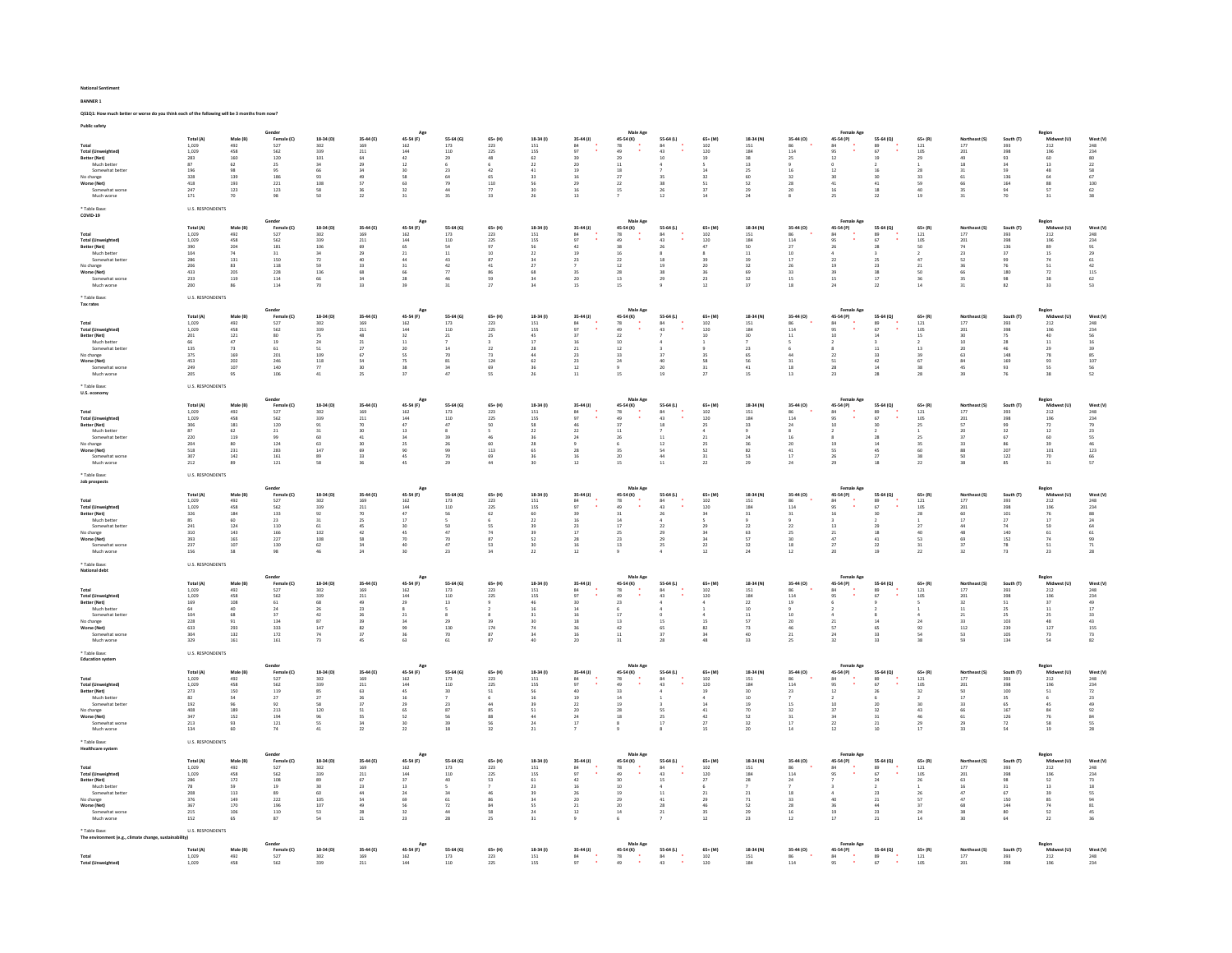| Better (Net)                                     | 251                                           | $161\,$                                                             |                         |                                                                                |                         |                                           | 25                                      |                           |                       |                      |                                           |                            |                                           |                                         |                                                 |                                           |                                                   |                                           |                                           |                                         |                                                                                  |                                                     |
|--------------------------------------------------|-----------------------------------------------|---------------------------------------------------------------------|-------------------------|--------------------------------------------------------------------------------|-------------------------|-------------------------------------------|-----------------------------------------|---------------------------|-----------------------|----------------------|-------------------------------------------|----------------------------|-------------------------------------------|-----------------------------------------|-------------------------------------------------|-------------------------------------------|---------------------------------------------------|-------------------------------------------|-------------------------------------------|-----------------------------------------|----------------------------------------------------------------------------------|-----------------------------------------------------|
| Much better<br>Somewhat be                       | 84<br>167                                     | 62                                                                  | 22<br>68                | 31                                                                             | 27<br>4n                | 12                                        | $^{\rm 18}$                             |                           | 22<br>$\overline{33}$ | 22<br>$_{\rm 23}$    | 12<br>$17\,$                              | $^{\rm 12}$                | 14                                        | $\mathbf{22}$                           | $\overline{17}$                                 |                                           |                                                   | $14$                                      | 10<br>30                                  | 31<br>$\overline{\mathbf{s}}$           | 14<br>43                                                                         | $\begin{array}{r} 66 \\ 28 \\ 37 \\ 81 \end{array}$ |
| No change                                        | 434                                           | 179                                                                 | 248                     | 88                                                                             | 64                      | 76                                        | 92                                      | 114                       | 29                    | 20                   | 32                                        | 49                         | 54                                        | 60                                      | 44                                              | 44                                        | 43                                                | 60                                        | 73                                        | 182                                     | 98                                                                               |                                                     |
| Worse (Net)<br>Somewhat worse                    | 344<br>215                                    | 152<br>99                                                           | 190<br>$115$            | 128<br>74                                                                      | 38<br>26                | 48<br>29                                  | 56<br>35                                | 51                        | 68                    | 12                   | 17<br>$13\,$                              | 22<br>17                   | 20<br>$\bf{22}$                           | 60<br>38                                | 19<br>14                                        | 31<br>16                                  | 34<br>19                                          | 45<br>29                                  | 64<br>33                                  | 122<br>$77\,$                           | 57<br>43                                                                         | $\frac{102}{62}$                                    |
| Much worse                                       | 130                                           | 53                                                                  | 74                      | 54                                                                             | 13 <sup>°</sup>         | 19                                        | 20                                      | 24                        | 32                    |                      |                                           |                            |                                           | 22                                      |                                                 | 16                                        | 15                                                | 16                                        |                                           | 44                                      | 15                                                                               | $\Delta \Omega$                                     |
| Table Base:                                      | <b>U.S. RESPONDENTS</b>                       |                                                                     |                         |                                                                                |                         |                                           |                                         |                           |                       |                      |                                           |                            |                                           |                                         |                                                 |                                           |                                                   |                                           |                                           |                                         |                                                                                  |                                                     |
| Equality (e.g., social, civil rights, ed         |                                               |                                                                     | Gender                  |                                                                                |                         | Age                                       |                                         |                           |                       |                      | Male Age                                  |                            |                                           |                                         |                                                 | <b>Female Age</b>                         |                                                   |                                           |                                           |                                         |                                                                                  |                                                     |
|                                                  | Total (A)<br>1,029                            | Male (R)<br>492                                                     | Female (C)<br>$527$     | 18-34 (D)<br>302                                                               | 35-44 (F)<br>169        | 45-54 (F)<br>$162\,$                      | 55.64 (6)<br>173                        | $65 + (H)$<br>223         | 18-34 (1)<br>151      | 35-44 (J)            | 45-54 (K)                                 | 55-64 (L)                  | $65 + (M)$<br>$102\,$                     | 18-34 (N)<br>151                        | 35-44 (0)                                       | 45-54 (P)<br>$^{\rm 84}$                  | 55-64 (Q)                                         | $65 + (R)$<br>$\frac{1}{121}$             | Northeast (S) $177$                       | South (T)<br>393<br>398                 | $\begin{array}{c}\n\text{Region} \\ \text{Midw} \\ 212\n\end{array}$<br>est (LI) | West (V)                                            |
| <b>Total (Unweighted)</b>                        | 1.029                                         | 458                                                                 | 562                     | 339                                                                            | 211                     | 144                                       | 110                                     | 225                       | 155                   | $\frac{84}{97}$      | 78<br>49                                  | $84$<br>$43$               | 120                                       | 184                                     | 86<br>114                                       | 95                                        | $\begin{array}{c} 89 \\ 67 \end{array}$           | 105                                       | 201                                       |                                         | 196                                                                              | $248$<br>$234$                                      |
| Better (Net)<br>Much better                      | $\frac{289}{85}$                              | 161<br>51                                                           | $\frac{125}{33}$        | $\begin{array}{c} 90 \\ 26 \end{array}$                                        | $\frac{64}{23}$         | 11                                        | 33<br>10                                |                           | 16                    |                      |                                           |                            |                                           | 10                                      |                                                 |                                           |                                                   |                                           | $\frac{54}{14}$                           | 31                                      | $\begin{array}{c} 53 \\ 11 \end{array}$                                          |                                                     |
| Somewhat better                                  | 204                                           | 110                                                                 | 91                      | 64                                                                             | 41                      | 36                                        | 23                                      | 39                        | 40                    | 18                   | 25                                        |                            | 18                                        | 24                                      | 22                                              | 11                                        | 15                                                | 21                                        | 41                                        | 72                                      | 42                                                                               |                                                     |
| No change<br>Worse (Net)                         | 422<br>318                                    | 194<br>136                                                          | $\overline{223}$<br>179 | $_{\rm 114}$<br>98                                                             | 62<br>43                | 51                                        | $^{\rm 81}$<br>59                       | 101<br>68                 | 39                    | 17                   | $^{24}$<br>20                             | 43<br>29                   | 33                                        | 59<br>58                                | 26                                              | 30                                        | 38<br>30                                          | 57<br>35                                  | 66<br>56                                  | 159<br>131                              | 93<br>65                                                                         | $79$<br>$79$<br>$50$<br>$103$<br>$66$<br>$47$       |
| Much worse                                       | 136                                           | 51                                                                  | 82                      |                                                                                | $\mathcal{D}$           | 21                                        | 24                                      | 24                        |                       |                      | 13                                        | $\bf{22}$                  |                                           | 27                                      | 13                                              | $17\,$<br>13                              | $\frac{1}{13}$                                    | 13                                        |                                           | 62                                      | $\frac{44}{22}$                                                                  |                                                     |
|                                                  |                                               |                                                                     |                         |                                                                                |                         |                                           |                                         |                           |                       |                      |                                           |                            |                                           |                                         |                                                 |                                           |                                                   |                                           |                                           |                                         |                                                                                  |                                                     |
| <b>Table Base</b>                                | <b>U.S. RESPONDENTS</b>                       |                                                                     |                         |                                                                                |                         |                                           |                                         |                           |                       |                      |                                           |                            |                                           |                                         |                                                 |                                           |                                                   |                                           |                                           |                                         |                                                                                  |                                                     |
|                                                  |                                               |                                                                     |                         |                                                                                |                         |                                           |                                         |                           |                       |                      |                                           |                            |                                           |                                         |                                                 |                                           |                                                   |                                           |                                           |                                         |                                                                                  |                                                     |
|                                                  |                                               | vorse do you think each of the following will be 3 months from now? |                         |                                                                                |                         |                                           |                                         |                           |                       |                      |                                           |                            |                                           |                                         |                                                 |                                           |                                                   |                                           |                                           |                                         |                                                                                  |                                                     |
|                                                  |                                               |                                                                     |                         |                                                                                |                         |                                           |                                         |                           |                       |                      |                                           |                            |                                           |                                         |                                                 |                                           |                                                   |                                           |                                           |                                         |                                                                                  |                                                     |
|                                                  |                                               |                                                                     |                         |                                                                                |                         |                                           | Education                               |                           |                       | Employed             |                                           | Children in HH             |                                           | Parent of Child Under 18                |                                                 | <b>Home Ownership</b>                     |                                                   | <b>Marital Status</b>                     |                                           | Race/Eth                                |                                                                                  |                                                     |
|                                                  | Total (A)                                     |                                                                     |                         | Less than \$50K (B) \$50K - \$74.9K (C) \$75K - \$99.9K (D)                    | \$100K+ (E)             | HS or Less (F)                            | Some College (G)                        | College Grad+ (H)<br>213  | Yes (I)               | No(1)                | Yes (K)                                   | No(L)                      | Yes (M)                                   | No (N)                                  | r (0)                                           | Renter (P)                                | Married (Q)                                       | Not married (R)                           | White (S)                                 | AA (T)                                  | <b>Hispanic (U)</b>                                                              |                                                     |
| <b>Total (Unweighted)</b><br>Better (Net)        | 1,029<br>1,029<br>283                         | 284<br>364<br>72                                                    | 159<br>209<br>24        | $\frac{130}{133}$<br>28                                                        | 402<br>267<br>133       | 336<br>298<br>$q_d$                       | 333<br>321<br>63                        | 249<br>68                 | 580<br>568<br>167     | 449<br>461<br>115    | $\frac{370}{421}$<br>128                  | $659$<br>$608$<br>155      | 346<br>400<br>117                         | $683$<br>$629$<br>166                   | $\frac{745}{727}$<br>214                        | $265$<br>$285$<br>$\mathbf{c}_\mathbf{Q}$ | 487<br>547<br>141                                 | $542$<br>$482$<br>142                     | 637<br>713<br>154                         | 122<br>108<br>41                        | $\begin{array}{c} 173 \\ 111 \end{array}$<br>56                                  |                                                     |
| Much better                                      | $\overline{37}$                               |                                                                     |                         |                                                                                | $\overline{52}$         | 30                                        | $\frac{1}{14}$                          |                           | 67                    | $_{\rm 21}$          |                                           | 31                         |                                           | 33                                      |                                                 | $\overline{17}$                           | $\overline{52}$                                   | 35                                        |                                           |                                         |                                                                                  |                                                     |
| Somewhat bette                                   | 196<br>328                                    | 53                                                                  |                         | 21                                                                             | 82<br>106               | 64<br>117                                 | 49<br>$\frac{105}{2}$                   | 47                        | 101<br>179            | 95<br>149            | $\begin{array}{c} 71 \\ 104 \end{array}$  | 124<br>224                 | 63                                        | 133<br>230                              | 147<br>226                                      | 42<br>98                                  | 88<br>144                                         | 107<br>184                                | 102<br>217                                | 32                                      | 32                                                                               |                                                     |
| No change<br>Worse (Net)                         | 418                                           | 121                                                                 | 69                      | 48                                                                             | 162                     | 125                                       | 165                                     | 80                        | 233                   | 185                  | 138                                       | 280                        | 131                                       | 287                                     | 305                                             | 107                                       | 202                                               | 216                                       | 266                                       | 37                                      | 75                                                                               |                                                     |
| Much worse                                       | 247<br>171                                    | 55                                                                  | 29                      | 20                                                                             | 103<br>60               | 67<br>58                                  | 71                                      | 25                        | 129<br>105            | $119\,$<br>66        | $\overline{73}$<br>65                     | 174<br>106                 | 58                                        | $175\,$<br>112                          | 185<br>120                                      | ${\sf s}$<br>50                           | $116\,$<br>86                                     | $131$<br>85                               | $168\,$<br>99                             | 22<br>15                                | $\frac{35}{40}$                                                                  |                                                     |
|                                                  |                                               |                                                                     |                         |                                                                                |                         |                                           |                                         |                           |                       |                      |                                           |                            |                                           |                                         |                                                 |                                           |                                                   |                                           |                                           |                                         |                                                                                  |                                                     |
| * Table Base<br>COVID-19                         | <b>U.S. RESPONDENTS</b>                       |                                                                     |                         |                                                                                |                         |                                           |                                         |                           |                       |                      |                                           |                            |                                           |                                         |                                                 |                                           |                                                   |                                           |                                           |                                         |                                                                                  |                                                     |
|                                                  |                                               |                                                                     |                         | sehold Incom                                                                   |                         |                                           | Education                               |                           |                       | Employed<br>No (J)   |                                           | Children in HH             |                                           | Parent of Child Under 18                |                                                 | Home Ownership                            |                                                   | <b>Marital Status</b>                     |                                           | Race/Ethn                               |                                                                                  |                                                     |
| Total                                            | Total (A)                                     |                                                                     |                         | Less than \$50K (B) \$50K - \$74.9K (C) \$75K - \$99.9K (D) \$100K+ (E)<br>130 |                         | HS or Less (F)<br>336                     | Some College (G)                        | College Grad+ (H)         | Yes (I)<br>580        |                      | Yes (K)                                   | No(L)                      | Yes (M)<br>346                            | No (N)                                  | er (O)<br>Home<br>745                           | Renter (P)                                | Married (Q)                                       | Not married (R)<br>542<br>482             | White (S)<br>637                          | AA (T)<br>$122\,$                       | Hispanic (U)                                                                     |                                                     |
| <b>Total (Unweighted)</b><br><b>Retter (Net)</b> | $\begin{array}{c} 1,029 \\ 1,029 \end{array}$ | 284<br>364<br>88                                                    | 159<br>209<br>51        | 133                                                                            | $\frac{402}{267}$       | 298                                       | 333<br>321                              | $\frac{213}{249}$<br>92   | 568                   | 449<br>461           | 370<br>421                                | 659<br>608                 | 400                                       | $683$<br>$629$                          | 727                                             | 265<br>285<br>86                          | 487<br>547                                        |                                           | 713<br>256                                | 108<br>46                               | $\begin{array}{c} 173 \\ 111 \end{array}$<br>57                                  |                                                     |
| Much better                                      | 390<br>104                                    | $\overline{23}$                                                     |                         | 52                                                                             | 179<br>59               | 113                                       | 106<br>19                               |                           | 226<br>80             | 165                  | 143                                       | 248<br>$\frac{51}{197}$    | 127                                       | $\frac{264}{54}$                        | $\begin{array}{c} 292 \\ 71 \\ 221 \end{array}$ | $_{28}$                                   | ${\begin{array}{c} 216 \\ 56 \\ 160 \end{array}}$ | 175                                       | ss                                        |                                         |                                                                                  |                                                     |
| Somewhat better                                  | 286<br>206                                    | 65<br>60                                                            | 43<br>24                | 43<br>26                                                                       | 120<br>73               | 76<br>67                                  | 86<br>71                                | 49                        | 146<br>102            | 140<br>104           | 89<br>59                                  | 147                        | $\overline{\boldsymbol{\eta}}$<br>57      | 209<br>149                              | 150                                             | 58<br>52                                  | 97                                                | 126<br>108                                | 201<br>140                                | 34<br>25                                | 24<br>18                                                                         |                                                     |
| No change<br>Worse (Net)                         | 433                                           | 136                                                                 | 74                      | $\overline{52}$                                                                | 150                     | 156                                       | 156                                     |                           | $\bf 252$             | $\bf 181$            | 168                                       | 265                        | 162                                       | 271                                     | $\frac{1}{303}$                                 | 125                                       | 174                                               | 259                                       | $\bf 242$                                 | 52                                      | 98                                                                               |                                                     |
| Somewhat worse<br>Much worse                     | 233<br>200                                    | 66                                                                  | 40                      | 28                                                                             | 87<br>63                | 78<br>78                                  | 80                                      | 49                        | 120<br>132            | 113                  | 76                                        | 156<br>108                 | $\boldsymbol{\pi}$<br>85                  | 156<br>115                              | 175<br>128                                      | 52<br>70                                  | 101<br>72                                         | 131<br>128                                | 141<br>101                                | $\mathcal{D}$<br>30                     | 53                                                                               |                                                     |
|                                                  |                                               |                                                                     |                         |                                                                                |                         |                                           |                                         |                           |                       |                      |                                           |                            |                                           |                                         |                                                 |                                           |                                                   |                                           |                                           |                                         |                                                                                  |                                                     |
| * Table Base<br>Tax rates                        | <b>U.S. RESPONDENTS</b>                       |                                                                     |                         |                                                                                |                         |                                           |                                         |                           |                       |                      |                                           |                            |                                           |                                         |                                                 |                                           |                                                   |                                           |                                           |                                         |                                                                                  |                                                     |
|                                                  |                                               |                                                                     |                         | <b>Household Income</b>                                                        |                         |                                           | Education                               |                           |                       | Employed             |                                           | Children in HH             |                                           | Parent of Child Under 18                |                                                 | Home Ownership                            |                                                   | <b>Marital Status</b>                     |                                           | Race/Ethnicity                          |                                                                                  |                                                     |
| Total                                            | Total (A<br>1.029                             | 284                                                                 | 159                     | Less than \$50K (B) \$50K - \$74.9K (C) \$75K - \$99.9K (D)<br>130             | $$100K + (E)$<br>402    | HS or Less (F)<br>336                     | Some College (G)<br>333                 | College Grad+ (H)<br>213  | Yes (I)<br>580        | No(1)<br>449         | Yes $(K)$<br>370                          | No(L)<br>659               | Yes (M)<br>346                            | No $(N)$<br>683                         | er (O)                                          | Renter (P)<br>265                         | Married (Q)<br>487                                | Not married (R)<br>542                    | White (S)<br>637                          | AA (T)<br>122                           | Hispanic (U)<br>173                                                              |                                                     |
| Total (Unweighted)                               | 1,029                                         | 364                                                                 | 209                     | 133                                                                            | 267                     | 298                                       | $\frac{321}{57}$                        | 249                       | 568                   | $461\,$              | $\sqrt{421}$                              | 608                        | 400                                       | 629                                     | $\frac{745}{727}$                               | 285                                       | ${\sf s47}$                                       | 482                                       | 713                                       | 108                                     | $_{\rm 111}$                                                                     |                                                     |
| Better (Net)<br>Much better                      | 201<br>66                                     | 57                                                                  | 23                      | 20                                                                             | 94<br>$\overline{37}$   | 56                                        |                                         | 51                        | 126                   | 75<br>17             | 104<br>44                                 | 97<br>$\bf 23$             | 93<br>40                                  | 108                                     | 160<br>57                                       | 40<br>$10$                                | 95                                                | 106<br>25                                 | 106                                       | 36<br>10 <sup>10</sup>                  | 53                                                                               |                                                     |
| Somewhat bette                                   | 135                                           | $\begin{array}{c} 16 \\ 41 \end{array}$                             | 16                      | 15                                                                             | 58                      | $\begin{array}{c} 19 \\ 37 \end{array}$   | $\begin{array}{c} 15 \\ 42 \end{array}$ |                           | $\frac{49}{77}$       |                      | 60                                        | $74\,$                     | 53                                        | $\begin{array}{c} 26 \\ 82 \end{array}$ | 103                                             | 30                                        | $42$<br>54                                        | $\bf 81$                                  | $\begin{array}{c} 39 \\ 67 \end{array}$   | 26                                      |                                                                                  |                                                     |
| No change<br>Worse (Net)                         | 375<br>453                                    | $\begin{array}{c} 100 \\ 128 \end{array}$                           | 62                      | 47<br>63                                                                       | 138<br>169              | $\begin{array}{c} 131 \\ 149 \end{array}$ | $\frac{117}{159}$                       | $^{72}_{90}$              | 197<br>257            | $\frac{177}{197}$    | $\begin{array}{c} 117 \\ 149 \end{array}$ | 257<br>305<br>174          | $\begin{array}{c} 111 \\ 142 \end{array}$ | 264<br>312                              | 256<br>329                                      | $\frac{108}{117}$                         | $\frac{163}{229}$                                 | 212<br>225                                | $\frac{227}{305}$                         | $rac{60}{27}$                           | 52<br>68                                                                         |                                                     |
| Somewhat worse<br>Much worse                     | 249<br>205                                    | 75<br>52                                                            | 43<br>31                | 28                                                                             | 94<br>$\overline{1}$    | 85<br>64                                  | 83<br>$\overline{1}$                    | 48<br>42                  | 132<br>125            | 117                  | 75<br>74                                  | 131                        | 73<br>68                                  | 176<br>136                              | 178<br>151                                      | 65<br>52                                  | 119<br>110                                        | 130<br>$Q_{\rm R}$                        | 165<br>140                                | 15<br>12 <sup>°</sup>                   | 38<br>30                                                                         |                                                     |
|                                                  |                                               |                                                                     |                         |                                                                                |                         |                                           |                                         |                           |                       |                      |                                           |                            |                                           |                                         |                                                 |                                           |                                                   |                                           |                                           |                                         |                                                                                  |                                                     |
| * Table Rase:                                    | <b>ILS RESPONDENTS</b>                        |                                                                     |                         |                                                                                |                         |                                           |                                         |                           |                       |                      |                                           |                            |                                           |                                         |                                                 |                                           |                                                   |                                           |                                           |                                         |                                                                                  |                                                     |
| U.S. economy                                     |                                               |                                                                     |                         | Household Income                                                               |                         |                                           | Education                               |                           |                       | Employed             |                                           | Children in HH             |                                           | Parent of Child Under 18                |                                                 | Home Ownership                            |                                                   | <b>Marital Status</b>                     |                                           | Race/Ethnicity                          |                                                                                  |                                                     |
| Total                                            | Total (A)<br>1,029                            | Less than \$50K (B)<br>284                                          | 159                     | \$50K - \$74.9K (C) \$75K - \$99.9K (D)<br>130                                 | $$100K+ (E)$<br>402     | HS or Less (F)<br>336                     | Some College (G)<br>333                 | College Grad+ (H)<br>213  | Yes (I)<br>580        | $No (1)$<br>$449$    | Yes (K)<br>370                            | $No (L)$<br>659            | Yes (M)                                   | No(N)<br>683                            | r(0)<br>Home<br>745                             | Renter (P)<br>265                         | Married (Q)<br>487                                | Not married (R)<br>542                    | White $(S)$<br>$637$                      | $AA(T)$<br>122                          | Hispanic (U)<br>$173$                                                            |                                                     |
| Total (Unweighted)                               | 1.029                                         | 364                                                                 | 209                     | 133                                                                            | 267                     | 298                                       | 321                                     | 249                       | 568                   | 461                  | 421                                       | 608                        | ann                                       | 629                                     | 727                                             | 285                                       | 547                                               | 482                                       | 713                                       | 108                                     | 111                                                                              |                                                     |
| Better (Net)<br>Much bette                       | 306<br>87                                     | 76<br>20                                                            |                         | 30<br>$\Delta$                                                                 | 142<br>55               | 108<br>24                                 | $\frac{1}{72}$<br>20                    | 23                        | 173<br>65             | 133<br>22            | 130<br>50                                 | $\frac{177}{277}$<br>37    | $115\,$<br>49                             | $_{\rm 191}$<br>38                      | 233<br>72                                       | $\overline{62}$<br>12                     | $159$<br>$57$                                     | $^{\rm 148}$<br>30 <sub>2</sub>           | 169<br>48                                 | 51                                      | 53<br>26                                                                         |                                                     |
| Somewhat bette                                   | 220                                           |                                                                     |                         |                                                                                | $\overline{\mathbf{s}}$ |                                           | $\overline{\mathsf{S2}}$                |                           | 108                   | 111                  |                                           | 140                        | 66                                        | 154                                     | 161                                             |                                           | 102                                               |                                           | $\bf{121}$                                |                                         |                                                                                  |                                                     |
| No change<br>Worse (Net)                         | 204<br>518                                    | 55<br>153                                                           | 32<br>87                | 33<br>67                                                                       | 73<br>187               | 74<br>$154\,$                             | 73<br>188                               | 31<br>119                 | 114<br>292            | 90<br>226            | 56<br>183                                 | 148<br>335                 | 54<br>$176\,$                             | 150<br>342                              | 147                                             | 53<br>150                                 | 81<br>247                                         | 123<br>$\bf 272$                          | 133<br>335                                | 24<br>48                                | 33<br>86                                                                         |                                                     |
| Somewhat worse                                   | 307                                           | 84                                                                  | 52<br>25                | $41\,$<br>27                                                                   | 118<br>69               | 77                                        | 109<br>78                               | 78<br>41                  | 153<br>139            | 153                  | $\begin{array}{c} 96 \\ 88 \end{array}$   | 211                        | 91<br>$_{85}$                             | 216<br>127                              | $\frac{364}{214}$<br>150                        | 90<br>$\mathbf{c}_\mathbf{Q}$             | 144                                               | 163                                       | 211                                       | $\boldsymbol{27}$<br>$20 -$             | 41                                                                               |                                                     |
| Much worse                                       | 212                                           | 69                                                                  |                         |                                                                                |                         | 77                                        |                                         |                           |                       | 73                   |                                           | 124                        |                                           |                                         |                                                 |                                           | 103                                               | 109                                       | 124                                       |                                         | 45                                                                               |                                                     |
| Table Base:<br>Job prospects                     | <b>U.S. RESPONDENTS</b>                       |                                                                     |                         |                                                                                |                         |                                           |                                         |                           |                       |                      |                                           |                            |                                           |                                         |                                                 |                                           |                                                   |                                           |                                           |                                         |                                                                                  |                                                     |
|                                                  |                                               |                                                                     |                         | Household Income                                                               |                         |                                           | Education                               |                           |                       | Employed             |                                           | Children in HH             |                                           | Parent of Child Under 18                |                                                 | <b>Home Ownership</b>                     |                                                   | <b>Marital Status</b>                     |                                           | Race/Ethnicity                          |                                                                                  |                                                     |
| Total                                            | Total (A)<br>1,029                            | 284                                                                 | 159                     | Less than \$50K (B) \$50K - \$74.9K (C) \$75K - \$99.9K (D)<br>130             | \$100K+ (E)<br>402      | HS or Less (F)<br>336                     | Some College (G)<br>333                 | College Grad+ (H)<br>213  | Yes (I)<br>580        | $No (J)$<br>449      | <b>Yes (K)</b><br>370                     | $No (L)$<br>659            | Yes (M)<br>346                            | $N_{0} (N)$<br>683                      | (O)                                             | $\frac{Renter(P)}{265}$                   | Married (Q)<br>487                                | Not married (R)<br>542                    | White (S)<br>637                          | AA (T)<br>$rac{1}{122}$                 | Hispanic (U)<br>$\frac{173}{2}$                                                  |                                                     |
| <b>Total (Unweighted)</b>                        | 1.029                                         | 364                                                                 | 209                     | 133                                                                            | 267                     | 298                                       | 321                                     | 249                       | 568                   | 461                  | 421                                       | 608                        | 400                                       | 629                                     | $745$<br>$727$                                  | 285                                       | 547                                               | 482                                       | 713                                       | 108                                     | 111                                                                              |                                                     |
| Better (Net)<br>Much better                      | $\frac{326}{85}$                              | $\begin{array}{c} 78 \\ 12 \end{array}$                             | 10                      | $\frac{38}{9}$                                                                 | $\frac{143}{51}$        | $\frac{108}{27}$                          | 88<br>19                                |                           | 198<br>70             | $_{\rm 128}$<br>$14$ | $\frac{128}{54}$                          | $\frac{198}{31}$           | $\frac{127}{52}$                          | 199<br>33                               | $243$<br>$67$                                   | $72\,$<br>15                              | $\frac{168}{50}$                                  | 158<br>35                                 | $\frac{199}{48}$                          | $\frac{50}{9}$                          | $\begin{array}{c} 43 \\ 24 \end{array}$                                          |                                                     |
| Somewhat hett                                    | 241                                           | 65                                                                  | $^{28}$                 |                                                                                | 92                      | 80                                        | $\overline{20}$                         |                           | 127                   | 114                  | ${\frac{74}{103}}$                        | 167                        | 75<br>86                                  | 166                                     | 176                                             | 57                                        | 119                                               | 122                                       | 151                                       | 41                                      | 19                                                                               |                                                     |
| No change<br>Worse (Net)                         | 310<br>393                                    | 87<br>120                                                           | 68                      | 48<br>44                                                                       | $_{\bf 118}$<br>140     | 107<br>122                                | 92<br>153                               | 79                        | 161<br>221            | 149<br>171           | 139                                       | 208<br>254                 | 133                                       | $^{224}$<br>260                         | 226<br>275                                      | $^{\rm 82}$<br>110                        | 132<br>187                                        | 178<br>206                                | $186\,$<br>252                            | 40<br>32                                | 58                                                                               |                                                     |
| Somewhat worse<br>Much worse                     | 237<br>156                                    | 70<br>50                                                            | $41\,$<br>27            | $\overline{27}$<br>17                                                          | 84<br>SS.               | 66<br>55                                  | 89<br>64                                | 26                        | 134<br>88             | $103\,$<br>69        | 76<br>62                                  | 160<br>94                  | $\frac{75}{58}$                           | 162<br>98                               | 111                                             | $67\,$<br>43                              | 106<br>80                                         | 130<br>76                                 | 157<br>95                                 | $\mathbf{^{22}}$<br>10                  | $\frac{71}{37}$<br>35                                                            |                                                     |
|                                                  |                                               |                                                                     |                         |                                                                                |                         |                                           |                                         |                           |                       |                      |                                           |                            |                                           |                                         |                                                 |                                           |                                                   |                                           |                                           |                                         |                                                                                  |                                                     |
| * Table Base:<br><b>National debt</b>            | <b>U.S. RESPONDENTS</b>                       |                                                                     |                         |                                                                                |                         |                                           |                                         |                           |                       |                      |                                           |                            |                                           |                                         |                                                 |                                           |                                                   |                                           |                                           |                                         |                                                                                  |                                                     |
|                                                  | Total (A)                                     |                                                                     |                         | Less than \$50K (B) \$50K - \$74.9K (C) \$75K - \$99.9K (D) \$100K+ (E)        |                         | HS or Less (F)                            | Education<br>Some College (G)           | College Grad+ (H) Yes (I) |                       | Employed<br>No(1)    | Yes (K)                                   | Children in HH<br>No (L)   | Yes (M)                                   | Parent of Child Under 18<br>No (N)      | er (O)<br>Home                                  | Renter (P)                                | Married (Q)                                       | <b>Marital Status</b><br>Not married (R)  | White (S)                                 | Race/Etl<br>AA (T)                      | Hispanic (U)                                                                     |                                                     |
| Total                                            | 1,029                                         | 284                                                                 | 159                     |                                                                                | 402                     | 336                                       | 333                                     | $\bf 213$                 | 580                   | 449                  | 370                                       | 659                        | 346                                       | 683                                     |                                                 | 265                                       | 487                                               | 542                                       | 637                                       | 122                                     | $173\,$                                                                          |                                                     |
| <b>Total (Unweighted)</b>                        | 1,029                                         | 364<br>36                                                           | 209<br>18               | 133<br>15                                                                      | 267<br>90               | 298<br>54                                 | 321<br>28                               | 249<br>28                 | 568<br>120            | 461<br>48            | 421<br>97                                 | 608                        | 400<br>91                                 | 629<br>78                               | $745$<br>$727$<br>130                           | 285<br>33                                 | 547<br>87                                         | 482<br>81                                 | 713                                       | 108<br>$\overline{22}$                  | 111<br>50                                                                        |                                                     |
| Better (Net)<br>Much bette                       | $\frac{169}{64}$                              | 13                                                                  |                         |                                                                                | $_{\rm 41}$             | 15                                        | $13\,$                                  |                           | 51                    | 13                   | 45                                        | $\scriptstyle\rm 72$<br>20 |                                           | $\overline{22}$                         | 55                                              |                                           | 43                                                | $21\,$                                    |                                           |                                         | 23                                                                               |                                                     |
| Somewhat bette                                   | 104                                           | 23                                                                  | 13                      | 12                                                                             | 48                      | 38                                        | 25                                      | 20 <sub>0</sub>           | 69                    | $25 -$               | 52                                        | 52                         | 48                                        | SS                                      | 75                                              | 24                                        | 44                                                | 60                                        | 44                                        | 15                                      | 27                                                                               |                                                     |
| No change<br>Worse (Net)                         | 228<br>633                                    | $\frac{73}{175}$                                                    | 32<br>109               | $\frac{21}{94}$                                                                | $\frac{83}{229}$        | 95<br>187                                 | 70<br>225                               | $\frac{33}{143}$          | 119<br>341            | $\frac{108}{292}$    | 75<br>198                                 | 152<br>435                 | $\frac{72}{183}$                          | 156<br>450                              | $152$<br>$462$                                  | $\begin{array}{c} 68 \\ 164 \end{array}$  | 79<br>321                                         | 149<br>312                                | $\begin{array}{c} 142 \\ 418 \end{array}$ | $\begin{array}{c} 40 \\ 59 \end{array}$ | 96                                                                               |                                                     |
| Somewhat worse<br>Much worse                     | 304<br>329                                    | 88<br>87                                                            | ss.                     | 38<br>55                                                                       | 117<br>113              | $^{\rm 88}$<br>99                         | 109<br>$\frac{1}{117}$                  | 65<br>78                  | 153<br>187            | 151<br>141           | $\begin{array}{c} 83 \\ 114 \end{array}$  | $\frac{221}{214}$          | 76<br>107                                 | 228<br>222                              | 223<br>239                                      | 77<br>$\frac{1}{87}$                      | $\begin{array}{c} 143 \\ 177 \end{array}$         | $\begin{array}{c} 161 \\ 151 \end{array}$ | 203<br>214                                | 34<br>25                                | 39<br>57                                                                         |                                                     |
|                                                  |                                               |                                                                     |                         |                                                                                |                         |                                           |                                         |                           |                       |                      |                                           |                            |                                           |                                         |                                                 |                                           |                                                   |                                           |                                           |                                         |                                                                                  |                                                     |
| Table Base<br><b>Education system</b>            | <b>U.S. RESPONDENTS</b>                       |                                                                     |                         |                                                                                |                         |                                           |                                         |                           |                       |                      |                                           |                            |                                           |                                         |                                                 |                                           |                                                   |                                           |                                           |                                         |                                                                                  |                                                     |
|                                                  |                                               |                                                                     |                         | Less than \$50K (B) \$50K - \$74.9K (C) \$75K - \$99.9K (D)                    | \$100K+ (E)             |                                           | Education                               |                           |                       | Employee             |                                           | Children in HH             |                                           | Parent of Child Under 18                |                                                 | Home Ownership                            |                                                   | <b>Marital Statu</b>                      |                                           | Race/Etl                                |                                                                                  |                                                     |
| Total                                            | Total (A)<br>1.029                            | 284                                                                 | 159                     | 130                                                                            | 402                     | HS or Less (F)<br>336                     | Some College (G)<br>333                 | College Grad+ (H)<br>213  | Yes (I)<br>580        | $No (J)$<br>449      | Yes (K)<br>370                            | No (L)<br>659              | Yes (M)<br>346                            | No (N)<br>683                           | er (O)<br>Home<br>745                           | Renter (P)<br>265                         | Married (O)<br>487                                | Not married (R)<br>542                    | White (S)<br>637                          | AA (T)<br>122                           | Hispanic (U)<br>173                                                              |                                                     |
| Total (Unw<br>Better (Net)                       | 1,029<br>273                                  | 364<br>66                                                           | 209<br>40               | 133<br>31                                                                      | 267<br>123              | 298<br>89                                 | 321<br>65                               | 249<br>61                 | 568<br>162            | $461\,$<br>111       | $421\,$<br>119                            | 608<br>154                 | 400<br>107                                | 629<br>166                              | 727<br>205                                      | 285<br>58                                 | 547<br>141                                        | 482<br>133                                | 713<br>153                                | 108<br>42                               | 111<br>50                                                                        |                                                     |
| Much better                                      | 82                                            | $\overline{13}$                                                     |                         |                                                                                | 51                      | 20                                        | 17                                      |                           | 63                    |                      | 51                                        | $_{\rm 31}$                | 49                                        | 33                                      | $67\,$                                          | $12\,$                                    | $\begin{array}{c} 53 \\ 87 \end{array}$           | $^{\rm 28}$                               |                                           | 12                                      |                                                                                  |                                                     |
| Somewhat bette                                   | 192                                           | 52                                                                  | 31<br>бá                | 26<br>48                                                                       | 72<br>159               | 69<br>137                                 | 49                                      | 39                        | 99<br>224             | 93<br>184            | 68                                        | 124                        | 58                                        | 134                                     | 138                                             | 46                                        |                                                   | 104<br>230                                | 107                                       | 30                                      | 31                                                                               |                                                     |
| No change<br>Worse (Net)                         | 408<br>347                                    | $113\,$<br>106                                                      | 52                      | 51                                                                             | 120                     | 110                                       | $\frac{136}{131}$                       | 66                        | 194                   | 153                  | 115<br>135                                | 293<br>212                 | $110\,$<br>129                            | 298<br>219                              | $\frac{297}{242}$                               | $\frac{106}{100}$                         | $\begin{array}{c} 178 \\ 168 \end{array}$         | 179                                       | $\frac{270}{214}$                         | 35                                      |                                                                                  |                                                     |
|                                                  | 213                                           | 59                                                                  |                         |                                                                                | 77                      | 63                                        |                                         |                           | 116                   |                      |                                           | 133                        |                                           | 138                                     | 146                                             | 66                                        | 104                                               | 110                                       | 141                                       |                                         |                                                                                  |                                                     |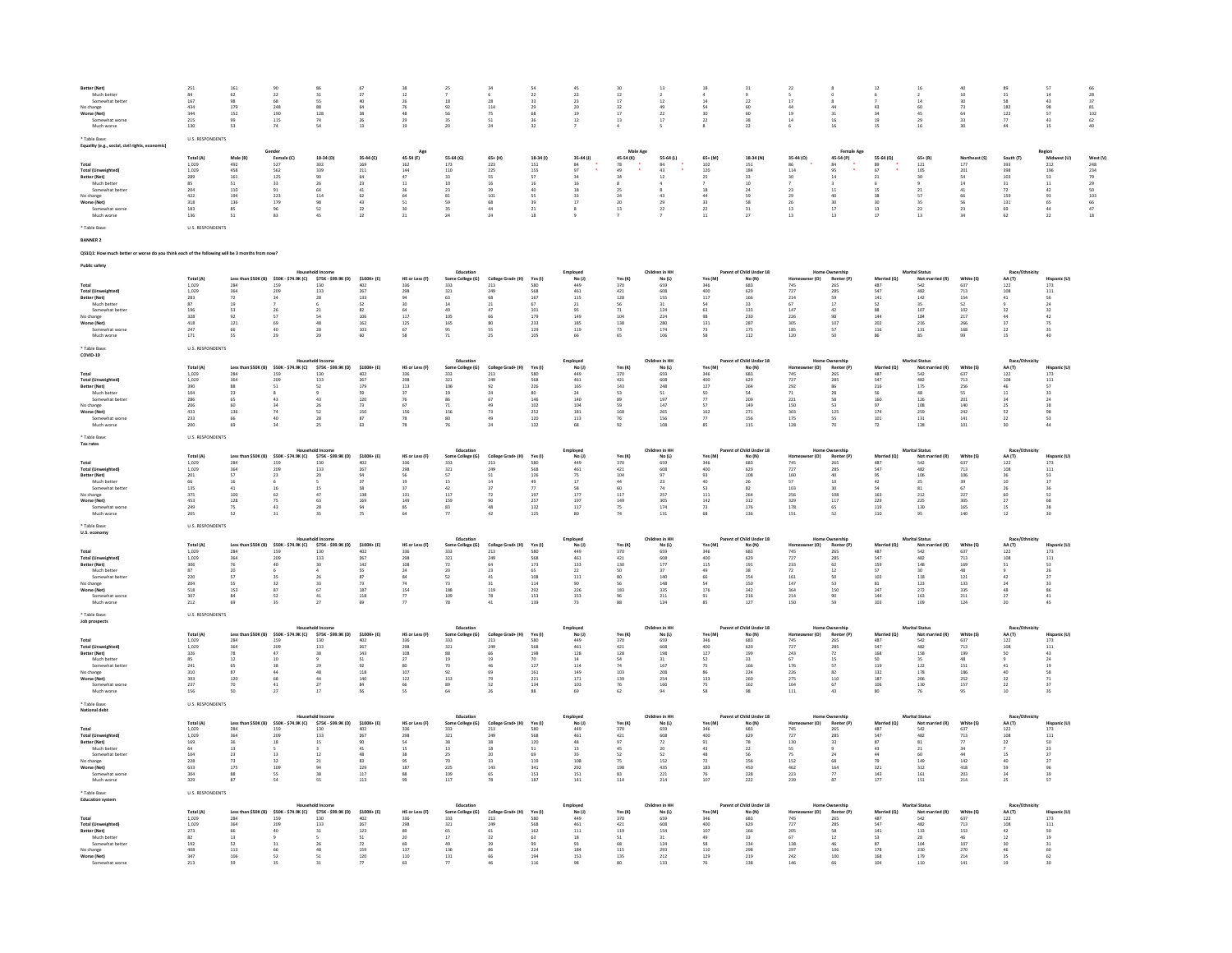|                                                                                               | 134                                                                         | 47                        | 17                                                                                                                   | 20                                      | 43                                              | 47                                              | 54                                              | 21                                                | 78                                               | 56                                                                            | 55                                                                                     | 79                                                      | 53                                             | 81                                       | 96                                       | 34                                             | 64                                              | 70                                               | 74                                       | 16                                                  | 32                                        |
|-----------------------------------------------------------------------------------------------|-----------------------------------------------------------------------------|---------------------------|----------------------------------------------------------------------------------------------------------------------|-----------------------------------------|-------------------------------------------------|-------------------------------------------------|-------------------------------------------------|---------------------------------------------------|--------------------------------------------------|-------------------------------------------------------------------------------|----------------------------------------------------------------------------------------|---------------------------------------------------------|------------------------------------------------|------------------------------------------|------------------------------------------|------------------------------------------------|-------------------------------------------------|--------------------------------------------------|------------------------------------------|-----------------------------------------------------|-------------------------------------------|
| * Table Base:<br><b>Healthcare system</b>                                                     | U.S. RESPONDENTS                                                            |                           |                                                                                                                      |                                         |                                                 |                                                 |                                                 |                                                   |                                                  |                                                                               |                                                                                        |                                                         |                                                |                                          |                                          |                                                |                                                 |                                                  |                                          |                                                     |                                           |
|                                                                                               |                                                                             |                           |                                                                                                                      |                                         |                                                 |                                                 | Education                                       |                                                   |                                                  |                                                                               |                                                                                        | Children in HH                                          |                                                | Parent of Child Under 18                 |                                          | <b>Home Ownership</b>                          |                                                 | <b>Marital Status</b>                            |                                          | Race/Et                                             |                                           |
|                                                                                               | Total (A)                                                                   |                           | Less than \$50K (B) \$50K - \$74.9K (C) \$75K - \$99.9K (D) \$100K+ (E)                                              |                                         |                                                 | HS or Less (F)                                  | Some College (G)                                | College Grad+ (H) Yes (I)                         |                                                  | Employed<br>No $\begin{smallmatrix} 0 \ 1 \end{smallmatrix}$ 149<br>461       | Yes (K)                                                                                | No(L)                                                   | Yes (M)                                        | No (N)<br>683<br>629                     | er (O)<br><b>Hom</b>                     | Renter (P)                                     | Married (O)                                     | Not married (R)                                  | White (S)                                | AA (T)                                              | Hispanic (U)                              |
| Total<br>Total (Unweighted)                                                                   | $1,029$<br>$1,029$                                                          | 284<br>364                | 159<br>209<br>38                                                                                                     | $\frac{130}{133}$                       | $\frac{402}{267}$                               | 336<br>298                                      | $333$<br>$321$                                  | 213<br>249                                        | 580<br>568<br>167                                |                                                                               | $\begin{array}{r} 370 \\ 421 \\ 127 \\ 43 \\ 84 \\ 107 \\ 135 \\ 70 \\ 66 \end{array}$ | $659$<br>$608$                                          | 346<br>400<br>119                              |                                          | 745<br>727                               | $\begin{array}{c} 265 \\ 285 \end{array}$      | $487$<br>547                                    | $542$<br>$482$                                   | $\frac{637}{713}$                        | $\frac{122}{108}$                                   | $\begin{array}{c} 173 \\ 111 \end{array}$ |
| Better (Net)<br>Much better                                                                   | 286<br>78<br>208<br>376<br>367                                              | 68<br>$19\,$              |                                                                                                                      | $\begin{array}{c} 29 \\ 4 \end{array}$  | 134<br>$47\,$                                   | 93<br>$_{\rm 24}$                               | $\begin{array}{c} 66 \\ 15 \\ 51 \end{array}$   | 69<br>$\mathbf{22}$                               | $61\,$                                           | 119<br>$17\,$                                                                 |                                                                                        | 159<br>35                                               | $43\,$                                         | 168<br>$35\,$                            | 212<br>$62\,$                            | 64<br>$_{\rm 14}$                              | $\begin{array}{c} 150 \\ 46 \\ 103 \end{array}$ | 137<br>$32\,$                                    | 155<br>43                                | $\begin{array}{c} 51 \\ 12 \end{array}$             | 51<br>$^{\rm 18}$                         |
| Somewhat better                                                                               |                                                                             | 49                        | 30                                                                                                                   | 24                                      | 88                                              | 70                                              |                                                 | 47                                                | 106                                              | 102                                                                           |                                                                                        | 124                                                     | 76                                             | 132                                      | 150                                      | 50                                             |                                                 | 105                                              | 112                                      | 39                                                  | 32                                        |
| No change                                                                                     |                                                                             | 114                       | 57<br>64                                                                                                             | 52                                      | $133\,$                                         | $\begin{array}{c} 130 \\ 113 \\ 62 \end{array}$ | $122\,$                                         | $65\,$                                            | $\frac{209}{204}$                                | $\frac{166}{163}$                                                             |                                                                                        | $269$<br>$232$                                          | $\frac{99}{128}$                               | $\frac{277}{239}$                        | 266<br>267                               | 106                                            | $\frac{161}{177}$                               | $_{\rm 215}$                                     | $\frac{265}{218}$                        | $\overline{\mathbf{35}}$                            |                                           |
| Worse (Net)<br>Somewhat worse                                                                 | 215                                                                         | 103<br>55                 | 45                                                                                                                   | $\begin{array}{c} 49 \\ 29 \end{array}$ | 135                                             |                                                 | 144                                             | 79<br>53                                          | $111\,$                                          | $104\,$                                                                       |                                                                                        | $14\mathrm{S}$                                          |                                                |                                          | 160                                      | 95<br>51                                       | $106\,$                                         | $\begin{array}{c} 190 \\ 109 \end{array}$        |                                          | $\begin{array}{c} 35 \\ 24 \\ 11 \end{array}$       | 79<br>36<br>44                            |
| Much worse                                                                                    | 152                                                                         | 48                        | 19                                                                                                                   | 20                                      | 75<br>60                                        | 51                                              | $\begin{array}{c} 83 \\ 62 \end{array}$         | 26                                                | 93                                               | 59                                                                            |                                                                                        | 86                                                      | $\begin{array}{c} 70 \\ 59 \end{array}$        | 146<br>93                                | 107                                      | $44\,$                                         | $71\,$                                          | 81                                               | $\begin{array}{c} 141 \\ 77 \end{array}$ |                                                     |                                           |
| * Table Base:                                                                                 | U.S. RESPONDENTS                                                            |                           |                                                                                                                      |                                         |                                                 |                                                 |                                                 |                                                   |                                                  |                                                                               |                                                                                        |                                                         |                                                |                                          |                                          |                                                |                                                 |                                                  |                                          |                                                     |                                           |
| The environment (e.g., climate change, sustainability)                                        |                                                                             |                           |                                                                                                                      |                                         |                                                 |                                                 |                                                 |                                                   |                                                  |                                                                               |                                                                                        |                                                         |                                                |                                          |                                          |                                                |                                                 |                                                  |                                          |                                                     |                                           |
|                                                                                               | Total (A)                                                                   |                           | Less than \$50K (B) \$50K - \$74.9K (C) \$75K - \$99.9K (D) \$100K+ (E)                                              | chold Income                            |                                                 | HS or Less (F)                                  | Education<br>Some College (G)                   | College Grad+ (H) Yes (I)                         |                                                  | $\begin{array}{c} \text{Employee} \\ \text{No (J)} \\ 449 \\ 461 \end{array}$ | Yes (K)                                                                                | Children in HH                                          | Yes (M)                                        | Parent of Child Under 18                 | Home<br>er (O)                           | Home Ownership<br>Renter (P)                   | Married (O)                                     | <b>Marital Status</b>                            | White (S)                                | Race/Eth<br>AA (T)                                  |                                           |
| Total<br>Total (Unweighted)                                                                   | $1,029$<br>$1,029$                                                          | 284<br>364                | 159<br>209                                                                                                           | $\frac{130}{133}$                       | $\frac{402}{267}$                               | 336<br>298                                      | 333<br>321                                      | $\frac{213}{249}$                                 | 580<br>568                                       |                                                                               | $\frac{370}{421}$                                                                      | No (L)<br>659<br>608                                    | $\frac{346}{400}$                              | No (N)<br>683<br>629                     | 745<br>727                               | 265<br>285                                     | 487<br>547                                      | Not married (R)<br>542<br>482                    | $\frac{637}{713}$                        | $\begin{array}{c} 122 \\ 108 \end{array}$           | Hispanic (U)<br>173<br>111                |
|                                                                                               |                                                                             |                           |                                                                                                                      |                                         |                                                 |                                                 |                                                 |                                                   |                                                  |                                                                               |                                                                                        |                                                         |                                                |                                          |                                          |                                                |                                                 |                                                  |                                          |                                                     |                                           |
| Better (Net)<br>Much better                                                                   |                                                                             | $\frac{56}{15}$           | $_{\rm 29}^{29}$                                                                                                     | $_{\rm 28}^{28}$                        | $\begin{array}{r} 122 \\ 50 \\ 72 \end{array}$  | 93<br>26<br>67                                  | $\begin{array}{c} 56 \\ 15 \\ 41 \end{array}$   | $\begin{array}{c} 53 \\ 18 \end{array}$           | $\begin{array}{c} 166 \\ 66 \end{array}$         | $\begin{array}{c} 85 \\ 18 \end{array}$                                       |                                                                                        |                                                         | $\begin{array}{c} 110 \\ 47 \\ 63 \end{array}$ | $\begin{array}{c} 141 \\ 37 \end{array}$ | $\begin{array}{c} 187 \\ 69 \end{array}$ | $\begin{array}{c} 55 \\ 13 \end{array}$        | 130<br>53<br>77                                 | $\frac{120}{31}$                                 | 140<br>48<br>93                          | $\begin{array}{c} 30 \\ 13 \end{array}$             | $\frac{53}{17}$                           |
| Somewhat better<br>No change                                                                  |                                                                             | 41<br>126                 | 22                                                                                                                   | 20                                      |                                                 |                                                 | 158                                             | 35<br>$100\,$                                     | 100                                              | 67                                                                            |                                                                                        | $\frac{130}{35}$<br>$\frac{35}{310}$                    |                                                | 104                                      | 117                                      | 41<br>$_{\rm 111}$                             |                                                 | 90<br>$\overline{212}$                           |                                          |                                                     | 36<br>$40$                                |
| Worse (Net)                                                                                   | $\begin{array}{r} 251 \\ 84 \\ 167 \\ 434 \\ 344 \\ 215 \\ 130 \end{array}$ | 102                       | $\begin{array}{c} 76 \\ 53 \end{array}$                                                                              | 43<br>63<br>38<br>27<br>11              | $\frac{145}{135}$                               | 119<br>124<br>70<br>54                          |                                                 |                                                   | $\frac{217}{197}$                                | $\frac{217}{147}$                                                             | $\begin{array}{r} 120 \\ 49 \\ 71 \\ 124 \\ 126 \\ 76 \\ 50 \end{array}$               |                                                         | $\frac{119}{117}$                              | $315$<br>$227$                           | $\frac{319}{239}$                        |                                                | ,,<br>222<br>134<br>83<br>51                    | 210                                              | 312<br>312<br>185<br>130<br>55           | $\begin{array}{c} 18 \\ 60 \\ 32 \\ 23 \end{array}$ | 80                                        |
| Somewhat worse<br>Much worse                                                                  |                                                                             | 56<br>46                  | 33                                                                                                                   |                                         | 86<br>49                                        |                                                 | 119<br>69<br>50                                 | $\begin{array}{c} 60 \\ 48 \end{array}$<br>$12\,$ | $^{\rm 111}$                                     | $103\,$<br>$44$                                                               |                                                                                        | $\frac{219}{139}$<br>80                                 | $\begin{array}{c} 69 \\ 48 \end{array}$        | 145<br>82                                | 157<br>82                                | 99<br>53<br>46                                 |                                                 | $_{\rm 131}$                                     |                                          | $\overline{9}$                                      | $_{\rm 38}$<br>41                         |
|                                                                                               |                                                                             |                           | 20                                                                                                                   |                                         |                                                 |                                                 |                                                 |                                                   | 86                                               |                                                                               |                                                                                        |                                                         |                                                |                                          |                                          |                                                |                                                 | 79                                               |                                          |                                                     |                                           |
| * Table Base:<br>Equality (e.g., social, civil rights, economic)                              | U.S. RESPONDENTS                                                            |                           |                                                                                                                      |                                         |                                                 |                                                 |                                                 |                                                   |                                                  |                                                                               |                                                                                        |                                                         |                                                |                                          |                                          |                                                |                                                 |                                                  |                                          |                                                     |                                           |
|                                                                                               |                                                                             |                           |                                                                                                                      |                                         |                                                 |                                                 | Education                                       |                                                   |                                                  | Employed<br>No (J)                                                            |                                                                                        | Children in HH                                          |                                                | Parent of Child Under 18                 |                                          | Home Ownership                                 |                                                 | <b>Marital Status</b>                            |                                          | Race/Eth                                            |                                           |
| Total                                                                                         | Total (A)                                                                   |                           | Less than \$50K (B) \$50K - \$74.9K (C) \$75K - \$99.9K (D) \$100K+ (E)<br>284 159 130 402<br>364 209 133 267        |                                         |                                                 | HS or Less (F)                                  | Some College (G)<br>333                         | College Grad+ (H) Yes (I)                         |                                                  |                                                                               | Yes(K)                                                                                 | No(L)                                                   | Yes (M)                                        | No (N)                                   | Home<br>er (0)                           | Renter (P)                                     | Married (Q)                                     | Not married (R)<br>542<br>482                    | White (S)                                | AA (T)                                              | Hispanic (U)                              |
| <b>Total (Unweighted)</b>                                                                     | $1,029$<br>$1,029$                                                          |                           |                                                                                                                      |                                         |                                                 | 336<br>298                                      | 321                                             | $\frac{213}{249}$                                 | 580<br>568                                       | $\frac{449}{461}$                                                             |                                                                                        | 659<br>608                                              |                                                | 683<br>629                               | 745<br>727                               | 265<br>285                                     | 487<br>547                                      |                                                  | $\frac{637}{713}$                        | $122\,$<br>108                                      | $\begin{array}{c} 173 \\ 111 \end{array}$ |
| Better (Net)<br>Much better                                                                   |                                                                             | 65                        | 40                                                                                                                   | $^{\mathbf{31}}$                        | 139<br>57                                       | $\begin{array}{c} 93 \\ 24 \end{array}$         | $\frac{74}{18}$                                 | $\frac{63}{22}$                                   | $\frac{167}{64}$                                 | $\frac{121}{20}$                                                              |                                                                                        | $\frac{170}{42}$                                        | 346<br>400<br>104<br>39                        | 185<br>46                                |                                          | 67                                             |                                                 | $\begin{array}{c} 148 \\ 38 \end{array}$         | 160<br>56                                | $40\,$                                              | $\begin{array}{c} 56 \\ 18 \end{array}$   |
| Somewhat better                                                                               | 289<br>85<br>204<br>422<br>318                                              | $\overline{12}$<br>$53 -$ | 21                                                                                                                   | 24                                      |                                                 |                                                 |                                                 | 42                                                |                                                  |                                                                               | $\begin{array}{r} 370 \\ 421 \\ 119 \\ 43 \\ 76 \\ 127 \\ 124 \\ 67 \\ 56 \end{array}$ |                                                         |                                                |                                          | 212<br>66<br>146<br>303<br>230           | $\overline{15}$                                | 141<br>46<br>95<br>193<br>153                   |                                                  | 103                                      |                                                     |                                           |
| No change<br>Worse (Net)                                                                      |                                                                             | $126\,$                   | $66$<br>53                                                                                                           | $\frac{58}{42}$                         | $\begin{array}{c} 82 \\ 152 \\ 111 \end{array}$ |                                                 | $\begin{array}{c} 56 \\ 146 \\ 113 \end{array}$ | $\begin{array}{c} 85 \\ 65 \end{array}$           | $\begin{array}{r} 103 \\ 239 \\ 174 \end{array}$ | $\begin{array}{c} 101 \\ 183 \\ 144 \end{array}$                              |                                                                                        | $\begin{array}{c} 128 \\ 295 \\ 195 \\ 115 \end{array}$ | 65<br>125<br>117                               |                                          |                                          | $\begin{array}{c} 52 \\ 115 \\ 83 \end{array}$ |                                                 | $\begin{array}{c} 109 \\ 229 \\ 166 \end{array}$ |                                          | $\begin{array}{r} 31 \\ 45 \\ 37 \end{array}$       | 38<br>59<br>57                            |
|                                                                                               |                                                                             | 93<br>44                  |                                                                                                                      |                                         |                                                 |                                                 |                                                 |                                                   |                                                  |                                                                               |                                                                                        |                                                         |                                                |                                          |                                          |                                                |                                                 |                                                  |                                          |                                                     |                                           |
| Somewhat worse<br>Much worse                                                                  | $\begin{array}{c} 183 \\ 136 \end{array}$                                   | 49                        | $\begin{array}{c} 34 \\ 19 \end{array}$                                                                              | $\begin{array}{c} 18 \\ 24 \end{array}$ | $\frac{74}{37}$                                 | 49<br>135<br>108<br>56<br>51                    | $\begin{array}{c} 61 \\ 52 \end{array}$         | $\begin{array}{c} 40 \\ 25 \end{array}$           | $\frac{101}{73}$                                 | $\begin{array}{c} 82 \\ 63 \end{array}$                                       |                                                                                        | 80                                                      | $\frac{64}{54}$                                | 139<br>297<br>201<br>119<br>82           | $\frac{144}{87}$                         | $\frac{36}{47}$                                | $\begin{array}{c} 92 \\ 61 \end{array}$         | $\frac{91}{75}$                                  | 293<br>293<br>185<br>123<br>62           | $\begin{array}{c} 16 \\ 21 \end{array}$             | $\frac{25}{32}$                           |
| * Table Base:                                                                                 | U.S. RESPONDENTS                                                            |                           |                                                                                                                      |                                         |                                                 |                                                 |                                                 |                                                   |                                                  |                                                                               |                                                                                        |                                                         |                                                |                                          |                                          |                                                |                                                 |                                                  |                                          |                                                     |                                           |
|                                                                                               |                                                                             |                           |                                                                                                                      |                                         |                                                 |                                                 |                                                 |                                                   |                                                  |                                                                               |                                                                                        |                                                         |                                                |                                          |                                          |                                                |                                                 |                                                  |                                          |                                                     |                                           |
| <b>BANNER 3</b>                                                                               |                                                                             |                           |                                                                                                                      |                                         |                                                 |                                                 |                                                 |                                                   |                                                  |                                                                               |                                                                                        |                                                         |                                                |                                          |                                          |                                                |                                                 |                                                  |                                          |                                                     |                                           |
| QS1Q1: How much better or worse do you think each of the following will be 3 months from now? |                                                                             |                           |                                                                                                                      |                                         |                                                 |                                                 |                                                 |                                                   |                                                  |                                                                               |                                                                                        |                                                         |                                                |                                          |                                          |                                                |                                                 |                                                  |                                          |                                                     |                                           |
| <b>Public safety</b>                                                                          |                                                                             |                           |                                                                                                                      |                                         |                                                 |                                                 |                                                 |                                                   |                                                  |                                                                               |                                                                                        |                                                         |                                                |                                          |                                          |                                                |                                                 |                                                  |                                          |                                                     |                                           |
|                                                                                               |                                                                             |                           | <b>Vaccine Availability Status</b>                                                                                   |                                         |                                                 |                                                 |                                                 |                                                   |                                                  |                                                                               |                                                                                        |                                                         |                                                |                                          |                                          |                                                |                                                 |                                                  |                                          |                                                     |                                           |
|                                                                                               | Total (A)                                                                   |                           | Vaccine is available; Vaccine not available; plan to be vaccinated (C)                                               |                                         |                                                 |                                                 |                                                 |                                                   |                                                  |                                                                               |                                                                                        |                                                         |                                                |                                          |                                          |                                                |                                                 |                                                  |                                          |                                                     |                                           |
| $_{\rm Total}$<br><b>Total (Unweighted)</b>                                                   | 1,029<br>1.029                                                              | 79<br>83                  |                                                                                                                      |                                         |                                                 |                                                 |                                                 |                                                   |                                                  |                                                                               |                                                                                        |                                                         |                                                |                                          |                                          |                                                |                                                 |                                                  |                                          |                                                     |                                           |
| Better (Net)                                                                                  |                                                                             | ${\bf 15}$                |                                                                                                                      |                                         |                                                 |                                                 |                                                 |                                                   |                                                  |                                                                               |                                                                                        |                                                         |                                                |                                          |                                          |                                                |                                                 |                                                  |                                          |                                                     |                                           |
| Much better<br>Somewhat better                                                                |                                                                             | 6                         | $\begin{array}{r} 612 \\ 612 \\ 174 \\ 45 \\ 129 \\ 185 \end{array}$                                                 |                                         |                                                 |                                                 |                                                 |                                                   |                                                  |                                                                               |                                                                                        |                                                         |                                                |                                          |                                          |                                                |                                                 |                                                  |                                          |                                                     |                                           |
| No change                                                                                     | $\begin{array}{r} 283 \\ 87 \\ 196 \\ 328 \\ 418 \\ 247 \end{array}$        | 39                        |                                                                                                                      |                                         |                                                 |                                                 |                                                 |                                                   |                                                  |                                                                               |                                                                                        |                                                         |                                                |                                          |                                          |                                                |                                                 |                                                  |                                          |                                                     |                                           |
| Worse (Net)<br>Somewhat worse                                                                 |                                                                             | 25<br>$13\,$              | 253                                                                                                                  |                                         |                                                 |                                                 |                                                 |                                                   |                                                  |                                                                               |                                                                                        |                                                         |                                                |                                          |                                          |                                                |                                                 |                                                  |                                          |                                                     |                                           |
| Much worse                                                                                    | $171\,$                                                                     | 12                        | $\frac{166}{87}$                                                                                                     |                                         |                                                 |                                                 |                                                 |                                                   |                                                  |                                                                               |                                                                                        |                                                         |                                                |                                          |                                          |                                                |                                                 |                                                  |                                          |                                                     |                                           |
| * Table Base:                                                                                 | U.S. RESPONDENTS                                                            |                           |                                                                                                                      |                                         |                                                 |                                                 |                                                 |                                                   |                                                  |                                                                               |                                                                                        |                                                         |                                                |                                          |                                          |                                                |                                                 |                                                  |                                          |                                                     |                                           |
| COVID-19                                                                                      |                                                                             |                           |                                                                                                                      |                                         |                                                 |                                                 |                                                 |                                                   |                                                  |                                                                               |                                                                                        |                                                         |                                                |                                          |                                          |                                                |                                                 |                                                  |                                          |                                                     |                                           |
|                                                                                               | Total (A)                                                                   |                           | <b>Vaccine Availability Status</b><br>Vaccine is available; Vaccine not available; plan to be vaccinated (C)         |                                         |                                                 |                                                 |                                                 |                                                   |                                                  |                                                                               |                                                                                        |                                                         |                                                |                                          |                                          |                                                |                                                 |                                                  |                                          |                                                     |                                           |
| Total                                                                                         | 1,029                                                                       | ÷,<br>79                  | $612$<br>$612$                                                                                                       |                                         |                                                 |                                                 |                                                 |                                                   |                                                  |                                                                               |                                                                                        |                                                         |                                                |                                          |                                          |                                                |                                                 |                                                  |                                          |                                                     |                                           |
| <b>Total (Unweighted)</b><br>Better (Net)                                                     |                                                                             | 83                        |                                                                                                                      |                                         |                                                 |                                                 |                                                 |                                                   |                                                  |                                                                               |                                                                                        |                                                         |                                                |                                          |                                          |                                                |                                                 |                                                  |                                          |                                                     |                                           |
|                                                                                               |                                                                             | $\bf{^{24}}$              |                                                                                                                      |                                         |                                                 |                                                 |                                                 |                                                   |                                                  |                                                                               |                                                                                        |                                                         |                                                |                                          |                                          |                                                |                                                 |                                                  |                                          |                                                     |                                           |
| Much better                                                                                   |                                                                             | $^{\rm o}$                |                                                                                                                      |                                         |                                                 |                                                 |                                                 |                                                   |                                                  |                                                                               |                                                                                        |                                                         |                                                |                                          |                                          |                                                |                                                 |                                                  |                                          |                                                     |                                           |
| Somewhat better                                                                               |                                                                             | $15\,$                    | $\frac{246}{57}$                                                                                                     |                                         |                                                 |                                                 |                                                 |                                                   |                                                  |                                                                               |                                                                                        |                                                         |                                                |                                          |                                          |                                                |                                                 |                                                  |                                          |                                                     |                                           |
| No change                                                                                     |                                                                             | $\frac{26}{30}$           |                                                                                                                      |                                         |                                                 |                                                 |                                                 |                                                   |                                                  |                                                                               |                                                                                        |                                                         |                                                |                                          |                                          |                                                |                                                 |                                                  |                                          |                                                     |                                           |
| Worse (Net)<br>Somewhat worse                                                                 |                                                                             | $10\,$                    | --<br>190<br>114<br>251<br>152                                                                                       |                                         |                                                 |                                                 |                                                 |                                                   |                                                  |                                                                               |                                                                                        |                                                         |                                                |                                          |                                          |                                                |                                                 |                                                  |                                          |                                                     |                                           |
| Much worse                                                                                    | $1,029$<br>$390$<br>$104$<br>$286$<br>$206$<br>$433$<br>$233$<br>200        | 20                        | 100                                                                                                                  |                                         |                                                 |                                                 |                                                 |                                                   |                                                  |                                                                               |                                                                                        |                                                         |                                                |                                          |                                          |                                                |                                                 |                                                  |                                          |                                                     |                                           |
| * Table Base:                                                                                 | U.S. RESPONDENTS                                                            |                           |                                                                                                                      |                                         |                                                 |                                                 |                                                 |                                                   |                                                  |                                                                               |                                                                                        |                                                         |                                                |                                          |                                          |                                                |                                                 |                                                  |                                          |                                                     |                                           |
| Tax rates                                                                                     |                                                                             |                           |                                                                                                                      |                                         |                                                 |                                                 |                                                 |                                                   |                                                  |                                                                               |                                                                                        |                                                         |                                                |                                          |                                          |                                                |                                                 |                                                  |                                          |                                                     |                                           |
|                                                                                               |                                                                             |                           | <b>Vaccine Availability Status</b>                                                                                   |                                         |                                                 |                                                 |                                                 |                                                   |                                                  |                                                                               |                                                                                        |                                                         |                                                |                                          |                                          |                                                |                                                 |                                                  |                                          |                                                     |                                           |
| Total                                                                                         |                                                                             |                           |                                                                                                                      |                                         |                                                 |                                                 |                                                 |                                                   |                                                  |                                                                               |                                                                                        |                                                         |                                                |                                          |                                          |                                                |                                                 |                                                  |                                          |                                                     |                                           |
| <b>Total (Unweighted)</b><br>Better (Net)                                                     |                                                                             | 79<br>83<br>$\bf{11}$     | Vaccine is available; Vaccine not available; plan to be vaccinated (C)<br>$\frac{79}{2}$<br>83<br>612<br>612         |                                         |                                                 |                                                 |                                                 |                                                   |                                                  |                                                                               |                                                                                        |                                                         |                                                |                                          |                                          |                                                |                                                 |                                                  |                                          |                                                     |                                           |
| Much better                                                                                   |                                                                             | 6<br>$\Delta$             | $\begin{array}{c} 116 \\ 32 \end{array}$                                                                             |                                         |                                                 |                                                 |                                                 |                                                   |                                                  |                                                                               |                                                                                        |                                                         |                                                |                                          |                                          |                                                |                                                 |                                                  |                                          |                                                     |                                           |
| Somewhat bette<br>No change                                                                   |                                                                             | 36                        | $\frac{83}{226}$                                                                                                     |                                         |                                                 |                                                 |                                                 |                                                   |                                                  |                                                                               |                                                                                        |                                                         |                                                |                                          |                                          |                                                |                                                 |                                                  |                                          |                                                     |                                           |
|                                                                                               |                                                                             | 32                        |                                                                                                                      |                                         |                                                 |                                                 |                                                 |                                                   |                                                  |                                                                               |                                                                                        |                                                         |                                                |                                          |                                          |                                                |                                                 |                                                  |                                          |                                                     |                                           |
| Worse (Net)<br>Somewhat worse<br>Much worse                                                   | Total (A)<br>1,029<br>1,029<br>201<br>66<br>135<br>375<br>453<br>249<br>205 | $\overline{22}$<br>$11\,$ | $\frac{271}{154}$<br>116                                                                                             |                                         |                                                 |                                                 |                                                 |                                                   |                                                  |                                                                               |                                                                                        |                                                         |                                                |                                          |                                          |                                                |                                                 |                                                  |                                          |                                                     |                                           |
|                                                                                               |                                                                             |                           |                                                                                                                      |                                         |                                                 |                                                 |                                                 |                                                   |                                                  |                                                                               |                                                                                        |                                                         |                                                |                                          |                                          |                                                |                                                 |                                                  |                                          |                                                     |                                           |
| * Table Base:<br>U.S. economy                                                                 | U.S. RESPONDENTS                                                            |                           |                                                                                                                      |                                         |                                                 |                                                 |                                                 |                                                   |                                                  |                                                                               |                                                                                        |                                                         |                                                |                                          |                                          |                                                |                                                 |                                                  |                                          |                                                     |                                           |
|                                                                                               |                                                                             |                           | <b>Vaccine Availability Status</b>                                                                                   |                                         |                                                 |                                                 |                                                 |                                                   |                                                  |                                                                               |                                                                                        |                                                         |                                                |                                          |                                          |                                                |                                                 |                                                  |                                          |                                                     |                                           |
| Total                                                                                         |                                                                             |                           |                                                                                                                      |                                         |                                                 |                                                 |                                                 |                                                   |                                                  |                                                                               |                                                                                        |                                                         |                                                |                                          |                                          |                                                |                                                 |                                                  |                                          |                                                     |                                           |
| <b>Total (Unweighted)</b>                                                                     | $\begin{array}{c} \textbf{Total (A)} \\ 1,029 \end{array}$                  |                           | Vaccine is available; Vaccine not available; plan to be vaccinated (C)<br>$\frac{79}{2}$<br>83 612<br>$612$<br>$612$ |                                         |                                                 |                                                 |                                                 |                                                   |                                                  |                                                                               |                                                                                        |                                                         |                                                |                                          |                                          |                                                |                                                 |                                                  |                                          |                                                     |                                           |
| Better (Net)<br>Much better                                                                   |                                                                             |                           |                                                                                                                      |                                         |                                                 |                                                 |                                                 |                                                   |                                                  |                                                                               |                                                                                        |                                                         |                                                |                                          |                                          |                                                |                                                 |                                                  |                                          |                                                     |                                           |
| Somewhat better                                                                               | $\frac{1,029}{306}$                                                         | $\frac{21}{6}$            | $\frac{188}{43}$                                                                                                     |                                         |                                                 |                                                 |                                                 |                                                   |                                                  |                                                                               |                                                                                        |                                                         |                                                |                                          |                                          |                                                |                                                 |                                                  |                                          |                                                     |                                           |
| No change                                                                                     |                                                                             | $\frac{15}{21}$<br>37     | $\begin{array}{c} 144 \\ 118 \end{array}$                                                                            |                                         |                                                 |                                                 |                                                 |                                                   |                                                  |                                                                               |                                                                                        |                                                         |                                                |                                          |                                          |                                                |                                                 |                                                  |                                          |                                                     |                                           |
| Worse (Net)<br>Somewhat worse                                                                 | 220<br>204<br>518<br>307                                                    | 18                        | 306<br>198                                                                                                           |                                         |                                                 |                                                 |                                                 |                                                   |                                                  |                                                                               |                                                                                        |                                                         |                                                |                                          |                                          |                                                |                                                 |                                                  |                                          |                                                     |                                           |
| Much worse                                                                                    | 212                                                                         | 20                        | 108                                                                                                                  |                                         |                                                 |                                                 |                                                 |                                                   |                                                  |                                                                               |                                                                                        |                                                         |                                                |                                          |                                          |                                                |                                                 |                                                  |                                          |                                                     |                                           |
| * Table Base:                                                                                 | U.S. RESPONDENTS                                                            |                           |                                                                                                                      |                                         |                                                 |                                                 |                                                 |                                                   |                                                  |                                                                               |                                                                                        |                                                         |                                                |                                          |                                          |                                                |                                                 |                                                  |                                          |                                                     |                                           |
| Job prospects                                                                                 |                                                                             |                           |                                                                                                                      |                                         |                                                 |                                                 |                                                 |                                                   |                                                  |                                                                               |                                                                                        |                                                         |                                                |                                          |                                          |                                                |                                                 |                                                  |                                          |                                                     |                                           |
|                                                                                               |                                                                             |                           | <b>Vaccine Availability Status</b><br>Vaccine is available; Vaccine not available; plan to be vaccinated (C)         |                                         |                                                 |                                                 |                                                 |                                                   |                                                  |                                                                               |                                                                                        |                                                         |                                                |                                          |                                          |                                                |                                                 |                                                  |                                          |                                                     |                                           |
| $_{\rm Total}$                                                                                | $\begin{array}{c} \textbf{Total (A)} \\ 1,029 \end{array}$                  |                           |                                                                                                                      |                                         |                                                 |                                                 |                                                 |                                                   |                                                  |                                                                               |                                                                                        |                                                         |                                                |                                          |                                          |                                                |                                                 |                                                  |                                          |                                                     |                                           |
| <b>Total (Unweighted)</b>                                                                     |                                                                             | 79<br>83<br>÷             | $612$<br>$612$                                                                                                       |                                         |                                                 |                                                 |                                                 |                                                   |                                                  |                                                                               |                                                                                        |                                                         |                                                |                                          |                                          |                                                |                                                 |                                                  |                                          |                                                     |                                           |
| Better (Net)<br>Much better                                                                   |                                                                             | 19<br>6                   |                                                                                                                      |                                         |                                                 |                                                 |                                                 |                                                   |                                                  |                                                                               |                                                                                        |                                                         |                                                |                                          |                                          |                                                |                                                 |                                                  |                                          |                                                     |                                           |
| Somewhat bette                                                                                |                                                                             | $_{\rm 13}$               |                                                                                                                      |                                         |                                                 |                                                 |                                                 |                                                   |                                                  |                                                                               |                                                                                        |                                                         |                                                |                                          |                                          |                                                |                                                 |                                                  |                                          |                                                     |                                           |
| No change                                                                                     |                                                                             | 31<br>29                  | 205<br>41<br>41<br>164<br>183<br>224                                                                                 |                                         |                                                 |                                                 |                                                 |                                                   |                                                  |                                                                               |                                                                                        |                                                         |                                                |                                          |                                          |                                                |                                                 |                                                  |                                          |                                                     |                                           |
| wo change<br>Worse (Net)<br>Somewhat worse<br>Much worse                                      | $1,029$<br>$326$<br>$85$<br>$241$<br>$310$<br>$393$<br>$237$                | $15\,$<br>14              |                                                                                                                      |                                         |                                                 |                                                 |                                                 |                                                   |                                                  |                                                                               |                                                                                        |                                                         |                                                |                                          |                                          |                                                |                                                 |                                                  |                                          |                                                     |                                           |
|                                                                                               | 156                                                                         |                           | $\begin{array}{c} 11 \\ 146 \\ 78 \end{array}$                                                                       |                                         |                                                 |                                                 |                                                 |                                                   |                                                  |                                                                               |                                                                                        |                                                         |                                                |                                          |                                          |                                                |                                                 |                                                  |                                          |                                                     |                                           |
| * Table Base:                                                                                 | U.S. RESPONDENTS                                                            |                           |                                                                                                                      |                                         |                                                 |                                                 |                                                 |                                                   |                                                  |                                                                               |                                                                                        |                                                         |                                                |                                          |                                          |                                                |                                                 |                                                  |                                          |                                                     |                                           |
| National debt                                                                                 | Total (A)                                                                   |                           | <b>Vaccine Availability Status</b><br>Vaccine is available; Vaccine not available; plan to be vaccinated (C)         |                                         |                                                 |                                                 |                                                 |                                                   |                                                  |                                                                               |                                                                                        |                                                         |                                                |                                          |                                          |                                                |                                                 |                                                  |                                          |                                                     |                                           |